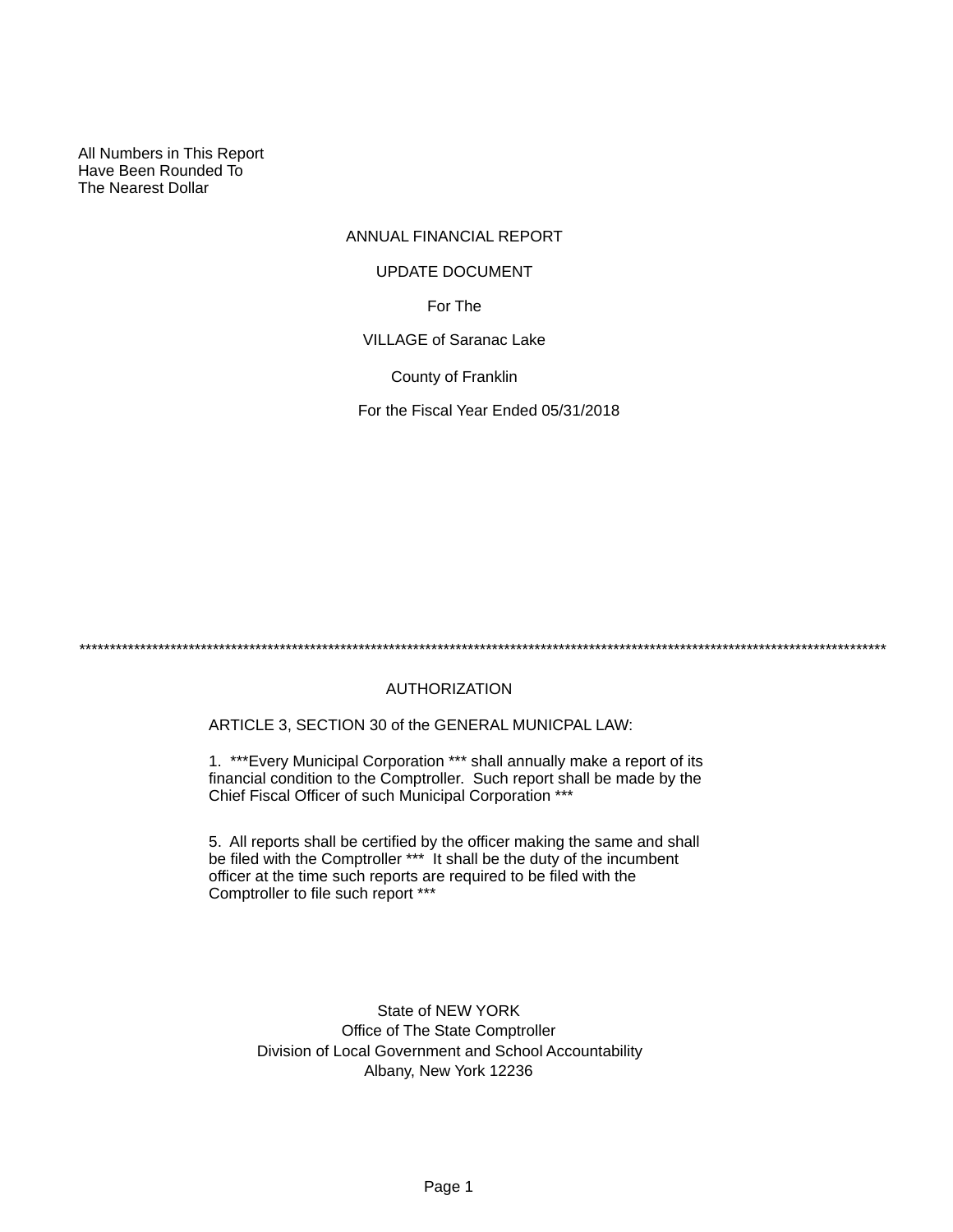### VILLAGE OF Saranac Lake

## \*\*\* FINANCIAL SECTION \*\*\*

Financial Information for the following funds and account groups are included in the Annual Financial Report filed by your government for the fiscal year ended 2017 and has been used by the OSC as the basis for preparing this update document for the fiscal year ended 2018:

> (A) GENERAL (CD) SPECIAL GRANT (FX) WATER (G) SEWER (H) CAPITAL PROJECTS (K) GENERAL FIXED ASSETS (TA) AGENCY (TE) PRIVATE PURPOSE TRUST (W) GENERAL LONG-TERM DEBT

All amounts included in this update document for 2017 represent data filed by your government with OSC as reviewed and adjusted where necessary.

### \*\*\* SUPPLEMENTAL SECTION \*\*\*

The Supplemental Section includes the following sections:

- 1) Statement of Indebtedness
- 2) Schedule of Time Deposits and Investments
- 3) Bank Reconciliation
- 4) Local Government Questionnaire
- 5) Schedule of Employee and Retiree Benefits
- 6) Schedule of Energy Costs and Consumption

All numbers in this report will be rounded to the nearest dollar.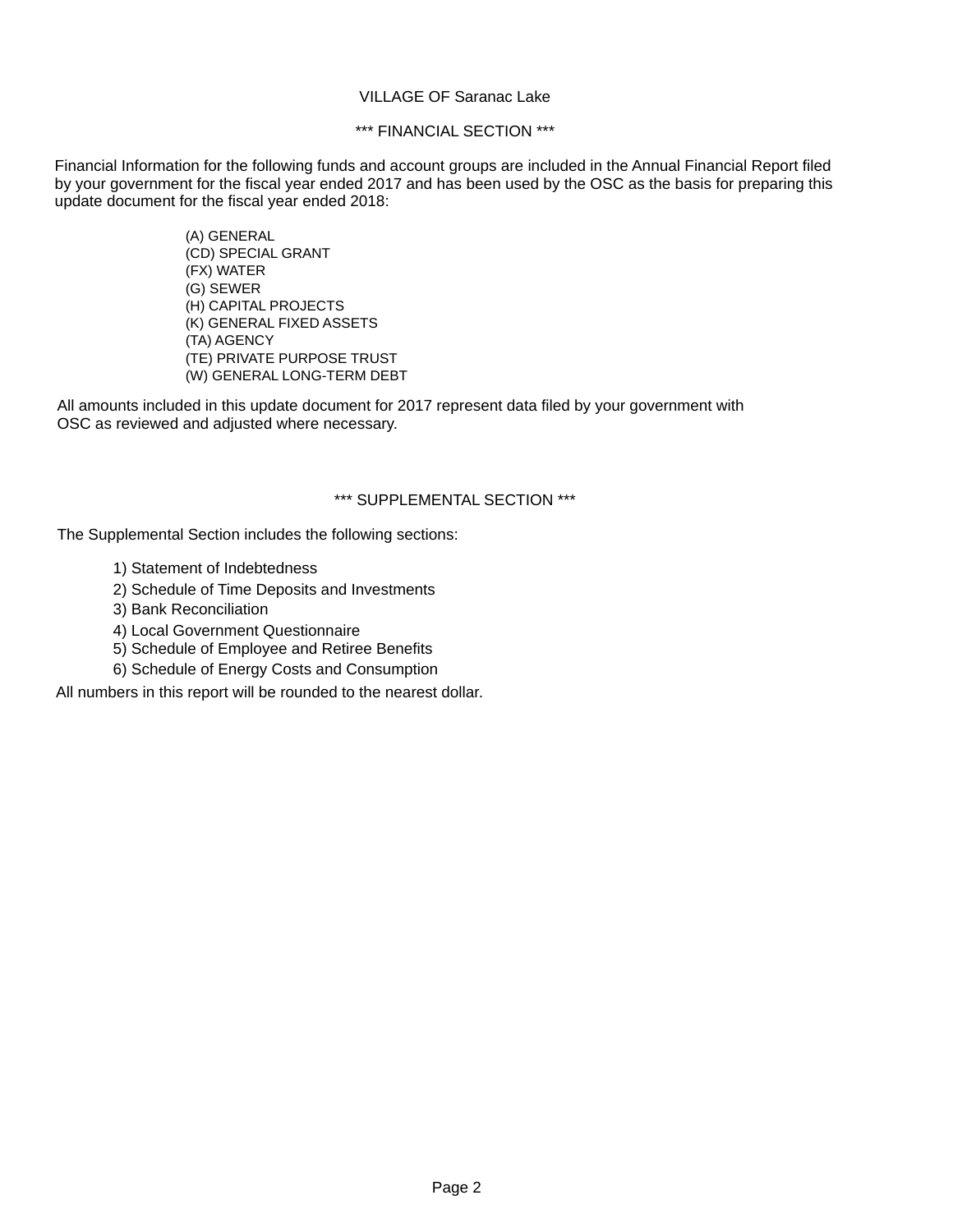(A) GENERAL

Balance Sheet

| <b>Code Description</b>              | 2017      | EdpCode | 2018      |
|--------------------------------------|-----------|---------|-----------|
| <b>Assets</b>                        |           |         |           |
| Cash                                 | 1,464,744 | A200    | 2,000,133 |
| Cash In Time Deposits                | 1,012,627 | A201    | 1,020,526 |
| Petty Cash                           | 900       | A210    | 900       |
| <b>TOTAL Cash</b>                    | 2,478,271 |         | 3,021,559 |
| Taxes Receivable, Current            | 129       | A250    | 163       |
| <b>TOTAL Taxes Receivable (net)</b>  | 129       |         | 163       |
| <b>Accounts Receivable</b>           | 343,740   | A380    | 54,655    |
| <b>TOTAL Other Receivables (net)</b> | 343,740   |         | 54,655    |
| Due From Other Funds                 | 1,033,588 | A391    | 1,150,267 |
| <b>TOTAL Due From Other Funds</b>    | 1,033,588 |         | 1,150,267 |
| <b>Cash Special Reserves</b>         | 606,236   | A230    | 754,544   |
| <b>TOTAL Restricted Assets</b>       | 606,236   |         | 754,544   |
| <b>TOTAL Assets</b>                  | 4,461,964 |         | 4,981,188 |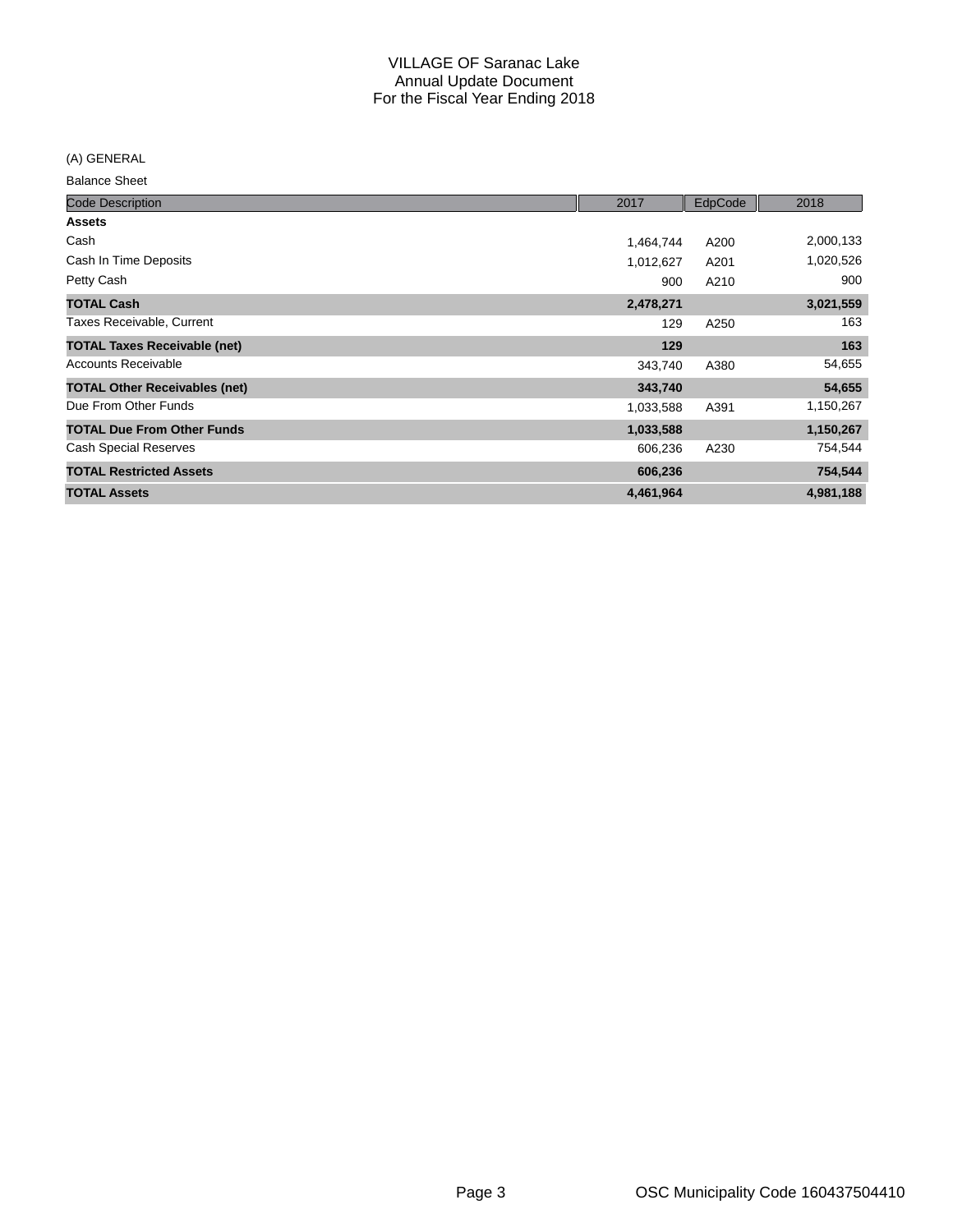## (A) GENERAL

Balance Sheet

| <b>Code Description</b>                                     | 2017      | EdpCode | 2018      |
|-------------------------------------------------------------|-----------|---------|-----------|
| <b>Accounts Payable</b>                                     | 194,053   | A600    | 88,626    |
| <b>TOTAL Accounts Payable</b>                               | 194,053   |         | 88,626    |
| <b>Accrued Liabilities</b>                                  |           | A601    |           |
| <b>TOTAL Accrued Liabilities</b>                            | $\bf{0}$  |         | $\bf{0}$  |
| Overpayments & Clearing Account                             | 4,100     | A690    | 4,100     |
| <b>TOTAL Other Liabilities</b>                              | 4,100     |         | 4,100     |
| Due To Other Funds                                          |           | A630    | 46,150    |
| <b>TOTAL Due To Other Funds</b>                             | $\bf{0}$  |         | 46,150    |
| <b>TOTAL Liabilities</b>                                    | 198,153   |         | 138,876   |
| <b>Deferred Inflows of Resources</b>                        |           |         |           |
| Deferred Inflow of Resources                                | 227.412   | A691    | 256,915   |
| <b>TOTAL Deferred Inflows of Resources</b>                  | 227,412   |         | 256,915   |
| <b>TOTAL Deferred Inflows of Resources</b>                  | 227,412   |         | 256,915   |
| <b>Fund Balance</b>                                         |           |         |           |
| <b>Capital Reserve</b>                                      | 606.236   | A878    | 754,544   |
| <b>TOTAL Restricted Fund Balance</b>                        | 606,236   |         | 754,544   |
| Assigned Appropriated Fund Balance                          | 227,000   | A914    |           |
| <b>TOTAL Assigned Fund Balance</b>                          | 227,000   |         | $\bf{0}$  |
| Unassigned Fund Balance                                     | 3,203,163 | A917    | 3,830,853 |
| <b>TOTAL Unassigned Fund Balance</b>                        | 3,203,163 |         | 3,830,853 |
| <b>TOTAL Fund Balance</b>                                   | 4,036,399 |         | 4,585,397 |
| <b>TOTAL Liabilities, Deferred Inflows And Fund Balance</b> | 4.461.963 |         | 4,981,188 |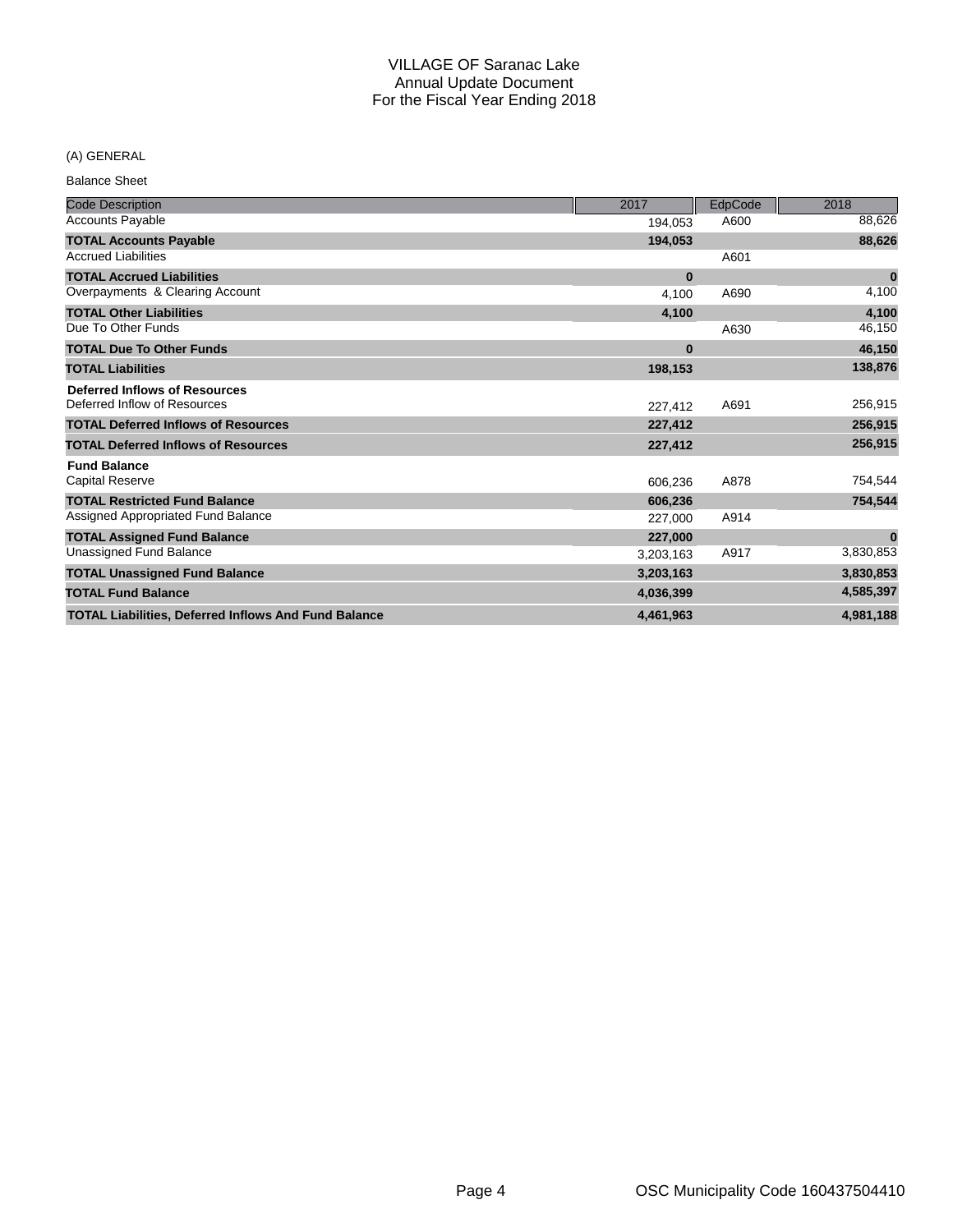(A) GENERAL

| <b>Code Description</b>                                 | 2017      | EdpCode | 2018      |
|---------------------------------------------------------|-----------|---------|-----------|
| <b>Revenues</b>                                         |           |         |           |
| Real Property Taxes                                     | 3,616,761 | A1001   | 3,670,447 |
| <b>TOTAL Real Property Taxes</b>                        | 3,616,761 |         | 3,670,447 |
| Other Payments In Lieu of Taxes                         | 18,793    | A1081   | 24,308    |
| Interest & Penalties On Real Prop Taxes                 | 42,093    | A1090   | 37,454    |
| <b>TOTAL Real Property Tax Items</b>                    | 60,886    |         | 61,762    |
| Non Prop Tax Dist By County                             | 25,928    | A1120   | 19,175    |
| Utilities Gross Receipts Tax                            | 47,133    | A1130   | 31,729    |
| Franchises                                              | 80,070    | A1170   | 84,151    |
| <b>TOTAL Non Property Tax Items</b>                     | 153,130   |         | 135,055   |
| <b>Clerk Fees</b>                                       | 4         | A1255   | 9         |
| Police Fees                                             | 1,480     | A1520   | 4,814     |
| Other Public Safety Departmental Income                 | 2,203     | A1589   |           |
| <b>Vital Statistics Fees</b>                            | 10,205    | A1603   | 10,725    |
| Ambulance Charges                                       | 184,419   | A1640   | 180,247   |
| Park And Recreational Charges                           | 150,041   | A2001   | 122,426   |
| Contributions, Private Agencies-Youth                   |           | A2070   |           |
| <b>Zoning Fees</b>                                      | 1,625     | A2110   | 4,300     |
| <b>Planning Board Fees</b>                              | 2,025     | A2115   | 800       |
| Sale of Electrical Power                                | 6,618     | A2150   | 15,159    |
| <b>TOTAL Departmental Income</b>                        | 358,619   |         | 338,480   |
| <b>Fire Protection Services Other Govts</b>             | 358,599   | A2262   | 321,047   |
| <b>TOTAL Intergovernmental Charges</b>                  | 358,599   |         | 321,047   |
| Interest And Earnings                                   | 6,148     | A2401   | 9,728     |
| Rental of Real Property                                 | 38,857    | A2410   | 81,332    |
| Rental of Real Property, Other Govts                    | 1,624     | A2412   | 20        |
| <b>TOTAL Use of Money And Property</b>                  | 46,629    |         | 91,080    |
| <b>Business &amp; Occupational License</b>              | 12        | A2501   |           |
| Games of Chance                                         | 2,626     | A2530   | 2,287     |
| <b>Building And Alteration Permits</b>                  | 20,533    | A2555   | 18,220    |
| <b>Street Opening Permits</b>                           | 2,320     | A2560   | 1,168     |
| <b>TOTAL Licenses And Permits</b>                       | 25,490    |         | 21,675    |
| <b>Fines And Forfeited Bail</b>                         |           | A2610   |           |
| <b>TOTAL Fines And Forfeitures</b>                      | $\bf{0}$  |         | 0         |
| Sales of Scrap & Excess Materials                       |           | A2650   | 3,069     |
| Sales of Equipment                                      | 1,611     | A2665   | 44,540    |
| <b>Insurance Recoveries</b>                             | 3,452     | A2680   | 2,669     |
| Other Compensation For Loss                             | 317       | A2690   | 150       |
| <b>TOTAL Sale of Property And Compensation For Loss</b> | 5,380     |         | 50,428    |
| Refunds of Prior Year's Expenditures                    | 4,052     | A2701   | 54,796    |
| <b>Gifts And Donations</b>                              | 6,233     | A2705   | 13,630    |
| Unclassified (specify)                                  | 1,393     | A2770   | 4,392     |
| <b>TOTAL Miscellaneous Local Sources</b>                | 11,678    |         | 72,818    |
| Interfund Revenues                                      |           | A2801   | 90,000    |
| <b>TOTAL Interfund Revenues</b>                         | $\bf{0}$  |         | 90,000    |
| St Aid, Revenue Sharing                                 | 50,288    | A3001   | 55,491    |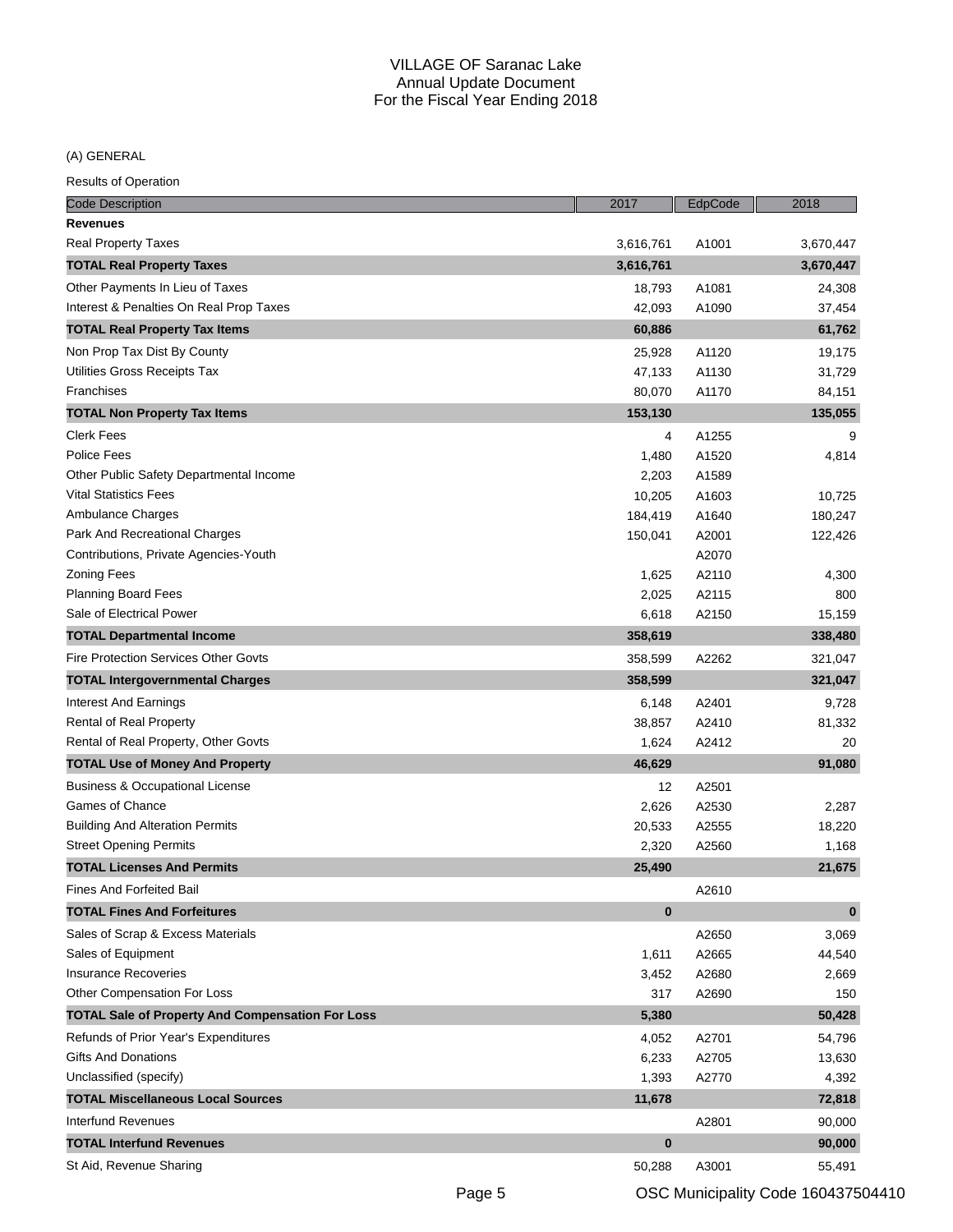(A) GENERAL

| <b>Code Description</b>                | 2017      | EdpCode | 2018      |
|----------------------------------------|-----------|---------|-----------|
| <b>Revenues</b>                        |           |         |           |
| St Aid, Mortgage Tax                   | 36,107    | A3005   | 23,103    |
| St Aid - Other (specify)               | 307,649   | A3089   |           |
| St Aid, Consolidated Highway Aid       |           | A3501   | 212,857   |
| St Aid-Other Cul & Rec St Aid          |           | A3889   | 106,895   |
| St Aid, Code Enforcement               |           | A3995   | 25,150    |
| <b>TOTAL State Aid</b>                 | 394,044   |         | 423,496   |
| Federal Aid - Other                    |           | A4089   |           |
| Fed Aid, Emergency Disaster Assistance |           | A4960   | 16,201    |
| <b>TOTAL Federal Aid</b>               | $\bf{0}$  |         | 16,201    |
| <b>TOTAL Revenues</b>                  | 5,031,216 |         | 5,292,489 |
| Interfund Transfers                    |           | A5031   |           |
| <b>TOTAL Interfund Transfers</b>       | $\bf{0}$  |         | $\bf{0}$  |
| Serial Bonds                           |           | A5710   |           |
| <b>TOTAL Proceeds of Obligations</b>   | $\bf{0}$  |         | $\bf{0}$  |
| <b>TOTAL Other Sources</b>             | $\bf{0}$  |         | $\bf{0}$  |
| <b>TOTAL Revenues</b>                  | 5,031,216 |         | 5,292,489 |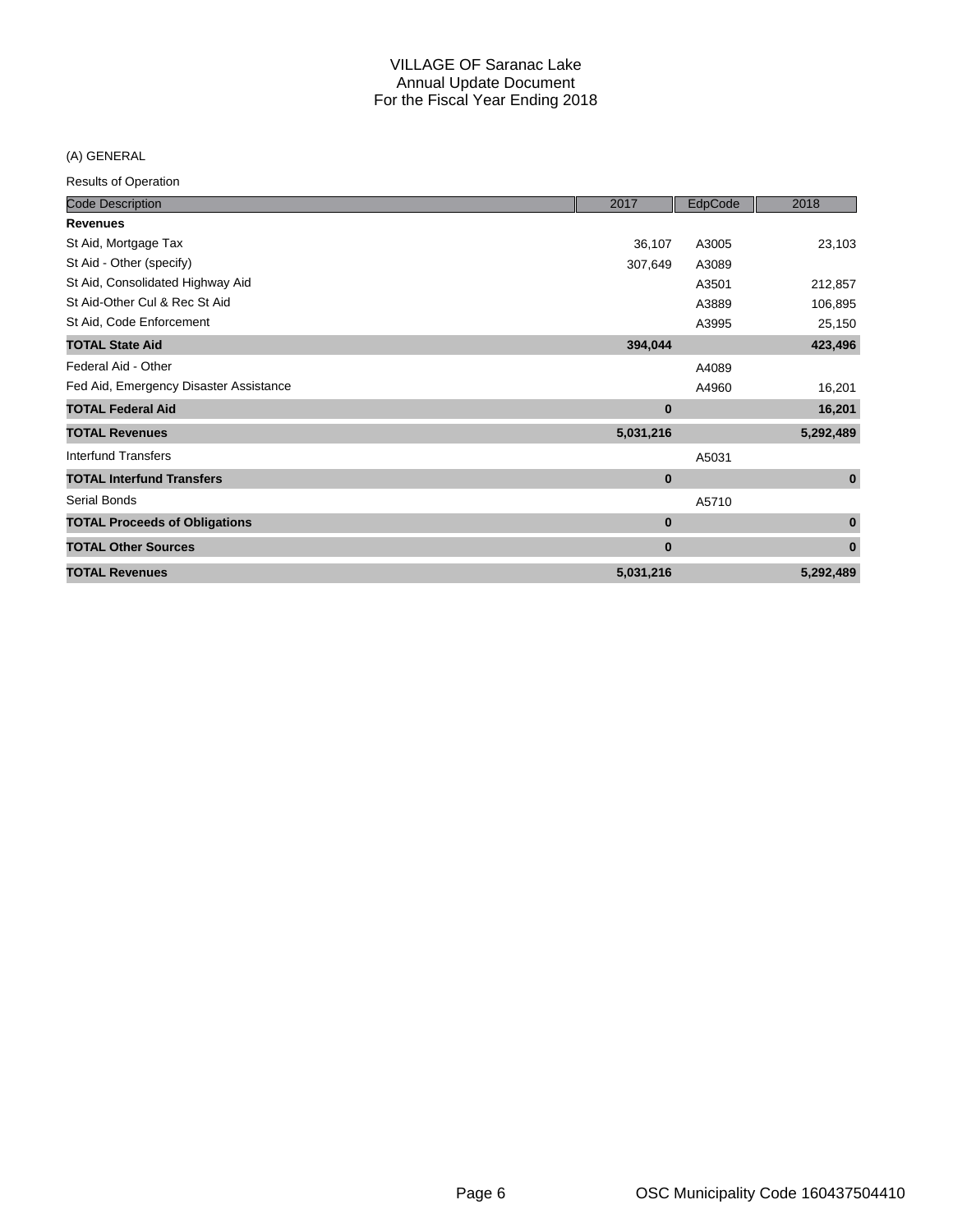## (A) GENERAL

| <b>Code Description</b>                  | 2017     | EdpCode | 2018      |
|------------------------------------------|----------|---------|-----------|
| <b>Expenditures</b>                      |          |         |           |
| Legislative Board, Pers Serv             | 6,800    | A10101  | 6,800     |
| Legislative Board, Contr Expend          | 1,379    | A10104  | 444       |
| <b>TOTAL Legislative Board</b>           | 8,179    |         | 7,244     |
| Municipal Court, Contr Expend            | 225      | A11104  |           |
| <b>TOTAL Municipal Court</b>             | 225      |         | $\bf{0}$  |
| Mayor, Pers Serv                         | 3,400    | A12101  | 3,400     |
| Mayor, Contr Expend                      | 152      | A12104  | 1,330     |
| <b>TOTAL Mayor</b>                       | 3,552    |         | 4,730     |
| Municipal Exec, Pers Serv                | 29,302   | A12301  | 28,897    |
| Municipal Exec, Contr Expend             | 346      | A12304  | 926       |
| <b>TOTAL Municipal Exec</b>              | 29,647   |         | 29,823    |
| Auditor, Contr Expend                    |          | A13204  | 7,280     |
| <b>TOTAL Auditor</b>                     | $\bf{0}$ |         | 7,280     |
| Treasurer, Pers Serv                     | 21,483   | A13251  | 31,517    |
| Treasurer, Contr Expend                  | 507      | A13254  | 2,140     |
| <b>TOTAL Treasurer</b>                   | 21,990   |         | 33,657    |
| Fiscal Agents Fees, Contr Expend         | 1,800    | A13804  | 2,400     |
| <b>TOTAL Fiscal Agents Fees</b>          | 1,800    |         | 2,400     |
| Clerk, pers Serv                         | 19,608   | A14101  | 19,485    |
| Clerk, contr Expend                      | 7,145    | A14104  | 1,832     |
| <b>TOTAL Clerk</b>                       | 26,753   |         | 21,317    |
| Law, Pers Serv                           | 9,017    | A14201  | 9,017     |
| Law, Contr Expend                        | 12,558   | A14204  | 7,366     |
| <b>TOTAL Law</b>                         | 21,575   |         | 16,383    |
| Engineer, Contr Expend                   | 17,190   | A14404  | 19,635    |
| <b>TOTAL Engineer</b>                    | 17,190   |         | 19,635    |
| Elections, Contr Expend                  |          | A14504  | 1,549     |
| <b>TOTAL Elections</b>                   | $\bf{0}$ |         | 1,549     |
| Records Mgmt, Contr Expend               | 170      | A14604  | 250       |
| <b>TOTAL Records Mgmt</b>                | 170      |         | 250       |
| Public Works Admin, Pers Serv            | 21,381   | A14901  | 22,915    |
| Public Works Admin, Contr Expend         | 2,862    | A14904  | 3,920     |
| <b>TOTAL Public Works Admin</b>          | 24,243   |         | 26,835    |
| Central Services Admin, pers Serv        | 31,121   | A16101  | 33,401    |
| Central Services Admin, contr Expend     | 23,583   | A16104  | 22,038    |
| <b>TOTAL Central Services Admin</b>      | 54,704   |         | 55,439    |
| Operation of Plant, Contr Expend         | 62,567   | A16204  | 79,832    |
| <b>TOTAL Operation of Plant</b>          | 62,567   |         | 79,832    |
| Central Garage Pers Serv                 | 46,336   | A16401  | 46,459    |
| Central Garage Equip & Cap Outlay        |          | A16402  | 10,191    |
| Central Garage Contr Expend              | 11,873   | A16404  | 11,971    |
| <b>TOTAL Central Garage Contr Expend</b> | 58,209   |         | 68,621    |
| Central Data Process, Contr Expend       | 11,990   | A16804  |           |
| <b>TOTAL Central Data Process</b>        | 11,990   |         | $\pmb{0}$ |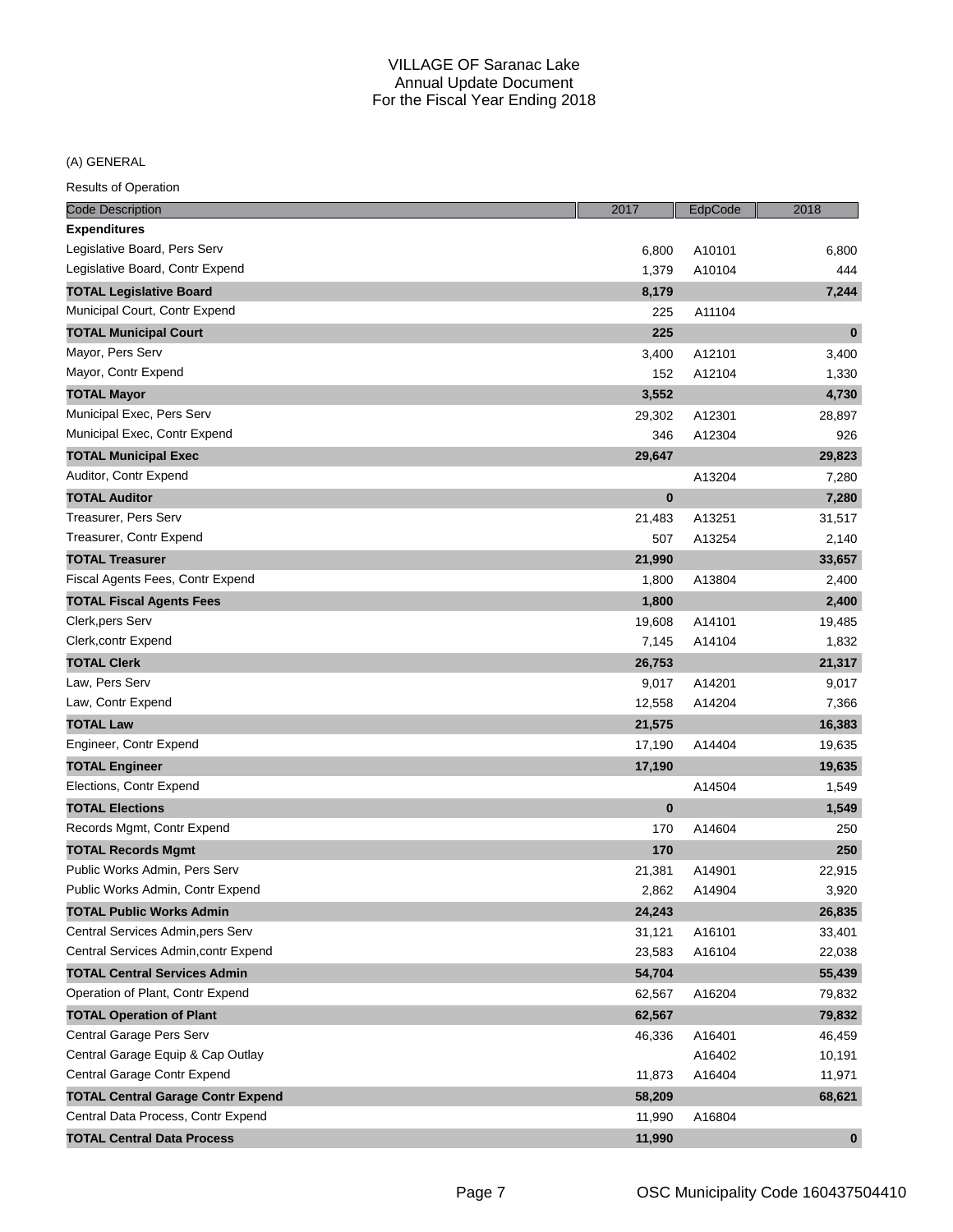(A) GENERAL

| <b>Code Description</b>                           | 2017      | EdpCode | 2018      |
|---------------------------------------------------|-----------|---------|-----------|
| <b>Expenditures</b>                               |           |         |           |
| Unallocated Insurance, Contr Expend               | 34,367    | A19104  | 37,122    |
| <b>TOTAL Unallocated Insurance</b>                | 34,367    |         | 37,122    |
| Municipal Assn Dues, Contr Expend                 | 2,764     | A19204  | 2,764     |
| <b>TOTAL Municipal Assn Dues</b>                  | 2,764     |         | 2,764     |
| Pur of Land/right of Way, equip & Cap Out         |           | A19402  | 81,735    |
| <b>TOTAL Pur of Land/right of Way</b>             | $\bf{0}$  |         | 81,735    |
| Taxes & Assess On Munic Prop, Contr Expend        | 10,875    | A19504  | 9,015     |
| <b>TOTAL Taxes &amp; Assess On Munic Prop</b>     | 10,875    |         | 9,015     |
| Other General Govt Support, Contract Exp          |           | A19894  |           |
| <b>TOTAL Other General Govt Support</b>           | $\bf{0}$  |         | $\bf{0}$  |
| <b>TOTAL General Government Support</b>           | 390,801   |         | 505,631   |
| Police, Pers Serv                                 | 699,690   | A31201  | 715,205   |
| Police, Equip & Cap Outlay                        | 6,236     | A31202  | 34,736    |
| Police, Contr Expend                              | 115,569   | A31204  | 111,104   |
| Police, Empl Bnfts                                | 440,914   | A31208  | 479,468   |
| <b>TOTAL Police</b>                               | 1,262,409 |         | 1,340,513 |
| Fire, Pers Serv                                   | 265,647   | A34101  | 285,291   |
| Fire, Equip & Cap Outlay                          | 2,108     | A34102  | 7,422     |
| Fire, Contr Expend                                | 160,289   | A34104  | 195,983   |
| Fire, Empl Bnfts                                  | 107,312   | A34108  | 131,019   |
| <b>TOTAL Fire</b>                                 | 535,356   |         | 619,715   |
| Control of Animals, Contr Expend                  | 6,815     | A35104  | 6,950     |
| <b>TOTAL Control of Animals</b>                   | 6,815     |         | 6,950     |
| Safety Inspection, Pers Serv                      | 50,485    | A36201  | 88,110    |
| Safety Inspection, Contr Expend                   | 9,992     | A36204  | 12,041    |
| <b>TOTAL Safety Inspection</b>                    | 60,477    |         | 100,151   |
| Rescue Squad, Contr Expend                        | 39,033    | A36254  | 39,033    |
| <b>TOTAL Rescue Squad</b>                         | 39,033    |         | 39,033    |
| <b>TOTAL Public Safety</b>                        | 1,904,090 |         | 2,106,362 |
| Public Health, Contr Expend                       | 850       | A40104  | 850       |
| <b>TOTAL Public Health</b>                        | 850       |         | 850       |
| Registrar of Vital Statistics, Pers Serv          | 4,840     | A40201  | 5,303     |
| Registrar of Vital Stat Contr Expend              | 306       | A40204  | 411       |
| <b>TOTAL Registrar of Vital Stat Contr Expend</b> | 5,146     |         | 5,714     |
| <b>TOTAL Health</b>                               | 5,996     |         | 6,564     |
| Maint of Streets, Pers Serv                       | 161,299   | A51101  | 141,884   |
| Maint of Streets, Equip & Cap Outlay              | 1,118     | A51102  | 91,694    |
| Maint of Streets, Contr Expend                    | 139,709   | A51104  | 133,677   |
| <b>TOTAL Maint of Streets</b>                     | 302,126   |         | 367,255   |
| Perm Improve Highway, Equip & Cap Outlay          | 322,256   | A51122  | 207,342   |
| <b>TOTAL Perm Improve Highway</b>                 | 322,256   |         | 207,342   |
| Garage, Contr Expend                              | 18,704    | A51324  | 20,191    |
| <b>TOTAL Garage</b>                               | 18,704    |         | 20,191    |
| Snow Removal, Pers Serv                           | 156,544   | A51421  | 147,188   |
| Snow Removal, Equip & Cap Outlay                  |           | A51422  | 72,646    |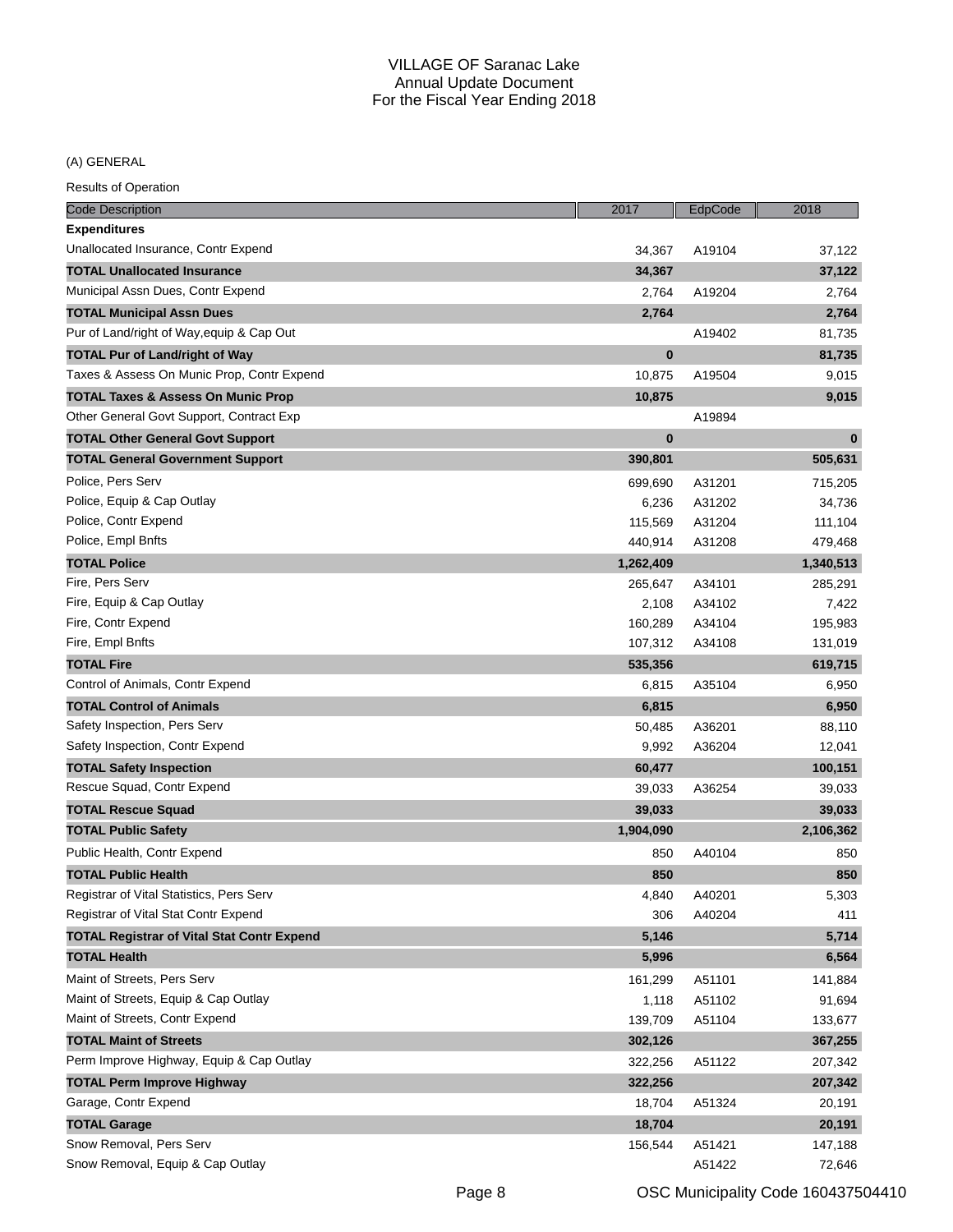(A) GENERAL

| Code Description                                                               | 2017      | EdpCode | 2018      |
|--------------------------------------------------------------------------------|-----------|---------|-----------|
| <b>Expenditures</b>                                                            |           |         |           |
| Snow Removal, Contr Expend                                                     | 119,042   | A51424  | 127,316   |
| <b>TOTAL Snow Removal</b>                                                      | 275,586   |         | 347,150   |
| Street Lighting, Contr Expend                                                  | 106,178   | A51824  | 108,502   |
| <b>TOTAL Street Lighting</b>                                                   | 106,178   |         | 108,502   |
| Sidewalks, Pers Serv                                                           | 52,566    | A54101  | 49,373    |
| Sidewalks, Contr Expend                                                        | 45        | A54104  | 20,400    |
| <b>TOTAL Sidewalks</b>                                                         | 52,611    |         | 69,773    |
| Off-Street Parking, Contr Expend                                               | 21,759    | A56504  | 5,367     |
| <b>TOTAL Off-Street Parking</b>                                                | 21,759    |         | 5,367     |
| <b>TOTAL Transportation</b>                                                    | 1,099,220 |         | 1,125,580 |
| Other Economic Opp Pro, Contr Expend                                           |           | A63264  |           |
| <b>TOTAL Other Economic Opp Pro</b>                                            | $\bf{0}$  |         | $\bf{0}$  |
| Publicity, Contr Expend                                                        | 30,230    | A64104  | 46,056    |
| <b>TOTAL Publicity</b>                                                         | 30,230    |         | 46,056    |
| Other Eco & Dev, Contr Expend                                                  | 5,000     | A69894  | 5,000     |
| <b>TOTAL Other Eco &amp; Dev</b>                                               | 5,000     |         | 5,000     |
| <b>TOTAL Economic Assistance And Opportunity</b>                               | 35,230    |         | 51,056    |
| Parks, Pers Serv                                                               | 9,306     | A71101  | 12,515    |
| Parks, Equip & Cap Outlay                                                      | 2,856     | A71102  | 19,169    |
| Parks, Contr Expend                                                            | 42,669    | A71104  | 13,750    |
| <b>TOTAL Parks</b>                                                             | 54,832    |         | 45,434    |
| Playgr & Rec Centers, Contr Expend                                             | 510       | A71404  | 509       |
| <b>TOTAL Playgr &amp; Rec Centers</b>                                          | 510       |         | 509       |
| Special Rec Facility, Pers Serv<br>Additional Description 30931                | 97,624    | A71801  | 115,615   |
| Special Rec Facility, Equip & Cap Outlay<br><b>Additional Description 5946</b> | 48,281    | A71802  | 23,488    |
| Special Rec Facility, Contr Expend                                             | 151,450   | A71804  | 108,882   |
| <b>TOTAL Special Rec Facility</b>                                              | 297,355   |         | 247,985   |
| Youth Prog, Contr Expend                                                       | 7,500     | A73104  | 7,500     |
| <b>TOTAL Youth Prog</b>                                                        | 7,500     |         | 7,500     |
| Celebrations, Contr Expend                                                     | 15,519    | A75504  | 13,440    |
| <b>TOTAL Celebrations</b>                                                      | 15,519    |         | 13,440    |
| <b>TOTAL Culture And Recreation</b>                                            | 375,715   |         | 314,868   |
| Zoning, Contr Expend                                                           | 32,641    | A80104  | 631       |
| <b>TOTAL Zoning</b>                                                            | 32,641    |         | 631       |
| Planning, Contr Expend                                                         | 1,289     | A80204  | 3,089     |
| <b>TOTAL Planning</b>                                                          | 1,289     |         | 3,089     |
| Refuse & Garbage, Contr Expend                                                 | 13,375    | A81604  | 7,960     |
| <b>TOTAL Refuse &amp; Garbage</b>                                              | 13,375    |         | 7,960     |
| Street Cleaning, Pers Serv                                                     | 24,073    | A81701  | 26,645    |
| Street Cleaning, Contr Expend                                                  | 22,552    | A81704  | 16,630    |
| <b>TOTAL Street Cleaning</b>                                                   | 46,625    |         | 43,275    |
| Urban Renewal Agency, Pers Serv                                                |           | A86201  | 24,931    |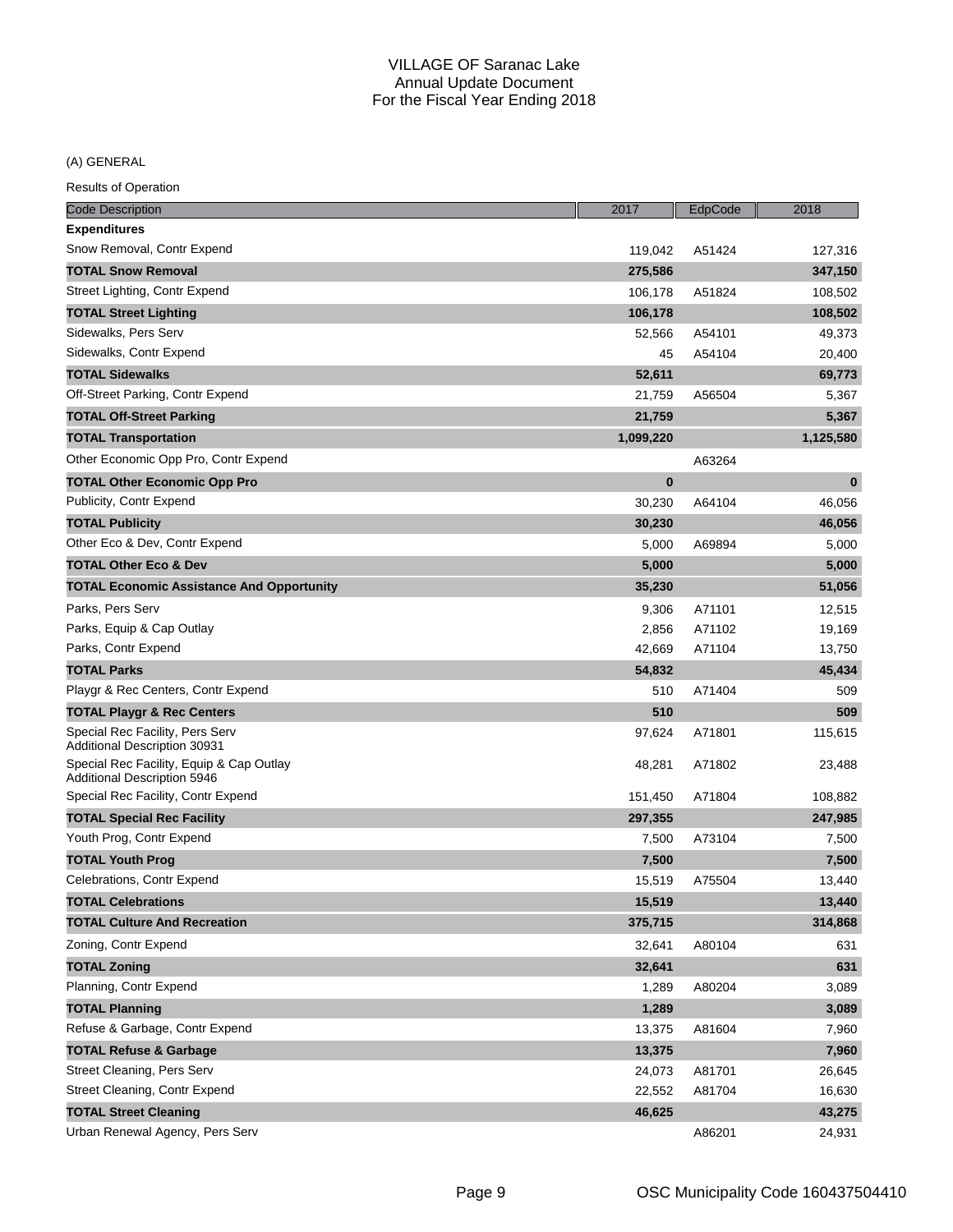## (A) GENERAL

| <b>Code Description</b>                    | 2017         | EdpCode | 2018         |
|--------------------------------------------|--------------|---------|--------------|
| <b>Expenditures</b>                        |              |         |              |
| Urban Renewal Agency, Contr Expend         |              | A86204  | 12,604       |
| <b>TOTAL Urban Renewal Agency</b>          | $\mathbf{0}$ |         | 37,535       |
| Administration, Pers Serv                  | 33,028       | A86861  |              |
| Administration, Contr Expend               | 6,221        | A86864  |              |
| <b>TOTAL Administration</b>                | 39,250       |         | $\mathbf{0}$ |
| Misc Home & Comm Serv, Contr Expend        | 49,307       | A89894  | 8,121        |
| <b>TOTAL Misc Home &amp; Comm Serv</b>     | 49,307       |         | 8,121        |
| <b>TOTAL Home And Community Services</b>   | 182,487      |         | 100,611      |
| <b>State Retirement System</b>             | 111,493      | A90108  | 117,075      |
| Social Security, Employer Cont             | 54,194       | A90308  | 56,403       |
| Worker's Compensation, Empl Bnfts          | 5,193        | A90408  | 5,074        |
| Life Insurance, Empl Bnfts                 | 136          | A90458  | 160          |
| Unemployment Insurance, Empl Bnfts         | 2,914        | A90508  |              |
| Disability Insurance, Empl Bnfts           | 8            | A90558  |              |
| Hospital & Medical (dental) Ins, Empl Bnft | 83,163       | A90608  | 134,446      |
| <b>Union Welfare Benefits</b>              | 5,311        | A90708  |              |
| <b>TOTAL Employee Benefits</b>             | 262,412      |         | 313,158      |
| Debt Principal, Serial Bonds               | 100,000      | A97106  | 120,000      |
| <b>TOTAL Debt Principal</b>                | 100,000      |         | 120,000      |
| Debt Interest, Serial Bonds                | 15,413       | A97107  | 18,328       |
| <b>TOTAL Debt Interest</b>                 | 15,413       |         | 18,328       |
| <b>TOTAL Expenditures</b>                  | 4,371,363    |         | 4,662,158    |
| Transfers, Other Funds                     |              | A99019  |              |
| Transfers, Capital Projects Fund           | 81,931       | A99509  | 81,333       |
| <b>TOTAL Operating Transfers</b>           | 81,931       |         | 81,333       |
| <b>TOTAL Other Uses</b>                    | 81,931       |         | 81,333       |
| <b>TOTAL Expenditures</b>                  | 4,453,294    |         | 4,743,491    |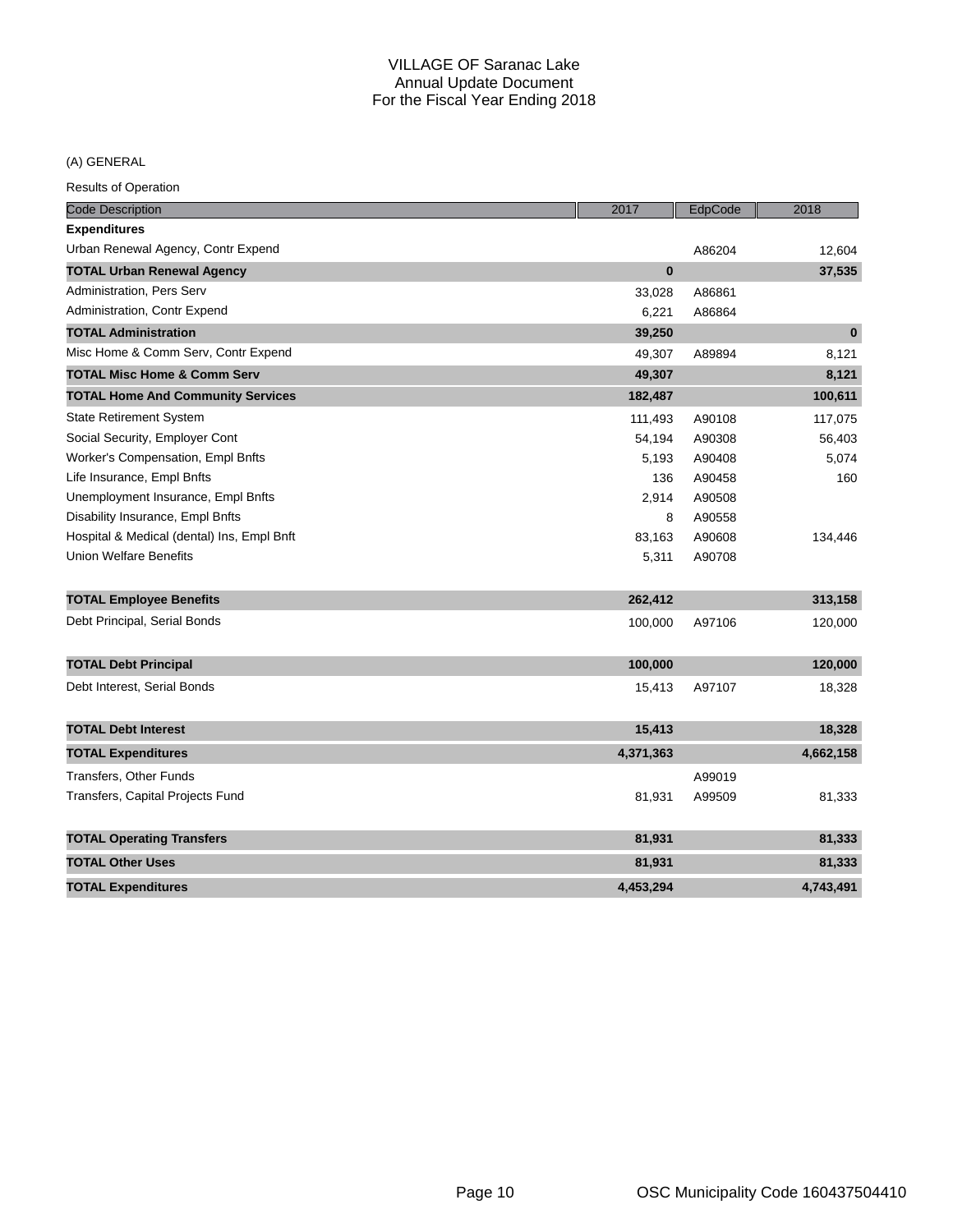(A) GENERAL

**Analysis of Changes in Fund Balance**

| <b>Code Description</b>                    | 2017      | EdpCode | 2018      |
|--------------------------------------------|-----------|---------|-----------|
| <b>Analysis of Changes in Fund Balance</b> |           |         |           |
| <b>Fund Balance - Beginning of Year</b>    | 3,508,476 | A8021   | 4,036,399 |
| Prior Period Adj -Increase In Fund Balance |           | A8012   | $\Omega$  |
| Prior Period Adj -Decrease In Fund Balance | 50.000    | A8015   |           |
| <b>Restated Fund Balance - Beg of Year</b> | 3,458,476 | A8022   | 4,036,399 |
| ADD - REVENUES AND OTHER SOURCES           | 5,031,216 |         | 5,292,489 |
| DEDUCT - EXPENDITURES AND OTHER USES       | 4,453,294 |         | 4,743,491 |
| <b>Fund Balance - End of Year</b>          | 4,036,399 | A8029   | 4,585,397 |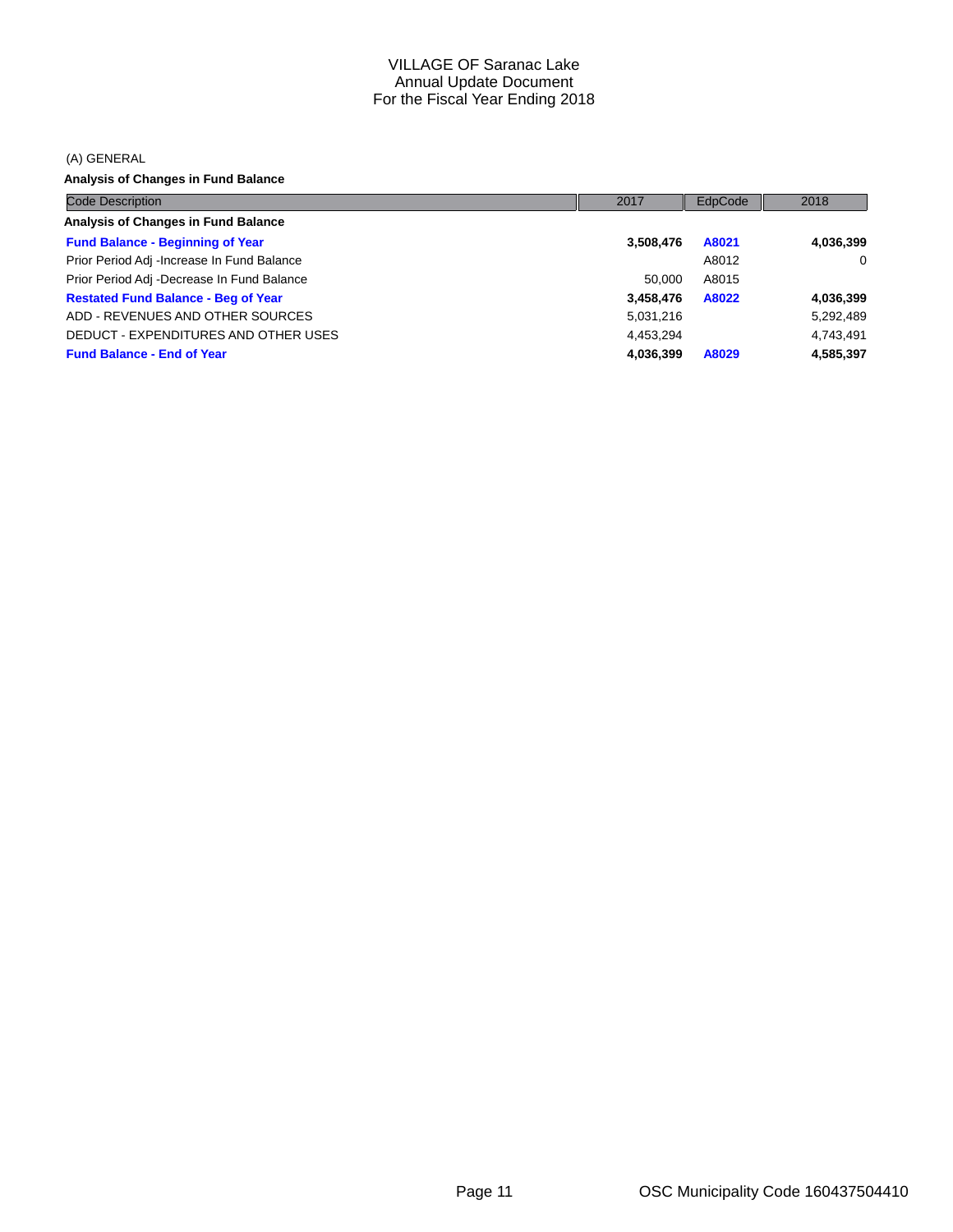## (A) GENERAL

Budget Summary

| Paagot Danmary                        |           |         |           |
|---------------------------------------|-----------|---------|-----------|
| <b>Code Description</b>               | 2018      | EdpCode | 2019      |
| <b>Estimated Revenues</b>             |           |         |           |
| Est Rev - Real Property Taxes         | 3,671,597 | A1049N  | 3,700,000 |
| Est Rev - Real Property Tax Items     | 56,356    | A1099N  | 60,000    |
| Est Rev - Non Property Tax Items      | 136,800   | A1199N  | 137,000   |
| Est Rev - Departmental Income         | 288,789   | A1299N  | 290,000   |
| Est Rev - Intergovernmental Charges   | 190,966   | A2399N  | 190,000   |
| Est Rev - Use of Money And Property   | 101,630   | A2499N  | 100,000   |
| Est Rev - Miscellaneous Local Sources | 92,550    | A2799N  | 92,000    |
| Est Rev - Interfund Revenues          | 90,000    | A2801N  | 90,000    |
| Est Rev - State Aid                   | 481,394   | A3099N  | 401,000   |
| <b>TOTAL Estimated Revenues</b>       | 5,110,082 |         | 5,060,000 |
| Appropriated Fund Balance             | 227,000   | A599N   | 0         |
| <b>TOTAL Estimated Other Sources</b>  | 227,000   |         | $\bf{0}$  |
| <b>TOTAL Estimated Revenues</b>       | 5,337,082 |         | 5,060,000 |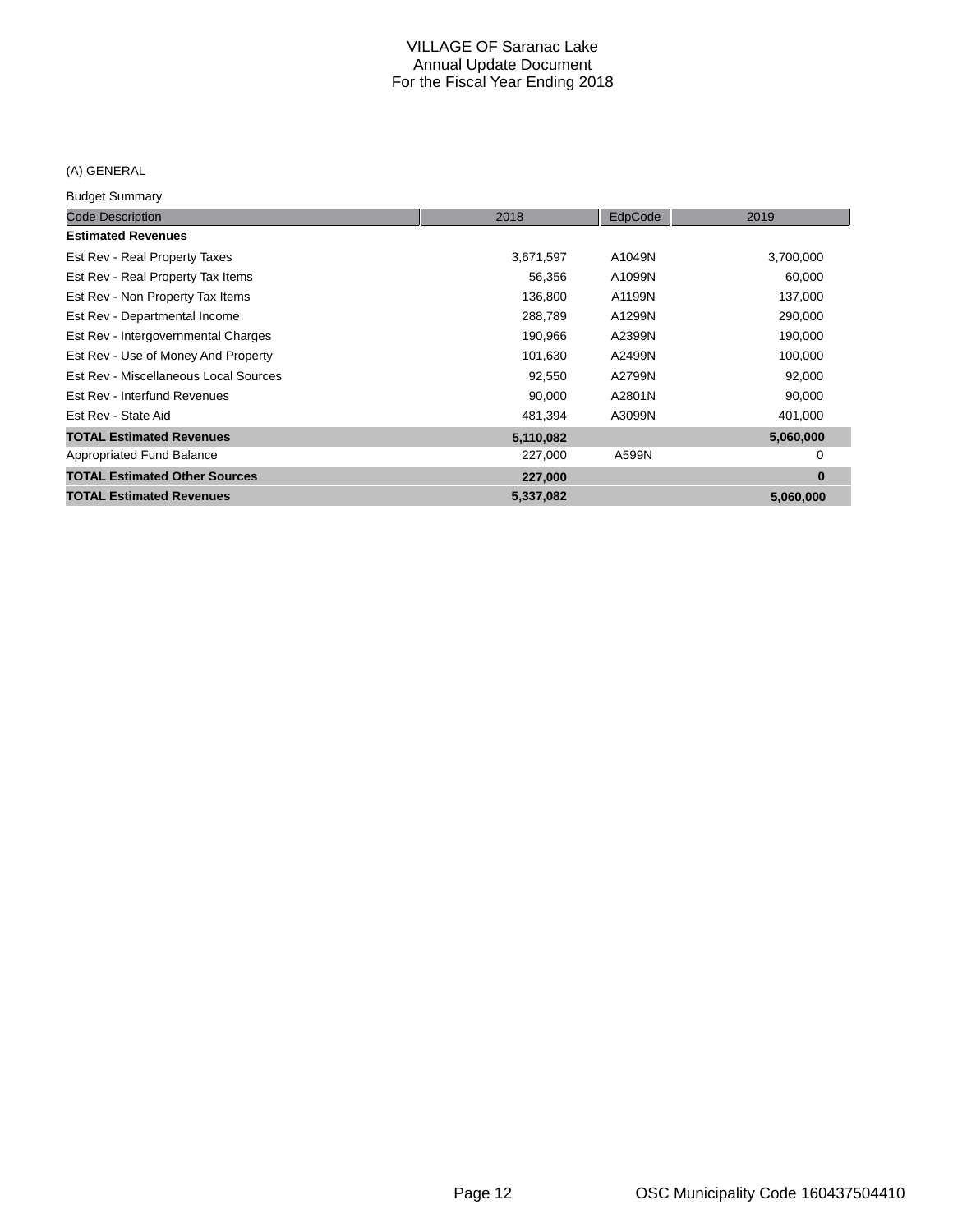## (A) GENERAL

Budget Summary

| <b>Code Description</b>                   | 2018      | EdpCode | 2019      |
|-------------------------------------------|-----------|---------|-----------|
| <b>Appropriations</b>                     |           |         |           |
| App - General Government Support          | 600,203   | A1999N  | 600,000   |
| App - Public Safety                       | 2,404,793 | A3999N  | 2,400,000 |
| App - Health                              | 7,275     | A4999N  | 7,000     |
| App - Transportation                      | 1,082,863 | A5999N  | 900,000   |
| App - Economic Assistance And Opportunity | 43,000    | A6999N  | 40,000    |
| App - Culture And Recreation              | 318,548   | A7999N  | 300,000   |
| App - Home And Community Services         | 127,319   | A8999N  | 125,000   |
| App - Employee Benefits                   | 503,450   | A9199N  | 475,000   |
| App - Debt Service                        | 118,169   | A9899N  | 115,000   |
| <b>TOTAL Appropriations</b>               | 5,205,620 |         | 4,962,000 |
| <b>Other Budgetary Purposes</b>           | 50,129    | A962N   |           |
| App - Interfund Transfer                  | 81,333    | A9999N  | 98,000    |
| <b>TOTAL Other Uses</b>                   | 131,462   |         | 98,000    |
| <b>TOTAL Appropriations</b>               | 5,337,082 |         | 5,060,000 |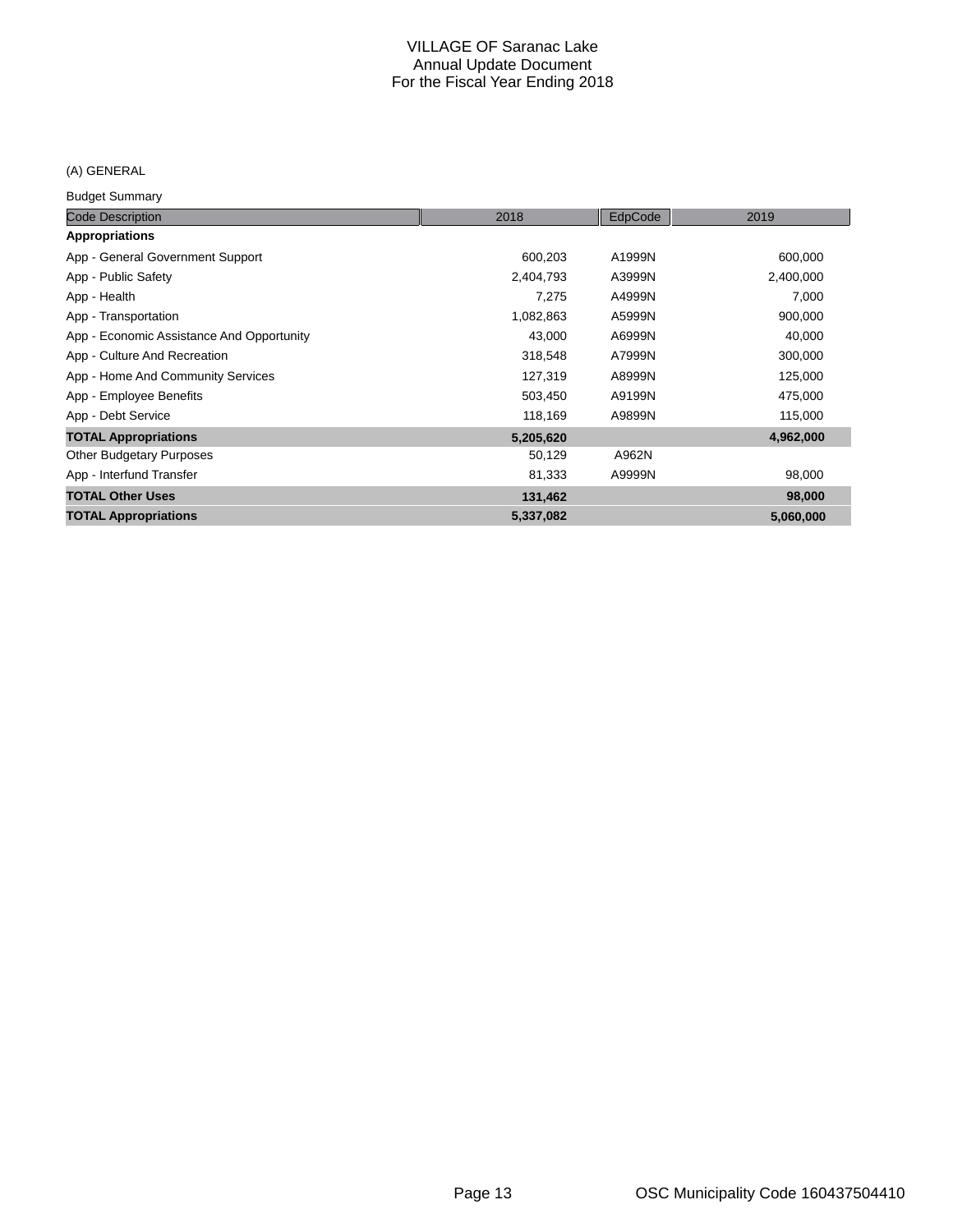#### (CD) SPECIAL GRANT

| <b>Balance Sheet</b> |  |
|----------------------|--|
|----------------------|--|

| <b>Code Description</b>               | 2017      | EdpCode           | 2018    |
|---------------------------------------|-----------|-------------------|---------|
| <b>Assets</b>                         |           |                   |         |
| Cash                                  | 646.961   | CD <sub>200</sub> | 497,374 |
| <b>TOTAL Cash</b>                     | 646,961   |                   | 497,374 |
| <b>Rehabilitation Loan Receivable</b> | 370,873   | CD390             | 370,873 |
| <b>TOTAL Other Receivables (net)</b>  | 370,873   |                   | 370,873 |
| Due From Other Funds                  | 55,000    | CD391             | 102,528 |
| <b>TOTAL Due From Other Funds</b>     | 55,000    |                   | 102,528 |
| <b>TOTAL Assets</b>                   | 1,072,834 |                   | 970,775 |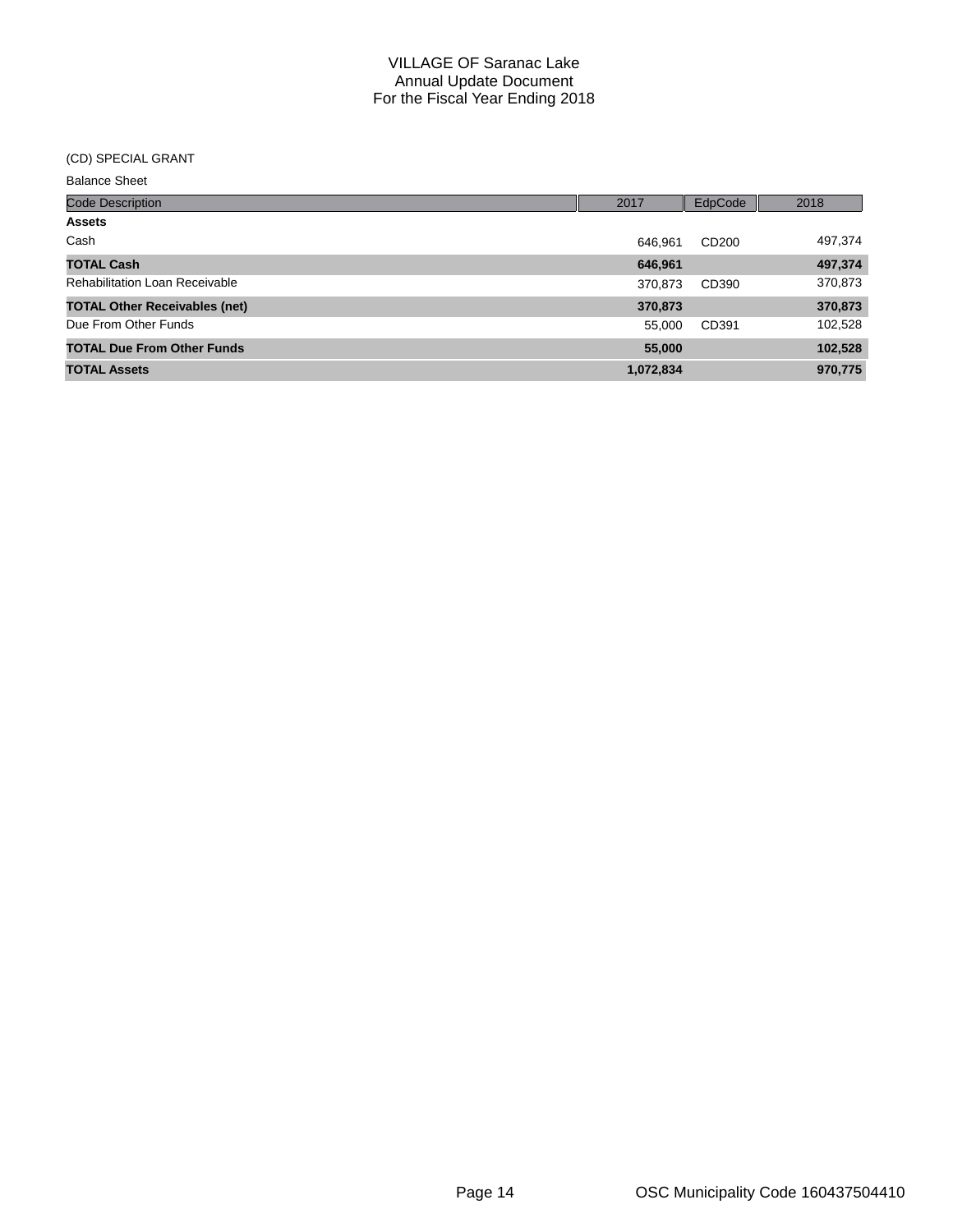## (CD) SPECIAL GRANT

| <b>Balance Sheet</b>                                        |           |         |         |
|-------------------------------------------------------------|-----------|---------|---------|
| <b>Code Description</b>                                     | 2017      | EdpCode | 2018    |
| <b>Accounts Payable</b>                                     |           | CD600   | 7,430   |
| <b>TOTAL Accounts Payable</b>                               | $\bf{0}$  |         | 7,430   |
| Due To Other Funds                                          | 55,000    | CD630   | 55,000  |
| <b>TOTAL Due To Other Funds</b>                             | 55,000    |         | 55,000  |
| <b>TOTAL Liabilities</b>                                    | 55,000    |         | 62,430  |
| <b>Deferred Inflows of Resources</b>                        |           |         |         |
| Deferred Inflow of Resources                                | 370.873   | CD691   | 370,873 |
| <b>TOTAL Deferred Inflows of Resources</b>                  | 370,873   |         | 370,873 |
| <b>TOTAL Deferred Inflows of Resources</b>                  | 370,873   |         | 370,873 |
| <b>Fund Balance</b>                                         |           |         |         |
| Assigned Unappropriated Fund Balance                        | 646,961   | CD915   | 537,472 |
| <b>TOTAL Assigned Fund Balance</b>                          | 646,961   |         | 537,472 |
| <b>TOTAL Fund Balance</b>                                   | 646,961   |         | 537,472 |
| <b>TOTAL Liabilities, Deferred Inflows And Fund Balance</b> | 1,072,834 |         | 970,775 |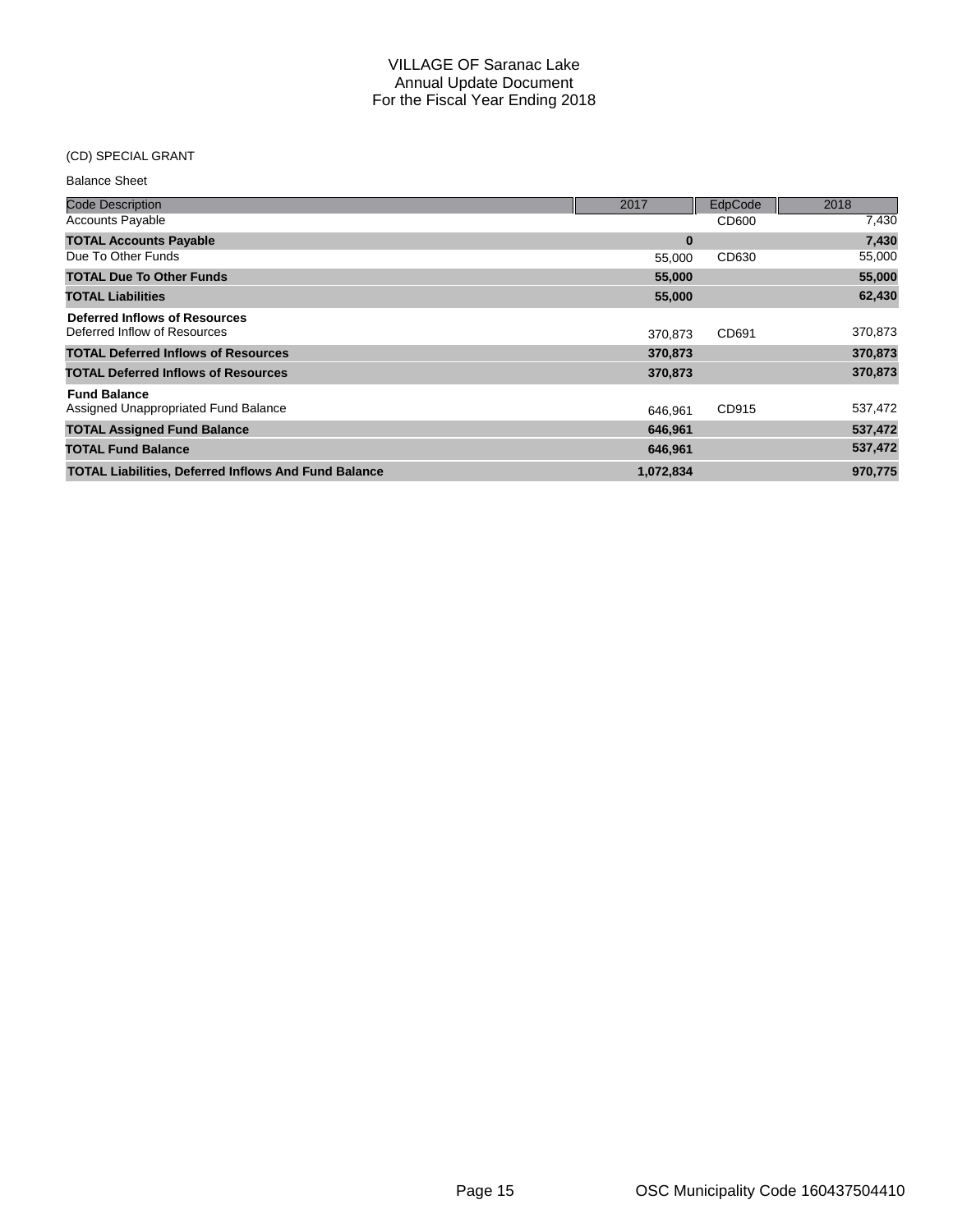## (CD) SPECIAL GRANT

| <b>Code Description</b>                  | 2017    | EdpCode | 2018    |
|------------------------------------------|---------|---------|---------|
| <b>Revenues</b>                          |         |         |         |
| <b>Community Development Income</b>      | 150.382 | CD2170  | 468,119 |
| <b>TOTAL Departmental Income</b>         | 150,382 |         | 468,119 |
| Interest And Earnings                    | 6.068   | CD2401  | 6,013   |
| <b>TOTAL Use of Money And Property</b>   | 6,068   |         | 6,013   |
| Unclassified (specify)                   | 5.550   | CD2770  | 450     |
| <b>TOTAL Miscellaneous Local Sources</b> | 5,550   |         | 450     |
| <b>TOTAL Revenues</b>                    | 162,000 |         | 474,582 |
| <b>TOTAL Revenues</b>                    | 162.000 |         | 474,582 |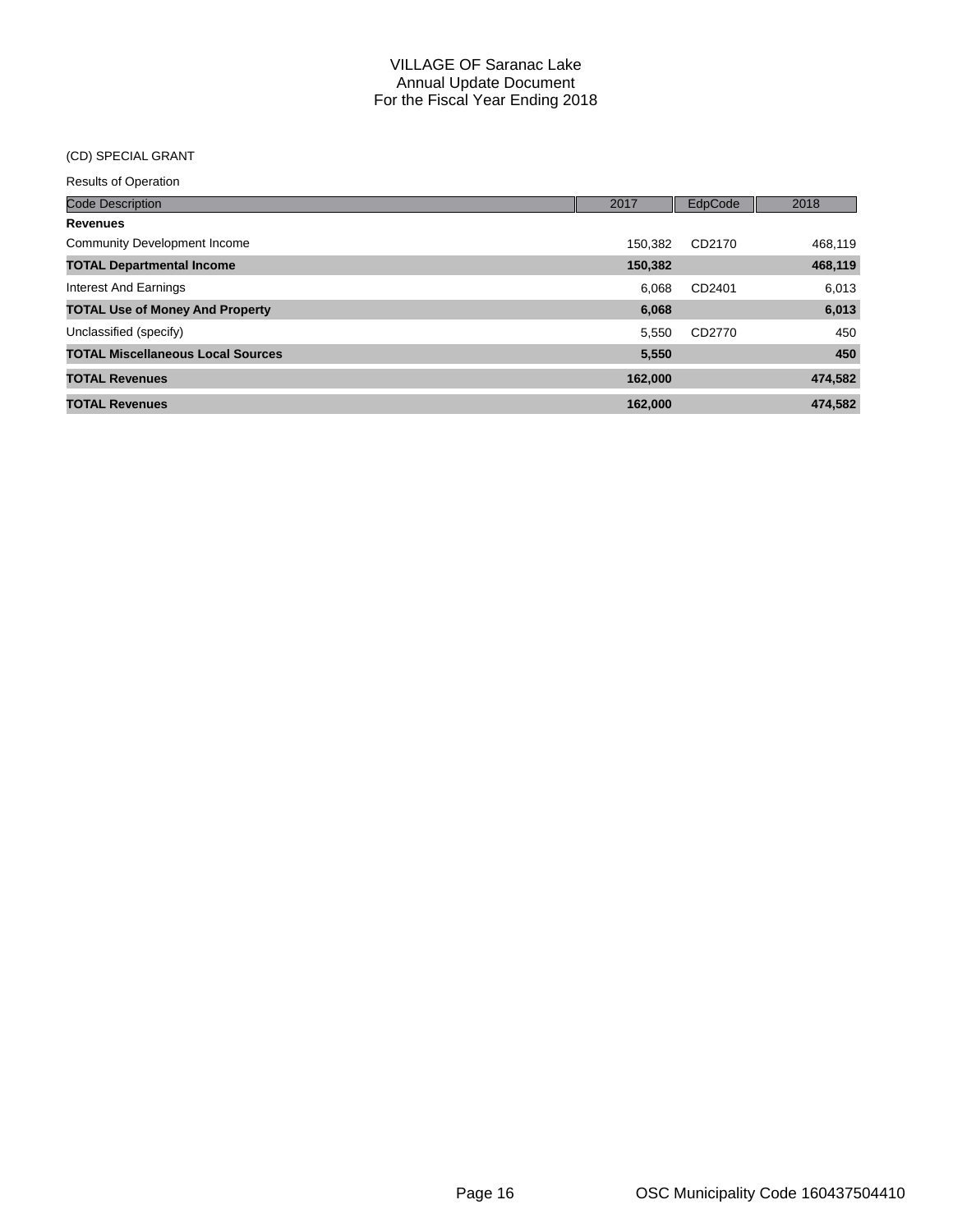## (CD) SPECIAL GRANT

| <b>Code Description</b>                    | 2017     | EdpCode | 2018    |
|--------------------------------------------|----------|---------|---------|
| <b>Expenditures</b>                        |          |         |         |
| Acquisition of Real Prop, Equip& Cap Outla |          | CD86602 | 61,500  |
| <b>TOTAL Acquisition of Real Prop</b>      | $\bf{0}$ |         | 61,500  |
| Rehab Loans & Grant, Equip & Cap Outlay    |          | CD86682 | 153,850 |
| Rehab Loans & Grant, Contr Expend          | 4.400    | CD86684 | 246,473 |
| <b>TOTAL Rehab Loans &amp; Grant</b>       | 4,400    |         | 400,323 |
| Prov of Public Service, Contr Expen        | 5,000    | CD86764 | 14,533  |
| <b>TOTAL Prov of Public Service</b>        | 5,000    |         | 14,533  |
| Plan & Manage Devel, Contr Expend          | 13,980   | CD86844 | 107,715 |
| <b>TOTAL Plan &amp; Manage Devel</b>       | 13,980   |         | 107,715 |
| <b>TOTAL Home And Community Services</b>   | 23,380   |         | 584,071 |
| <b>TOTAL Expenditures</b>                  | 23,380   |         | 584,071 |
| <b>TOTAL Expenditures</b>                  | 23,380   |         | 584,071 |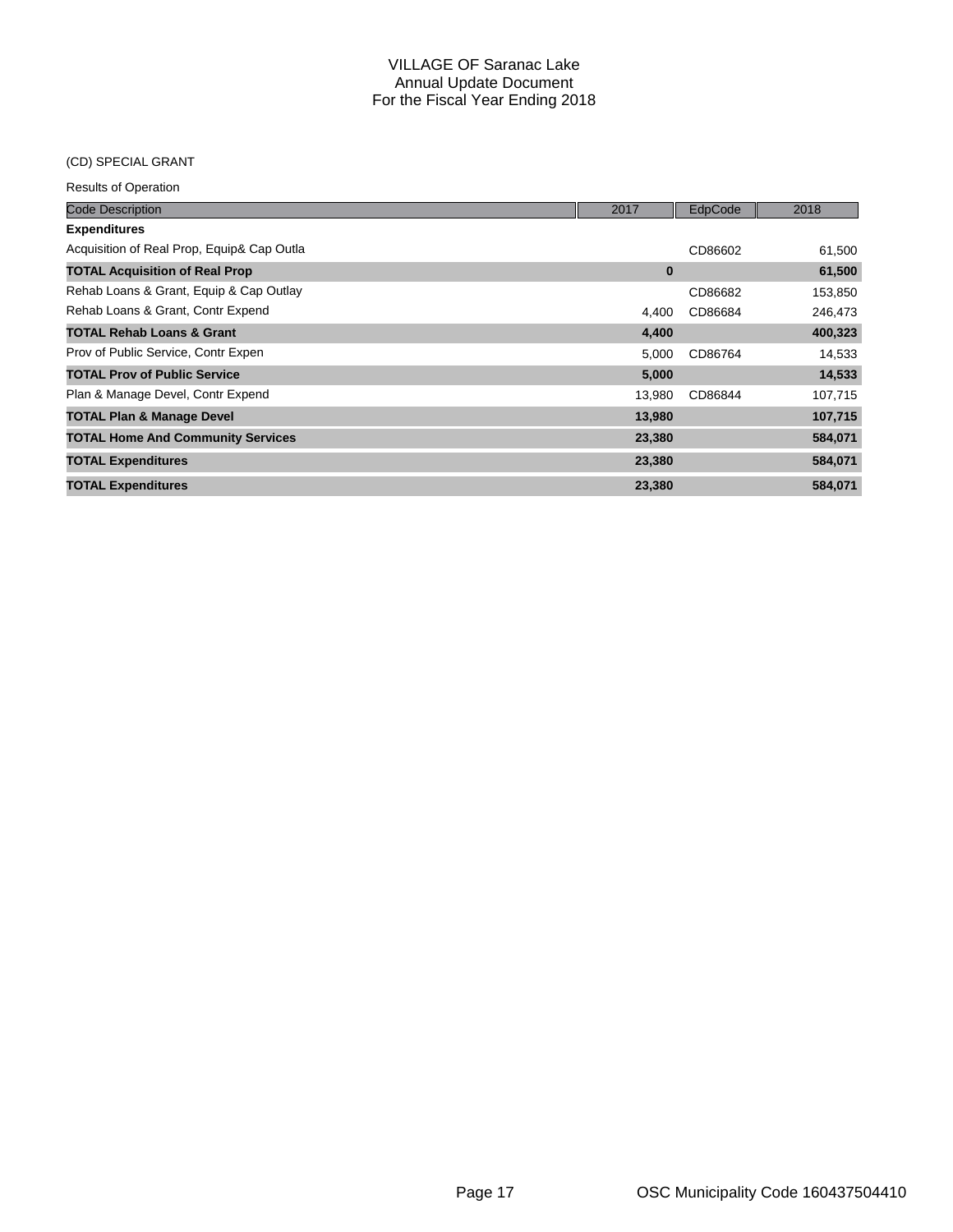#### (CD) SPECIAL GRANT

## **Analysis of Changes in Fund Balance**

| <b>Code Description</b>                    | 2017    | EdpCode       | 2018    |
|--------------------------------------------|---------|---------------|---------|
| Analysis of Changes in Fund Balance        |         |               |         |
| <b>Fund Balance - Beginning of Year</b>    | 705.657 | CD8021        | 646.961 |
| Prior Period Adj -Increase In Fund Balance | 3       | CD8012        | $-0$    |
| Prior Period Adj -Decrease In Fund Balance | 197.319 | CD8015        |         |
| <b>Restated Fund Balance - Beg of Year</b> | 508.341 | <b>CD8022</b> | 646,961 |
| ADD - REVENUES AND OTHER SOURCES           | 162.000 |               | 474,582 |
| DEDUCT - EXPENDITURES AND OTHER USES       | 23.380  |               | 584.071 |
| <b>Fund Balance - End of Year</b>          | 646.961 | <b>CD8029</b> | 537,472 |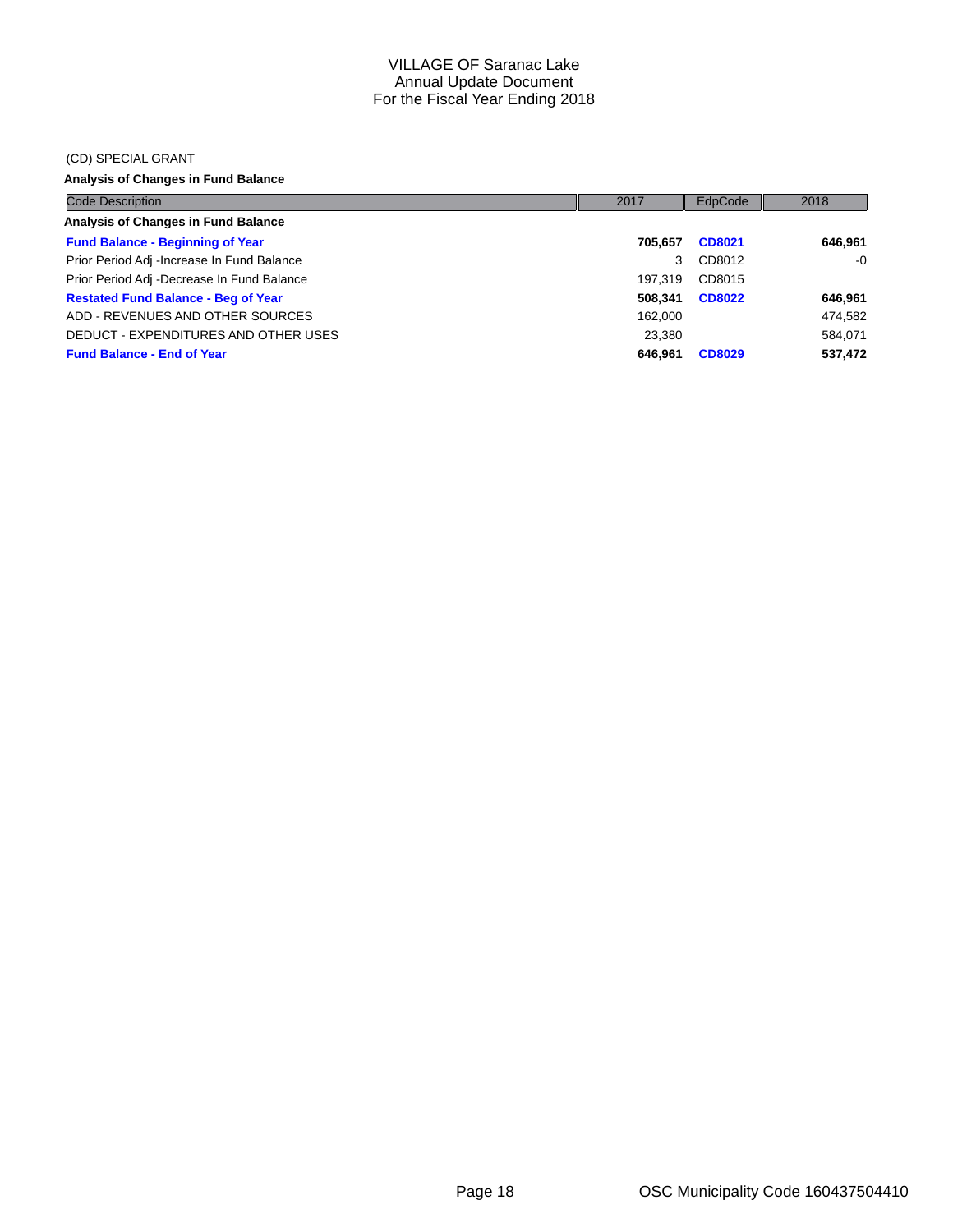(FX) WATER

Balance Sheet

| <b>Code Description</b>                        | 2017      | EdpCode      | 2018      |
|------------------------------------------------|-----------|--------------|-----------|
| <b>Assets</b>                                  |           |              |           |
| Cash                                           | 870,904   | <b>FX200</b> | 887,191   |
| <b>TOTAL Cash</b>                              | 870,904   |              | 887,191   |
| <b>Water Rents Receivable</b>                  | 389,024   | <b>FX350</b> | 285,475   |
| Accounts Receivable                            |           | FX380        |           |
| <b>TOTAL Other Receivables (net)</b>           | 389,024   |              | 285,475   |
| Due From State And Federal Government          |           | <b>FX410</b> |           |
| <b>TOTAL State And Federal Aid Receivables</b> | 0         |              | $\bf{0}$  |
| Due From Other Funds                           | 50,002    | FX391        | 63,991    |
| <b>TOTAL Due From Other Funds</b>              | 50,002    |              | 63,991    |
| Due From Other Governments                     | 287       | <b>FX440</b> |           |
| <b>TOTAL Due From Other Governments</b>        | 287       |              | $\bf{0}$  |
| <b>Cash Special Reserves</b>                   | 1,164,337 | FX230        | 1,282,863 |
| <b>TOTAL Restricted Assets</b>                 | 1,164,337 |              | 1,282,863 |
| <b>TOTAL Assets</b>                            | 2,474,554 |              | 2,519,520 |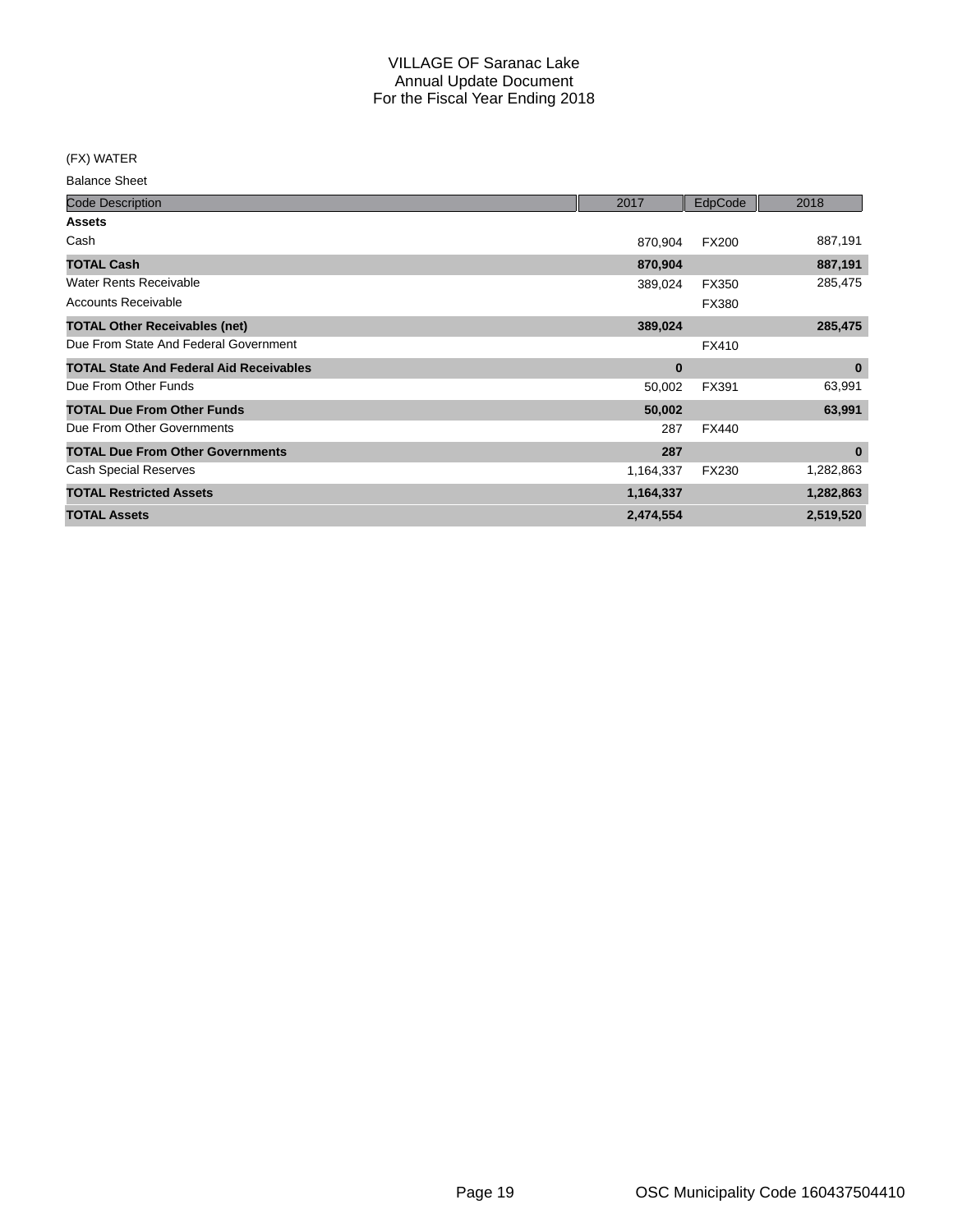## (FX) WATER

Balance Sheet

| <b>Code Description</b>                                     | 2017      | EdpCode      | 2018      |
|-------------------------------------------------------------|-----------|--------------|-----------|
| <b>Accounts Payable</b>                                     | 27.219    | <b>FX600</b> | 52,233    |
| <b>TOTAL Accounts Payable</b>                               | 27,219    |              | 52,233    |
| Due To Other Funds                                          |           | FX630        |           |
| <b>TOTAL Due To Other Funds</b>                             | $\bf{0}$  |              | 0         |
| <b>TOTAL Liabilities</b>                                    | 27,219    |              | 52,233    |
| <b>Fund Balance</b>                                         |           |              |           |
| <b>Capital Reserve</b>                                      | 1,164,337 | <b>FX878</b> | 1,282,863 |
| <b>TOTAL Restricted Fund Balance</b>                        | 1,164,337 |              | 1,282,863 |
| Assigned Appropriated Fund Balance                          | 140,000   | FX914        |           |
| Assigned Unappropriated Fund Balance                        | 1.142.999 | FX915        | 1,184,424 |
| <b>TOTAL Assigned Fund Balance</b>                          | 1,282,999 |              | 1,184,424 |
| <b>TOTAL Fund Balance</b>                                   | 2,447,336 |              | 2,467,287 |
| <b>TOTAL Liabilities, Deferred Inflows And Fund Balance</b> | 2,474,555 |              | 2,519,520 |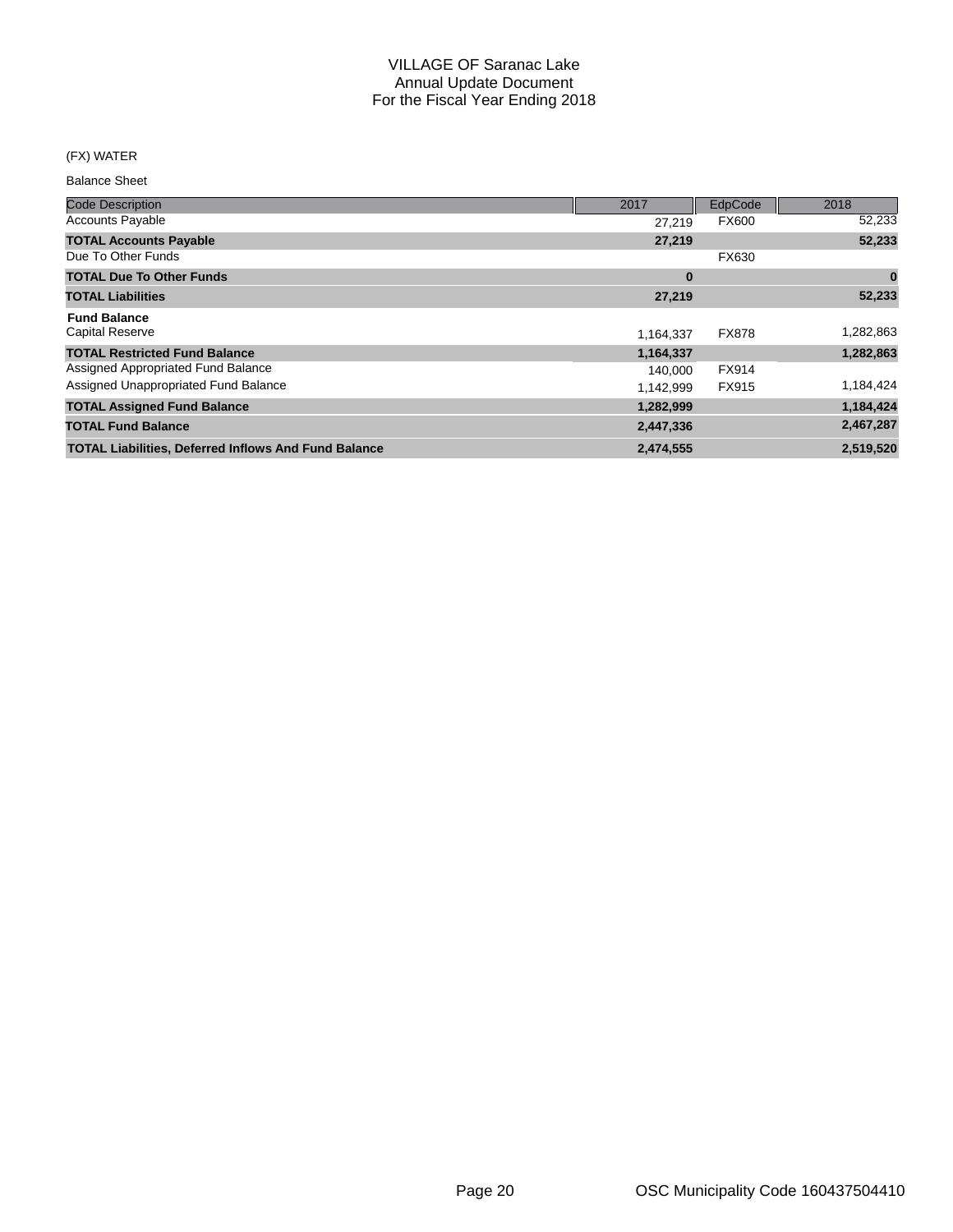### (FX) WATER

| <b>Code Description</b>                                 | 2017      | EdpCode | 2018      |
|---------------------------------------------------------|-----------|---------|-----------|
| <b>Revenues</b>                                         |           |         |           |
| <b>Metered Water Sales</b>                              | 1,588,069 | FX2140  | 1,585,978 |
| <b>Unmetered Water Sales</b>                            | 40,375    | FX2142  | 32,479    |
| <b>Water Service Charges</b>                            | 15,158    | FX2144  | 4,141     |
| Interest & Penalties On Water Rents                     | 21,871    | FX2148  | 19,667    |
| Other Home & Community Services Income                  |           | FX2189  |           |
| <b>TOTAL Departmental Income</b>                        | 1,665,473 |         | 1,642,265 |
| Service For Other Govts                                 |           | FX2378  |           |
| <b>TOTAL Intergovernmental Charges</b>                  | $\bf{0}$  |         | $\bf{0}$  |
| <b>Interest And Earnings</b>                            | 1,238     | FX2401  | 1,188     |
| Rental of Real Property, Individuals                    | 28,800    | FX2410  | 29,160    |
| <b>TOTAL Use of Money And Property</b>                  | 30,038    |         | 30,348    |
| Insurance Recoveries                                    |           | FX2680  |           |
| <b>TOTAL Sale of Property And Compensation For Loss</b> | $\bf{0}$  |         | $\bf{0}$  |
| <b>TOTAL Revenues</b>                                   | 1,695,511 |         | 1,672,613 |
| <b>TOTAL Revenues</b>                                   | 1,695,511 |         | 1,672,613 |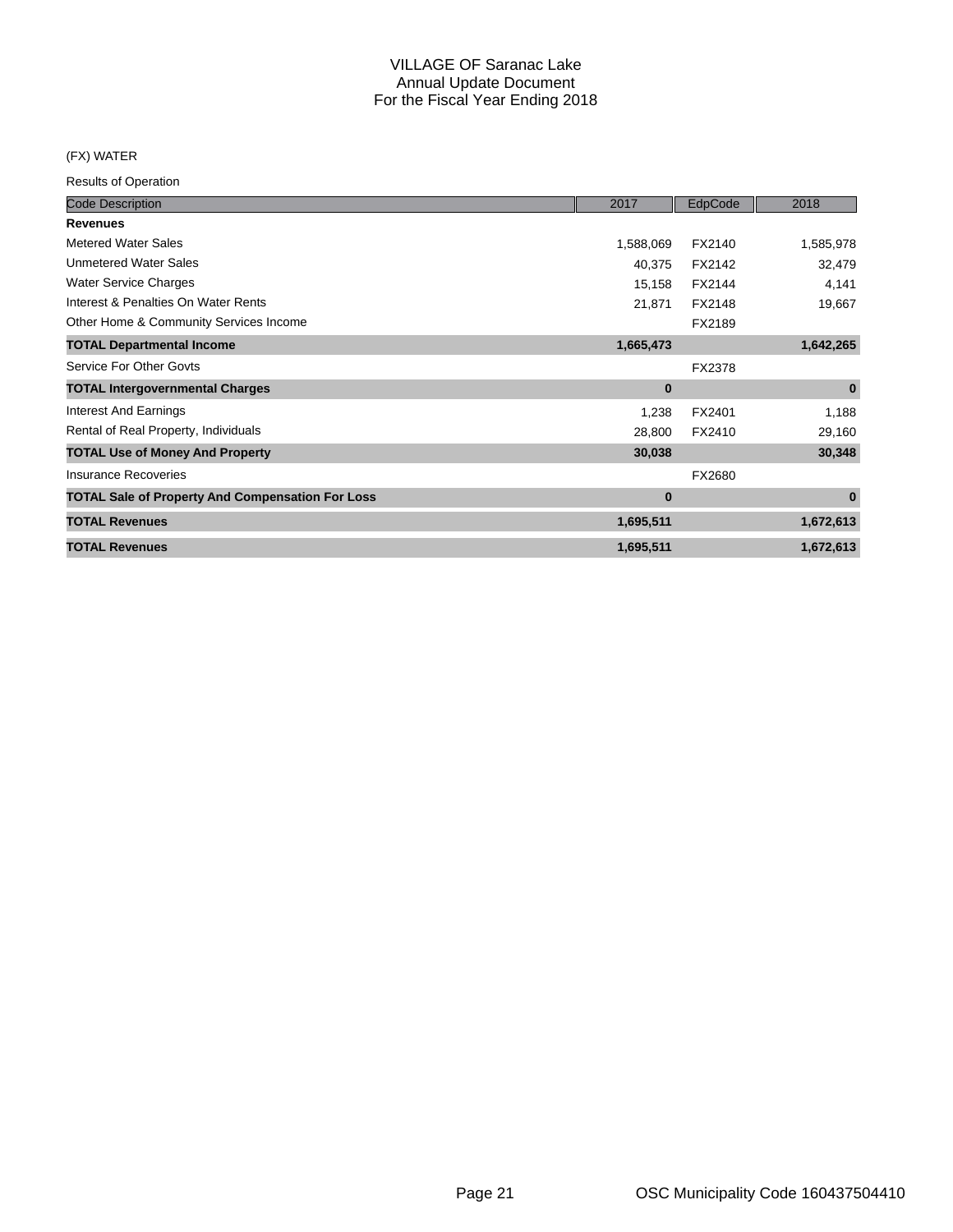(FX) WATER

| <b>Code Description</b>                       | 2017      | EdpCode | 2018      |
|-----------------------------------------------|-----------|---------|-----------|
| <b>Expenditures</b>                           |           |         |           |
| Law, Contr Expend                             | 6,831     | FX14204 | 7,128     |
| <b>TOTAL Law</b>                              | 6,831     |         | 7,128     |
| Central Garage, Pers Serv                     | 44,932    | FX16401 | 42,703    |
| Central Garage, Equip & Cap Outlay            |           | FX16402 |           |
| Central Garage, Contr Expend                  | 11,524    | FX16404 | 11,314    |
| <b>TOTAL Central Garage</b>                   | 56,456    |         | 54,017    |
| Unallocated Insurance, Contr Expend           | 24,100    | FX19104 | 26,895    |
| <b>TOTAL Unallocated Insurance</b>            | 24,100    |         | 26,895    |
| Taxes & Assess On Munic Prop, Contr Expend    | 4,469     | FX19504 | 7,487     |
| <b>TOTAL Taxes &amp; Assess On Munic Prop</b> | 4,469     |         | 7,487     |
| <b>TOTAL General Government Support</b>       | 91,857    |         | 95,527    |
| Water Administration, Pers Serv               | 170,678   | FX83101 | 166,902   |
| Water Administration, Contr Expend            | 33,465    | FX83104 | 41,900    |
| <b>TOTAL Water Administration</b>             | 204,143   |         | 208,802   |
| Source Supply Pwr & Pump, Pers Serv           | 103,605   | FX83201 | 105,684   |
| Source Supply Pwr & Pump, Equip & Cap Out     | 7,579     | FX83202 |           |
| Source Supply Pwr & Pump, Contr Expend        | 87,255    | FX83204 | 92,756    |
| <b>TOTAL Source Supply Pwr &amp; Pump</b>     | 198,440   |         | 198,440   |
| Water Purification, Contr Expend              | 13,518    | FX83304 | 28,998    |
| <b>TOTAL Water Purification</b>               | 13,518    |         | 28,998    |
| Water Trans & Distrib, Pers Serv              | 152,582   | FX83401 | 149,354   |
| Water Trans & Distrib, Equip & Cap Outlay     | 25,918    | FX83402 | 95,498    |
| Water Trans & Distrib, Contr Expend           | 80,857    | FX83404 | 191,477   |
| <b>TOTAL Water Trans &amp; Distrib</b>        | 259,357   |         | 436,329   |
| <b>TOTAL Home And Community Services</b>      | 675,458   |         | 872,569   |
| State Retirement, Empl Bnfts                  | 54,353    | FX90108 | 61,493    |
| Social Security, Empl Bnfts                   | 34,079    | FX90308 | 33,928    |
| Workers Compensation, Empl Bnfts              | 5,143     | FX90408 | 5,074     |
| Life Insurance, Empl Bnfts                    | 698       | FX90458 | 753       |
| Disability Insurance, Empl Bnfts              | 7         | FX90558 |           |
| Hospital & Medical (dental) Ins, Empl Bnft    | 116,781   | FX90608 | 156,356   |
| Union Welfare Benefits                        | 5,708     | FX90708 | 5,562     |
|                                               |           |         |           |
| <b>TOTAL Employee Benefits</b>                | 216,771   |         | 263,166   |
| Debt Principal, Serial Bonds                  |           | FX97106 |           |
| Debt Principal, Installment Bonds             | 362,400   | FX97206 | 362,400   |
| Debt Principal, Bond Anticipation Notes       |           | FX97306 | 33,000    |
|                                               |           |         |           |
| <b>TOTAL Debt Principal</b>                   | 362,400   |         | 395,400   |
| Debt Interest, Serial Bonds                   |           | FX97107 |           |
| <b>TOTAL Debt Interest</b>                    | $\bf{0}$  |         | $\bf{0}$  |
| <b>TOTAL Expenditures</b>                     | 1,346,486 |         | 1,626,662 |
| Transfers, Other Funds                        | 26,000    | FX99019 | 26,000    |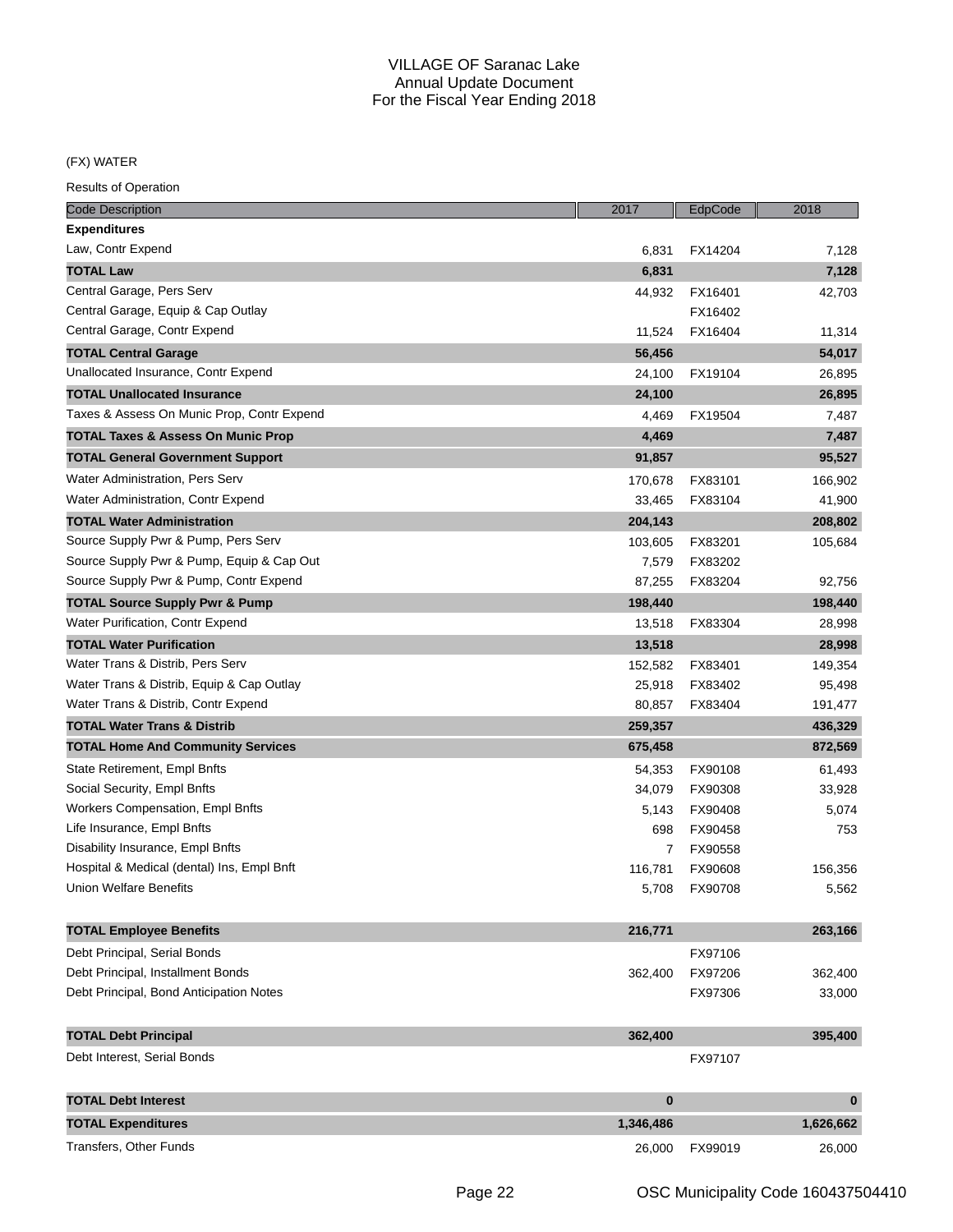## (FX) WATER

| <b>Results of Operation</b>      |           |         |           |
|----------------------------------|-----------|---------|-----------|
| <b>Code Description</b>          | 2017      | EdpCode | 2018      |
| <b>Other Uses</b>                |           |         |           |
| Transfers, Capital Projects Fund | 75.000    | FX99509 |           |
|                                  |           |         |           |
| <b>TOTAL Operating Transfers</b> | 101,000   |         | 26,000    |
| <b>TOTAL Other Uses</b>          | 101,000   |         | 26,000    |
| <b>TOTAL Expenditures</b>        | 1,447,486 |         | 1,652,662 |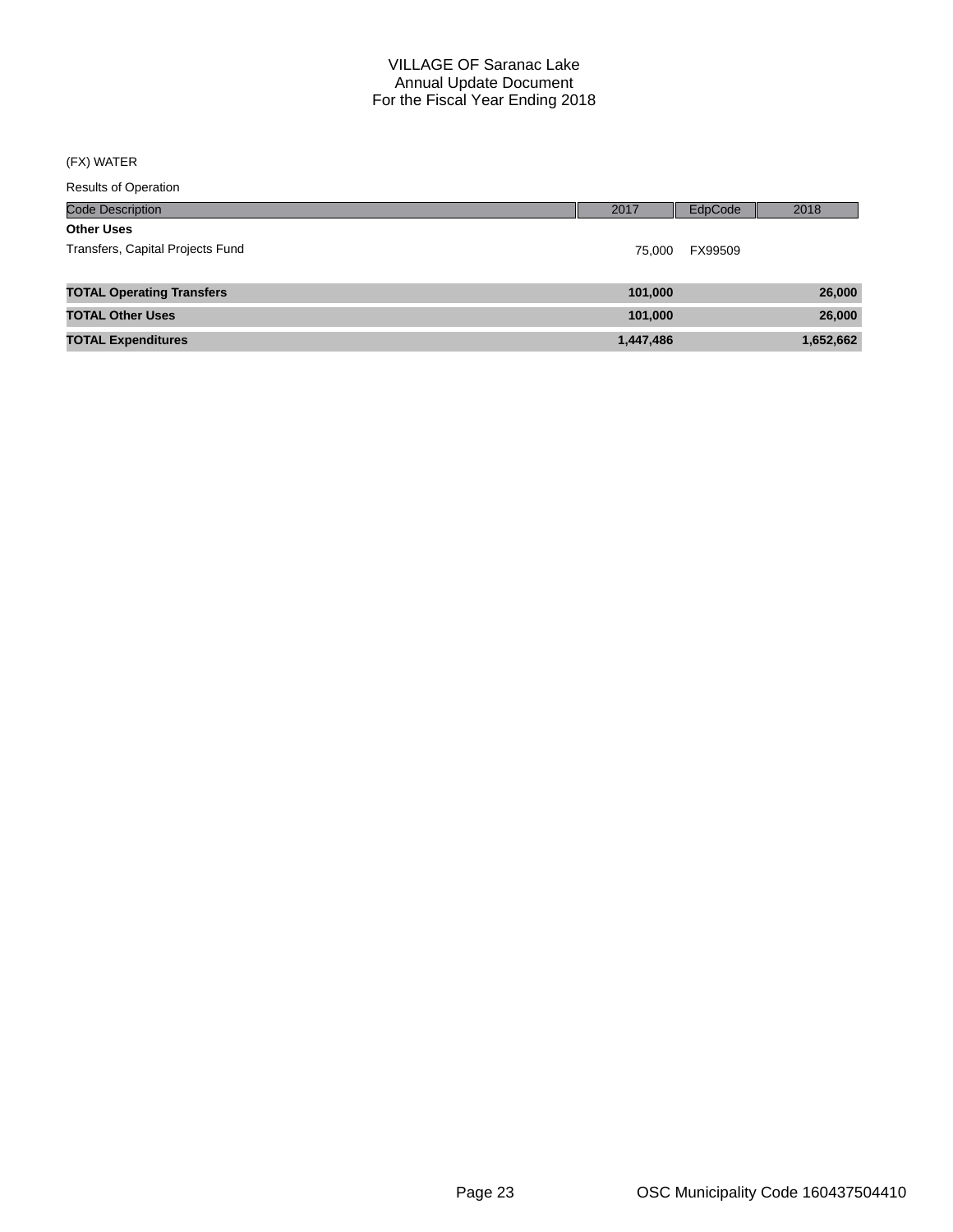#### (FX) WATER

**Analysis of Changes in Fund Balance**

| <b>Code Description</b>                    | 2017      | EdpCode       | 2018      |
|--------------------------------------------|-----------|---------------|-----------|
| Analysis of Changes in Fund Balance        |           |               |           |
| <b>Fund Balance - Beginning of Year</b>    | 2,199,311 | <b>FX8021</b> | 2,447,336 |
| Prior Period Adj -Increase In Fund Balance |           | FX8012        | $\Omega$  |
| <b>Restated Fund Balance - Beg of Year</b> | 2,199,311 | <b>FX8022</b> | 2,447,336 |
| ADD - REVENUES AND OTHER SOURCES           | 1,695,511 |               | 1,672,613 |
| DEDUCT - EXPENDITURES AND OTHER USES       | 1.447.486 |               | 1,652,662 |
| <b>Fund Balance - End of Year</b>          | 2,447,336 | <b>FX8029</b> | 2,467,287 |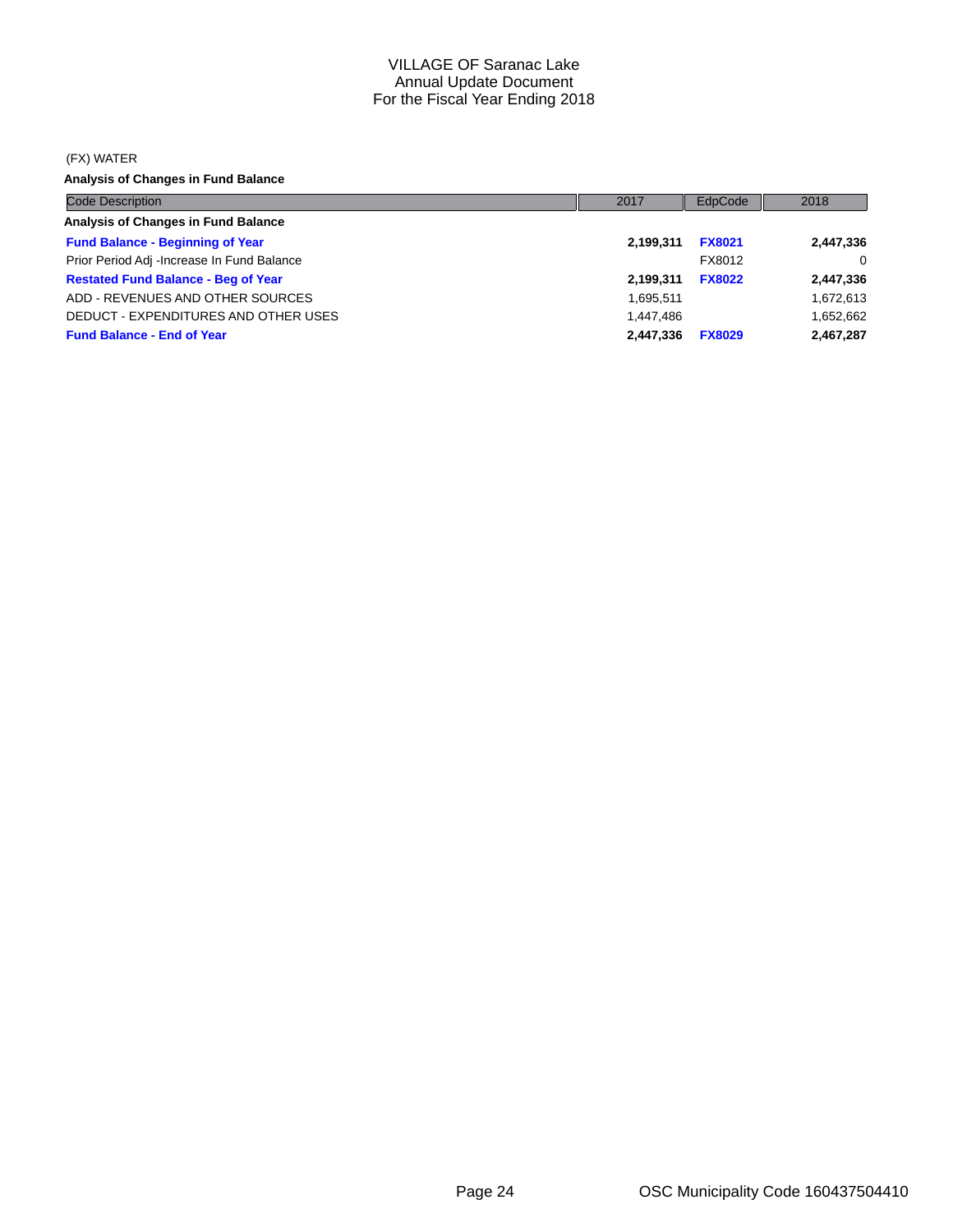## (FX) WATER

#### Budget Summary

| ___________________                   |           |                |           |
|---------------------------------------|-----------|----------------|-----------|
| <b>Code Description</b>               | 2018      | EdpCode        | 2019      |
| <b>Estimated Revenues</b>             |           |                |           |
| Est Rev - Departmental Income         | 1,771,837 | <b>FX1299N</b> | 1,800,000 |
| Est Rev - Use of Money And Property   | 28,800    | <b>FX2499N</b> | 30,000    |
| Est Rev - Miscellaneous Local Sources | 0         | <b>FX2799N</b> |           |
| <b>TOTAL Estimated Revenues</b>       | 1,800,637 |                | 1,830,000 |
| <b>Appropriated Fund Balance</b>      | 140.000   | <b>FX599N</b>  |           |
| <b>TOTAL Estimated Other Sources</b>  | 140,000   |                | $\bf{0}$  |
| <b>TOTAL Estimated Revenues</b>       | 1,940,637 |                | 1,830,000 |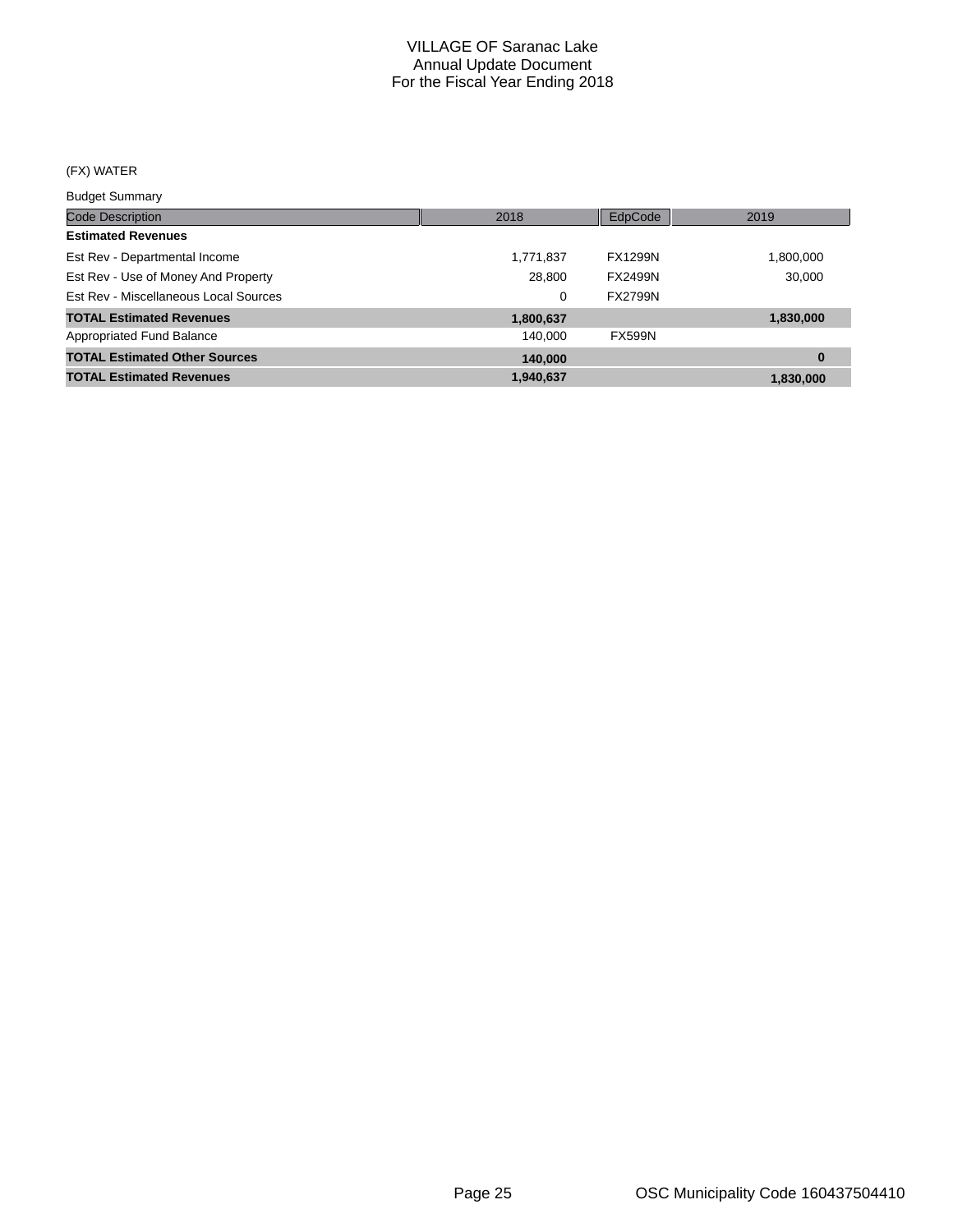## (FX) WATER

Budget Summary

| <b>Code Description</b>           | 2018      | EdpCode        | 2019      |
|-----------------------------------|-----------|----------------|-----------|
| Appropriations                    |           |                |           |
| App - General Government Support  | 199.379   | <b>FX1999N</b> | 200,000   |
| App - Home And Community Services | 964.156   | <b>FX8999N</b> | 975,000   |
| App - Employee Benefits           | 222.775   | FX9199N        | 225,000   |
| App - Debt Service                | 410,800   | <b>FX9899N</b> | 404,000   |
| <b>TOTAL Appropriations</b>       | 1,797,110 |                | 1,804,000 |
| <b>Other Budgetary Purposes</b>   | 117,527   | <b>FX962N</b>  |           |
| App - Interfund Transfer          | 26,000    | <b>FX9999N</b> | 26,000    |
| <b>TOTAL Other Uses</b>           | 143.527   |                | 26,000    |
| <b>TOTAL Appropriations</b>       | 1.940.637 |                | 1,830,000 |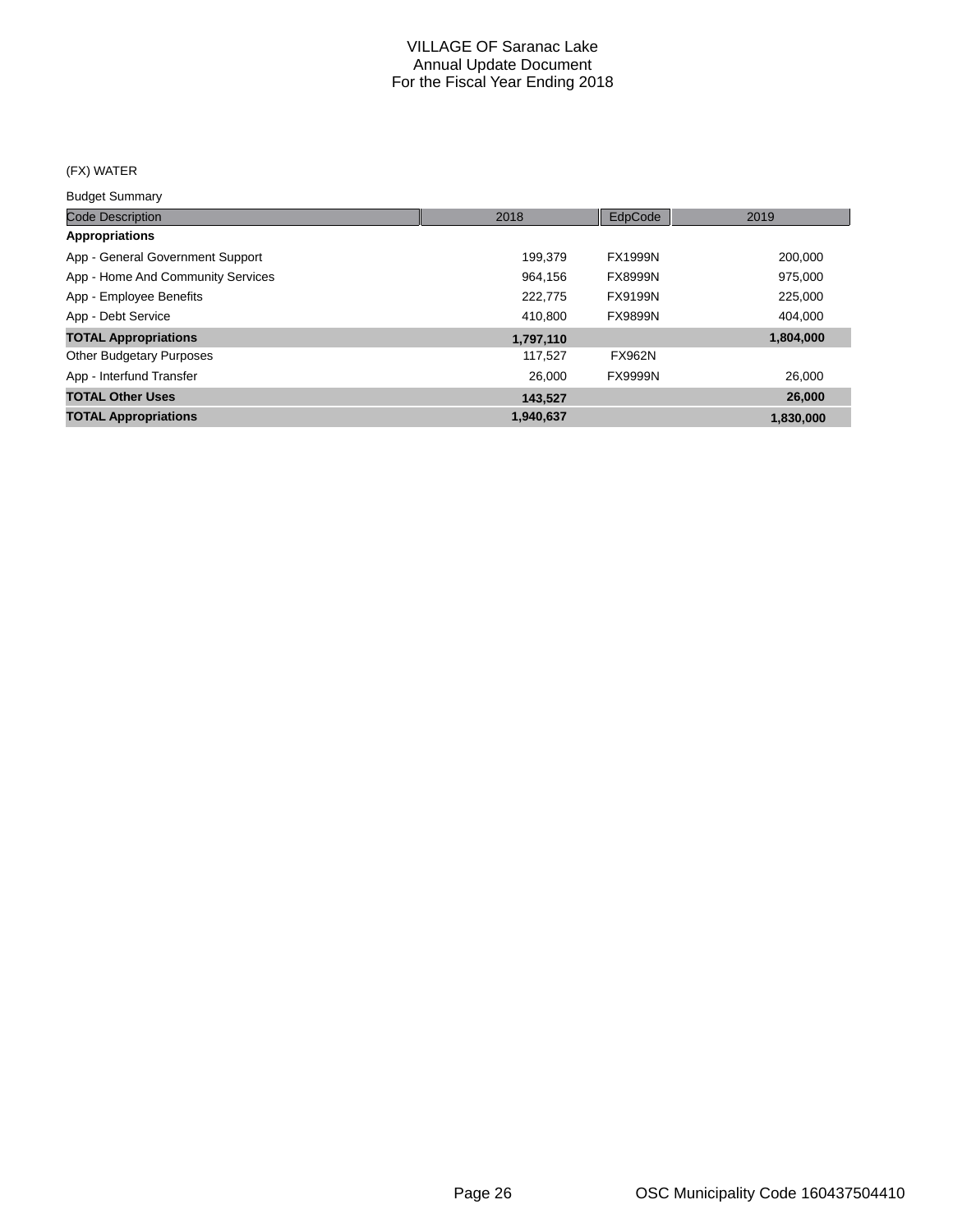(G) SEWER

Balance Sheet

| <b>Code Description</b>              | 2017      | EdpCode | 2018      |
|--------------------------------------|-----------|---------|-----------|
| <b>Assets</b>                        |           |         |           |
| Cash                                 | 496.055   | G200    | 734,148   |
| <b>TOTAL Cash</b>                    | 496,055   |         | 734,148   |
| Sewer Rents Receivable               | 496,088   | G360    | 442,125   |
| Accounts Receivable                  | 3,225     | G380    | 2,683     |
| <b>TOTAL Other Receivables (net)</b> | 499,313   |         | 444,808   |
| Due From Other Funds                 | 407,146   | G391    | 55,226    |
| <b>TOTAL Due From Other Funds</b>    | 407,146   |         | 55,226    |
| <b>Cash Special Reserves</b>         | 1,020,567 | G230    | 1,161,687 |
| <b>TOTAL Restricted Assets</b>       | 1,020,567 |         | 1,161,687 |
| <b>TOTAL Assets</b>                  | 2,423,081 |         | 2,395,869 |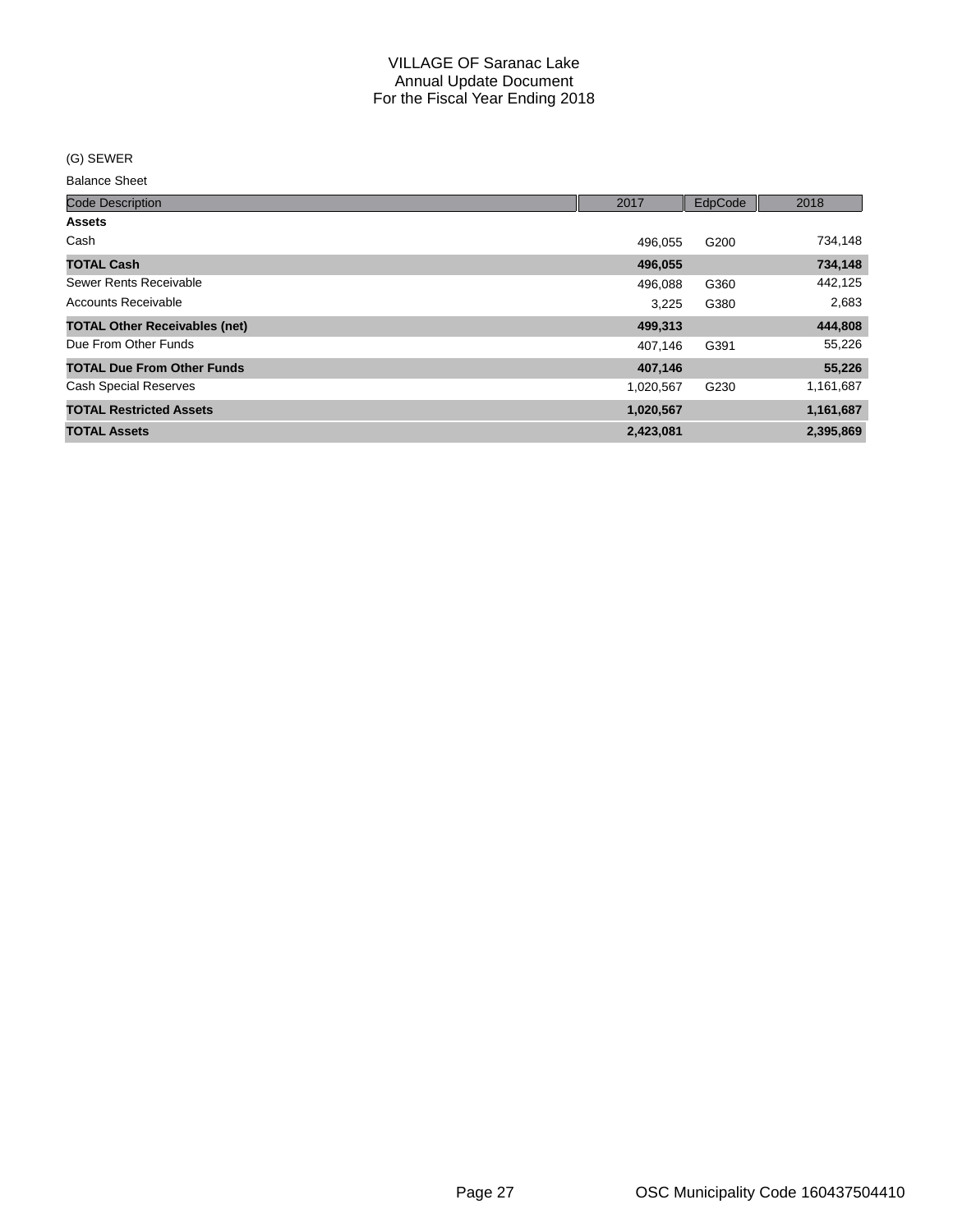### (G) SEWER

Balance Sheet

| <b>Code Description</b>                                     | 2017      | EdpCode | 2018      |
|-------------------------------------------------------------|-----------|---------|-----------|
| <b>Accounts Payable</b>                                     | 79.297    | G600    | 38,161    |
| <b>TOTAL Accounts Payable</b>                               | 79,297    |         | 38,161    |
| Due To Other Funds                                          | 675.000   | G630    | 675,000   |
| <b>TOTAL Due To Other Funds</b>                             | 675,000   |         | 675,000   |
| <b>TOTAL Liabilities</b>                                    | 754,297   |         | 713,161   |
| <b>Fund Balance</b>                                         |           |         |           |
| <b>Capital Reserve</b>                                      | 1,020,567 | G878    | 1,161,687 |
| <b>TOTAL Restricted Fund Balance</b>                        | 1,020,567 |         | 1,161,687 |
| Assigned Appropriated Fund Balance                          | 181,750   | G914    |           |
| Assigned Unappropriated Fund Balance                        | 466.467   | G915    | 521,021   |
| <b>TOTAL Assigned Fund Balance</b>                          | 648,217   |         | 521,021   |
| <b>TOTAL Fund Balance</b>                                   | 1,668,784 |         | 1,682,708 |
| <b>TOTAL Liabilities, Deferred Inflows And Fund Balance</b> | 2,423,081 |         | 2,395,869 |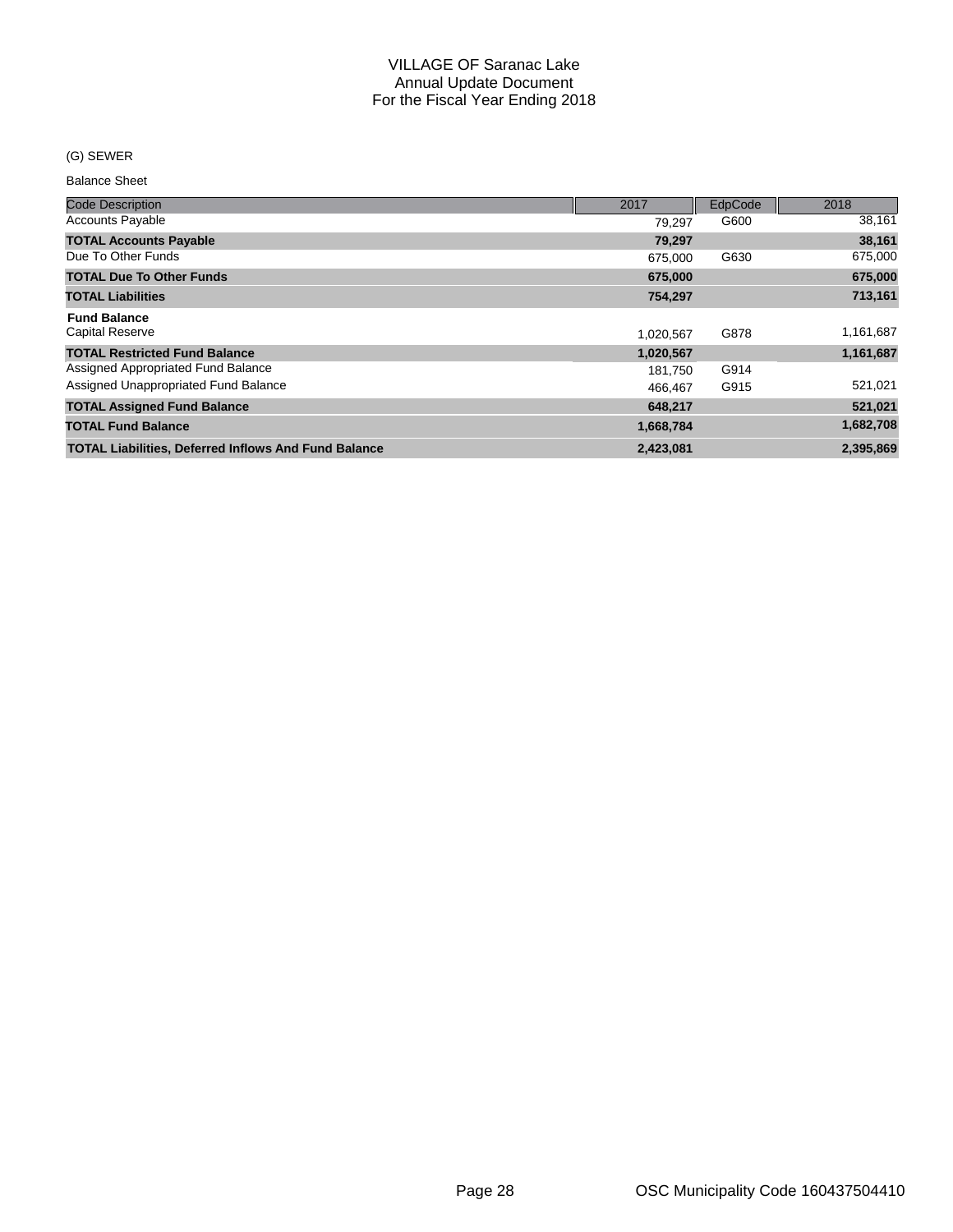### (G) SEWER

| <b>Code Description</b>                                 | 2017      | EdpCode | 2018      |
|---------------------------------------------------------|-----------|---------|-----------|
| <b>Revenues</b>                                         |           |         |           |
| <b>Sewer Rents</b>                                      | 1,130,483 | G2120   | 1,115,690 |
| Sewer Charges                                           | 750       | G2122   | 326       |
| Interest & Penalties On Sewer Accts                     | 15,506    | G2128   | 14,346    |
| <b>TOTAL Departmental Income</b>                        | 1,146,739 |         | 1,130,362 |
| Sewer Serv Other Govts                                  | 808,461   | G2374   | 1,006,643 |
| <b>TOTAL Intergovernmental Charges</b>                  | 808,461   |         | 1,006,643 |
| <b>Interest And Earnings</b>                            | 917       | G2401   | 1,031     |
| <b>TOTAL Use of Money And Property</b>                  | 917       |         | 1,031     |
| Insurance Recoveries                                    |           | G2680   | 3,181     |
| <b>TOTAL Sale of Property And Compensation For Loss</b> | $\bf{0}$  |         | 3,181     |
| Unclassified (specify)                                  | 25,280    | G2770   | 34,290    |
| <b>TOTAL Miscellaneous Local Sources</b>                | 25,280    |         | 34,290    |
| <b>TOTAL Revenues</b>                                   | 1,981,397 |         | 2,175,507 |
| <b>TOTAL Revenues</b>                                   | 1,981,397 |         | 2,175,507 |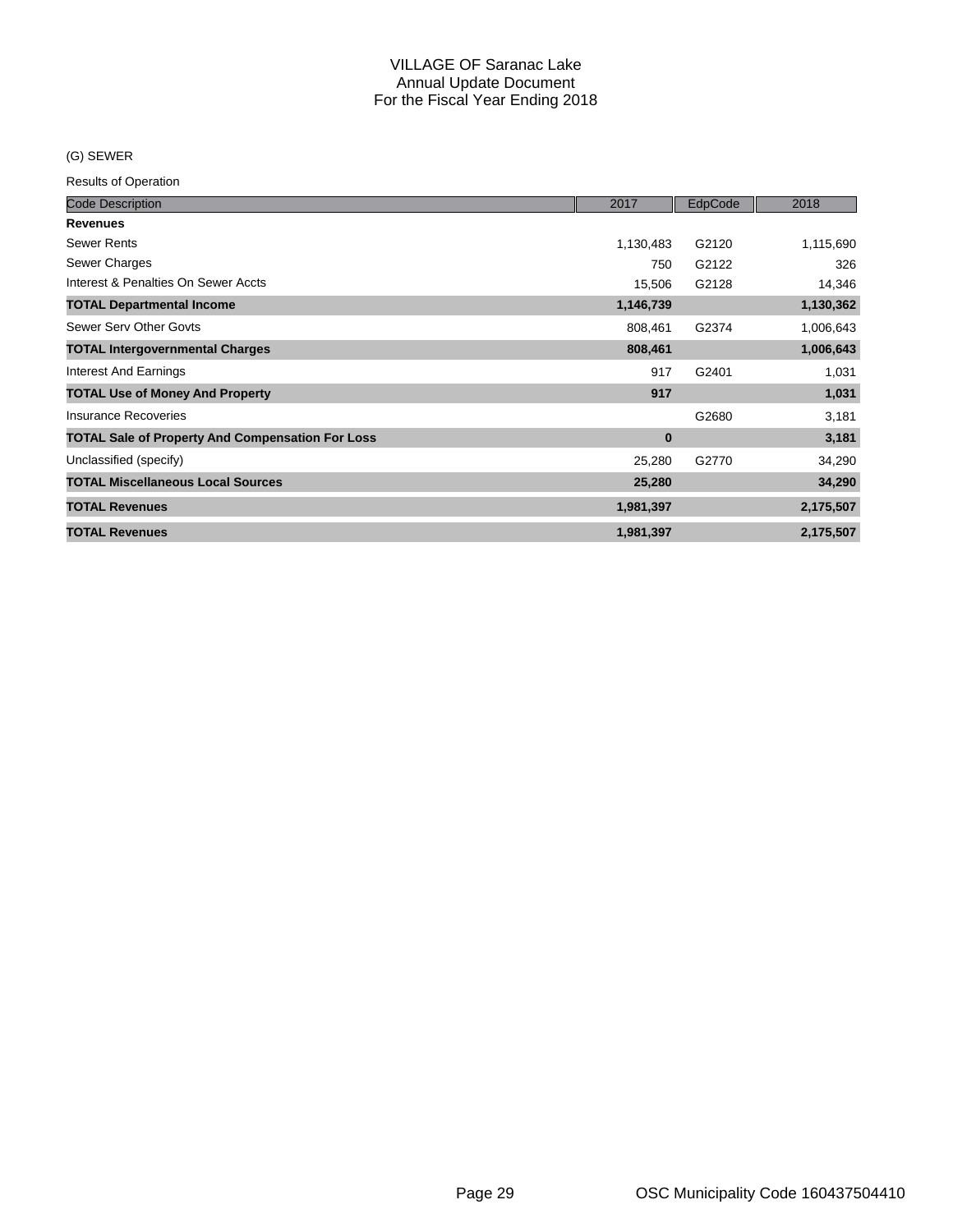(G) SEWER

| <b>Code Description</b>                       | 2017      | EdpCode | 2018      |
|-----------------------------------------------|-----------|---------|-----------|
| <b>Expenditures</b>                           |           |         |           |
| <b>Credit Card Fees</b>                       |           | G13754  |           |
| <b>TOTAL Credit Card Fees</b>                 | $\bf{0}$  |         | $\bf{0}$  |
| Fiscal Agents Fees, Contr Expend              |           | G13804  |           |
| <b>TOTAL Fiscal Agents Fees</b>               | $\bf{0}$  |         | $\bf{0}$  |
| Unallocated Insurance, Contr Expend           | 50,000    | G19104  | 52,795    |
| <b>TOTAL Unallocated Insurance</b>            | 50,000    |         | 52,795    |
| Taxes & Assess On Munic Prop, Contr Expend    | 3,390     | G19504  | 5,393     |
| <b>TOTAL Taxes &amp; Assess On Munic Prop</b> | 3,390     |         | 5,393     |
| Other General Govt Support, Personal Serv     | 44,932    | G19891  | 42,703    |
| Other General Govt Support, Equip⋒ Out        |           | G19892  |           |
| Other General Govt Support, Contract Exp      | 27,797    | G19894  | 11,138    |
| <b>TOTAL Other General Govt Support</b>       | 72,729    |         | 53,841    |
| <b>TOTAL General Government Support</b>       | 126,120   |         | 112,029   |
| Sewer Administration, Pers Serv               | 170,679   | G81101  | 166,902   |
| Sewer Administration, Contr Expend            | 34,581    | G81104  | 117,358   |
| <b>TOTAL Sewer Administration</b>             | 205,260   |         | 284,260   |
| Sanitary Sewers, Pers Serv                    | 185,047   | G81201  | 184,646   |
| Sanitary Sewers, Equip & Cap Outlay           | 59,925    | G81202  | 44,855    |
| Sanitary Sewers, Contr Expend                 | 108,042   | G81204  | 109,617   |
| <b>TOTAL Sanitary Sewers</b>                  | 353,014   |         | 339,118   |
| Sewage Treat Disp, Pers Serv                  | 190,947   | G81301  | 191,078   |
| Sewage Treat Disp, Equip & Cap Outlay         | 18,294    | G81302  | 17,301    |
| Sewage Treat Disp, Contr Expend               | 294,494   | G81304  | 462,918   |
| <b>TOTAL Sewage Treat Disp</b>                | 503,736   |         | 671,297   |
| Misc Home & Comm Serv, Contr Expend           |           | G89894  |           |
| <b>TOTAL Misc Home &amp; Comm Serv</b>        | $\bf{0}$  |         | $\bf{0}$  |
| <b>TOTAL Home And Community Services</b>      | 1,062,010 |         | 1,294,675 |
| State Retirement, Empl Bnfts                  | 72,472    | G90108  | 76,135    |
| Social Security, Empl Bnfts                   | 42,820    | G90308  | 42,852    |
| Worker's Compensation, Empl Bnfts             | 5,143     | G90408  | 5,074     |
| Life Insurance, Empl Bnfts                    | 698       | G90458  | 750       |
| Disability Insurance, Empl Bnfts              | 7         | G90558  |           |
| Hospital & Medical (dental) Ins, Empl Bnft    | 116,781   | G90608  | 156,356   |
| <b>Union Welfare Benefits</b>                 | 5,708     | G90708  | 5,562     |
|                                               |           |         |           |
| <b>TOTAL Employee Benefits</b>                | 243,630   |         | 286,729   |
| Debt Principal, Serial Bonds                  | 430,000   | G97106  | 430,000   |
| Debt Principal, Bond Anticipation Notes       | 33,500    | G97306  |           |
|                                               |           |         |           |
| <b>TOTAL Debt Principal</b>                   | 463,500   |         | 430,000   |
| Debt Interest, Serial Bonds                   | 15,788    | G97107  | 12,150    |
|                                               |           |         |           |
| <b>TOTAL Debt Interest</b>                    | 15,788    |         | 12,150    |
| <b>TOTAL Expenditures</b>                     | 1,911,047 |         | 2,135,583 |
| <b>Transfers, Other Funds</b>                 | 15,000    | G99019  |           |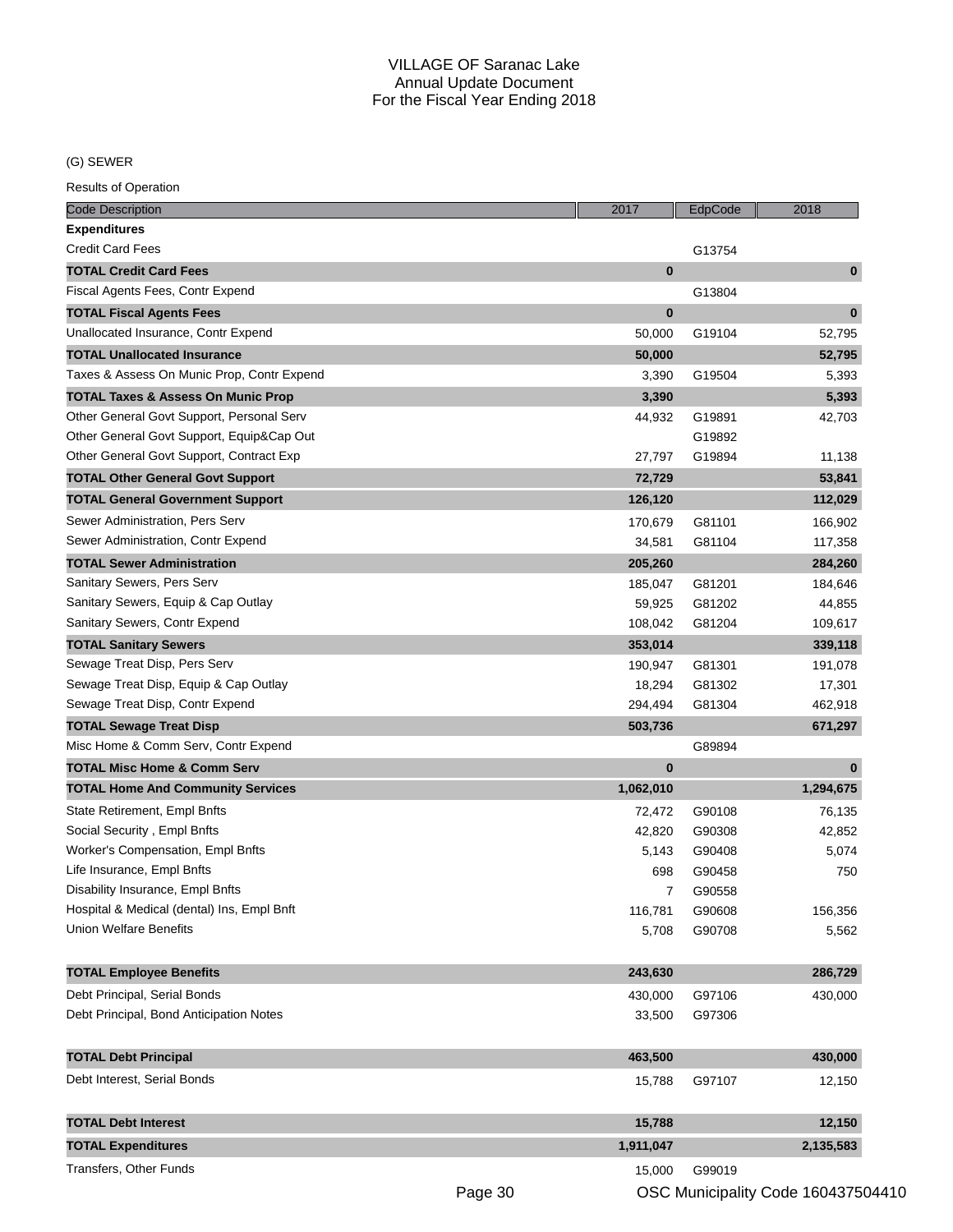(G) SEWER

| <b>Code Description</b>          | 2017      | EdpCode | 2018      |
|----------------------------------|-----------|---------|-----------|
| <b>Other Uses</b>                |           |         |           |
| Transfers, Capital Projects Fund | 26,000    | G99509  | 26,000    |
|                                  |           |         |           |
| <b>TOTAL Operating Transfers</b> | 41,000    |         | 26,000    |
| <b>TOTAL Other Uses</b>          | 41,000    |         | 26,000    |
| <b>TOTAL Expenditures</b>        | 1,952,047 |         | 2,161,583 |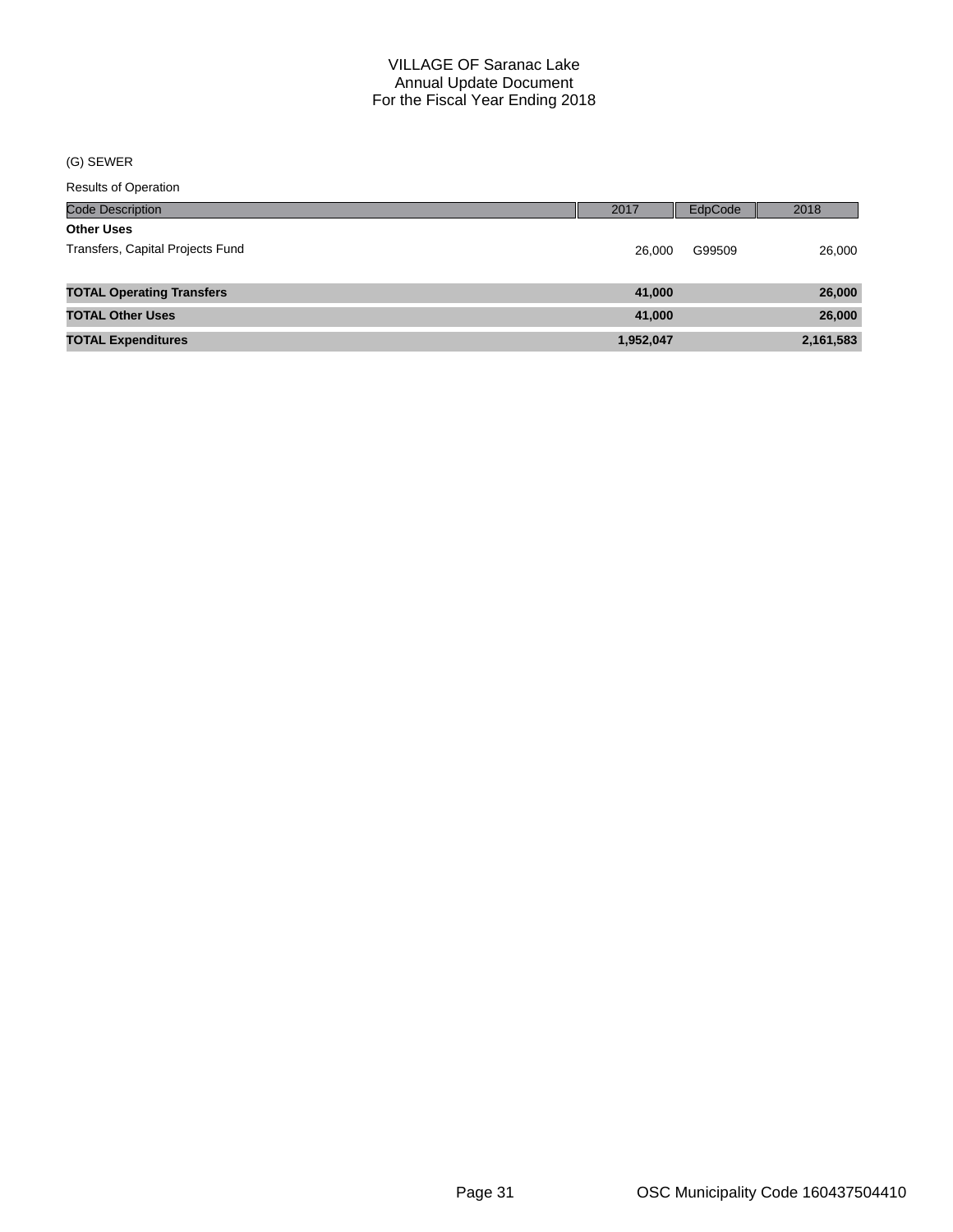#### (G) SEWER

**Analysis of Changes in Fund Balance**

| <b>Code Description</b>                     | 2017      | EdpCode | 2018      |
|---------------------------------------------|-----------|---------|-----------|
| <b>Analysis of Changes in Fund Balance</b>  |           |         |           |
| <b>Fund Balance - Beginning of Year</b>     | 1,678,434 | G8021   | 1,668,785 |
| Prior Period Adj - Increase In Fund Balance |           | G8012   |           |
| Prior Period Adj -Decrease In Fund Balance  | 39.000    | G8015   |           |
| <b>Restated Fund Balance - Beg of Year</b>  | 1,639,434 | G8022   | 1,668,784 |
| ADD - REVENUES AND OTHER SOURCES            | 1,981,397 |         | 2,175,507 |
| DEDUCT - EXPENDITURES AND OTHER USES        | 1.952.047 |         | 2,161,583 |
| <b>Fund Balance - End of Year</b>           | 1,668,785 | G8029   | 1,682,708 |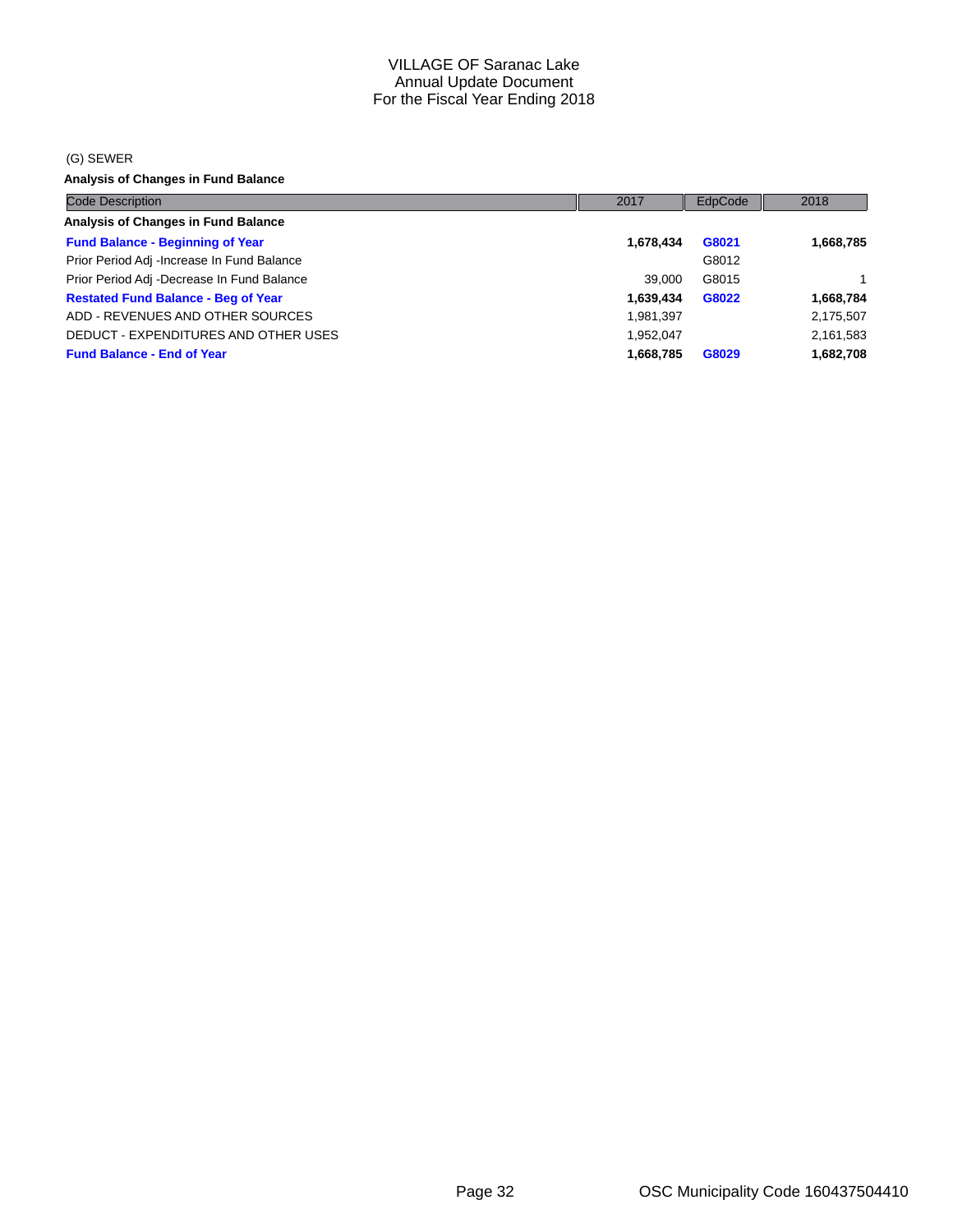#### (G) SEWER

#### Budget Summary

| <b>Code Description</b>               | 2018      | EdpCode | 2019      |
|---------------------------------------|-----------|---------|-----------|
| <b>Estimated Revenues</b>             |           |         |           |
| Est Rev - Departmental Income         | 1,245,119 | G1299N  | 1,250,000 |
| Est Rev - Intergovernmental Charges   | 813,500   | G2399N  | 820,000   |
| Est Rev - Miscellaneous Local Sources | 30.000    | G2799N  | 30,000    |
| <b>TOTAL Estimated Revenues</b>       | 2,088,619 |         | 2,100,000 |
| <b>Appropriated Fund Balance</b>      | 181.750   | G599N   |           |
| <b>TOTAL Estimated Other Sources</b>  | 181,750   |         | $\bf{0}$  |
| <b>TOTAL Estimated Revenues</b>       | 2,270,369 |         | 2.100.000 |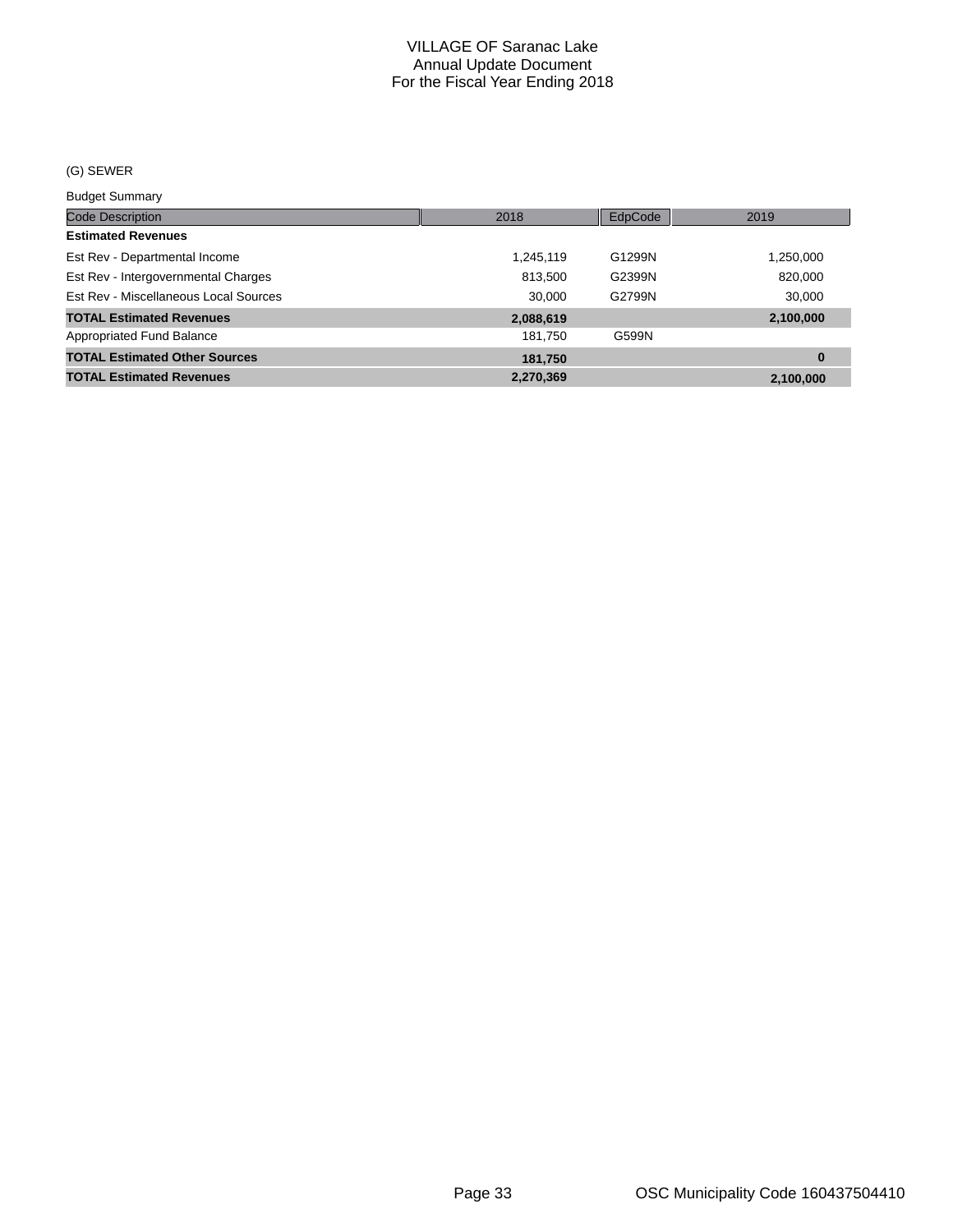#### (G) SEWER

Budget Summary

| <b>Code Description</b>           | 2018      | EdpCode | 2019      |
|-----------------------------------|-----------|---------|-----------|
| Appropriations                    |           |         |           |
| App - General Government Support  | 222.019   | G1999N  | 200,000   |
| App - Home And Community Services | 1,190,859 | G8999N  | 1,200,000 |
| App - Employee Benefits           | 241.775   | G9199N  | 220,000   |
| App - Debt Service                | 449.500   | G9899N  | 450.000   |
| <b>TOTAL Appropriations</b>       | 2,104,153 |         | 2,070,000 |
| <b>Other Budgetary Purposes</b>   | 140.216   | G962N   |           |
| App - Interfund Transfer          | 26,000    | G9999N  | 30.000    |
| <b>TOTAL Other Uses</b>           | 166.216   |         | 30,000    |
| <b>TOTAL Appropriations</b>       | 2.270.369 |         | 2,100,000 |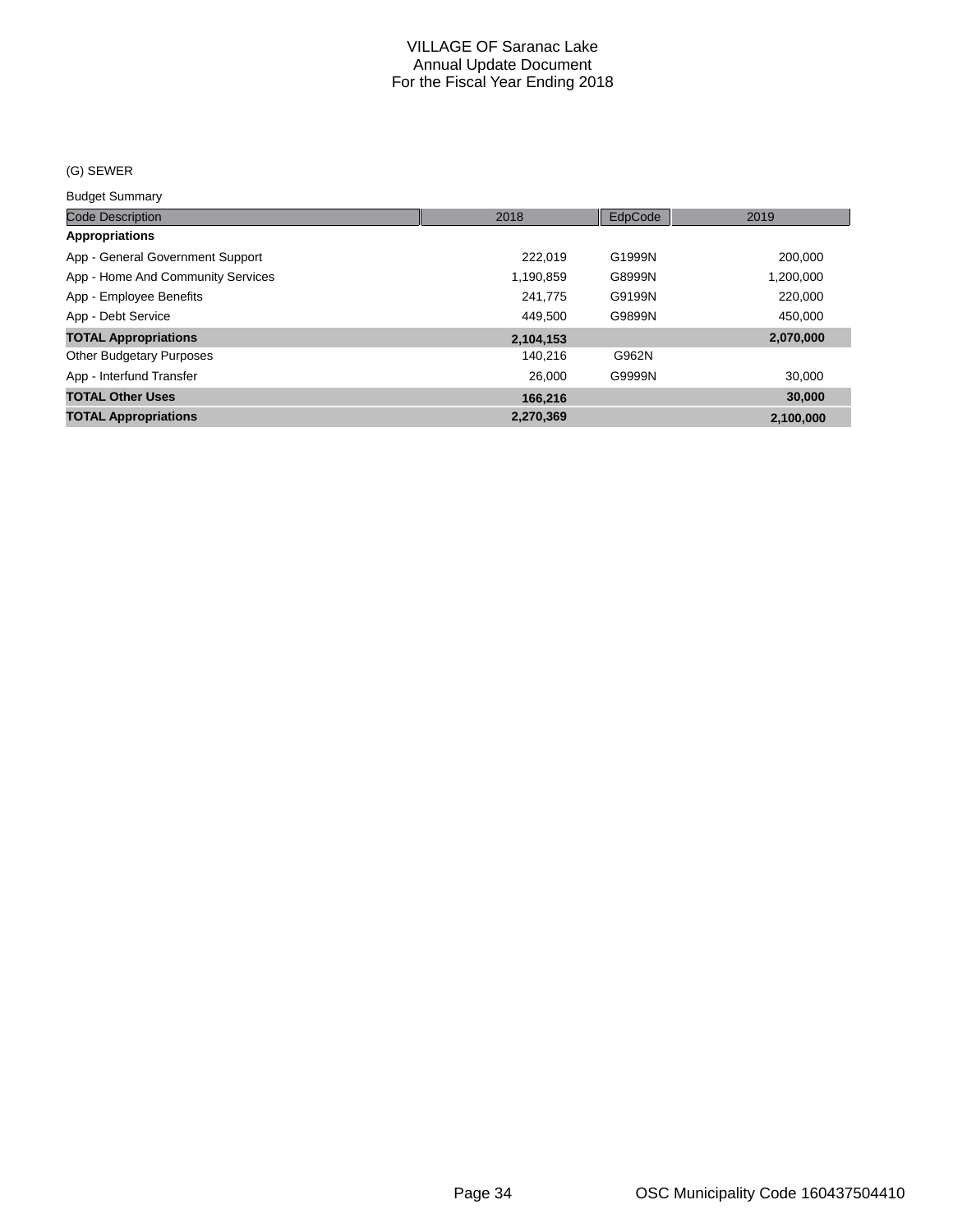#### (H) CAPITAL PROJECTS

| <b>Balance Sheet</b>                           |           |                  |          |
|------------------------------------------------|-----------|------------------|----------|
| Code Description                               | 2017      | EdpCode          | 2018     |
| <b>Assets</b>                                  |           |                  |          |
| Cash                                           | 2,942,269 | H <sub>200</sub> | 861,355  |
| <b>TOTAL Cash</b>                              | 2,942,269 |                  | 861,355  |
| Due From State And Federal Government          |           | H410             |          |
| <b>TOTAL State And Federal Aid Receivables</b> | 0         |                  | $\bf{0}$ |
| <b>TOTAL Assets</b>                            | 2,942,269 |                  | 861,355  |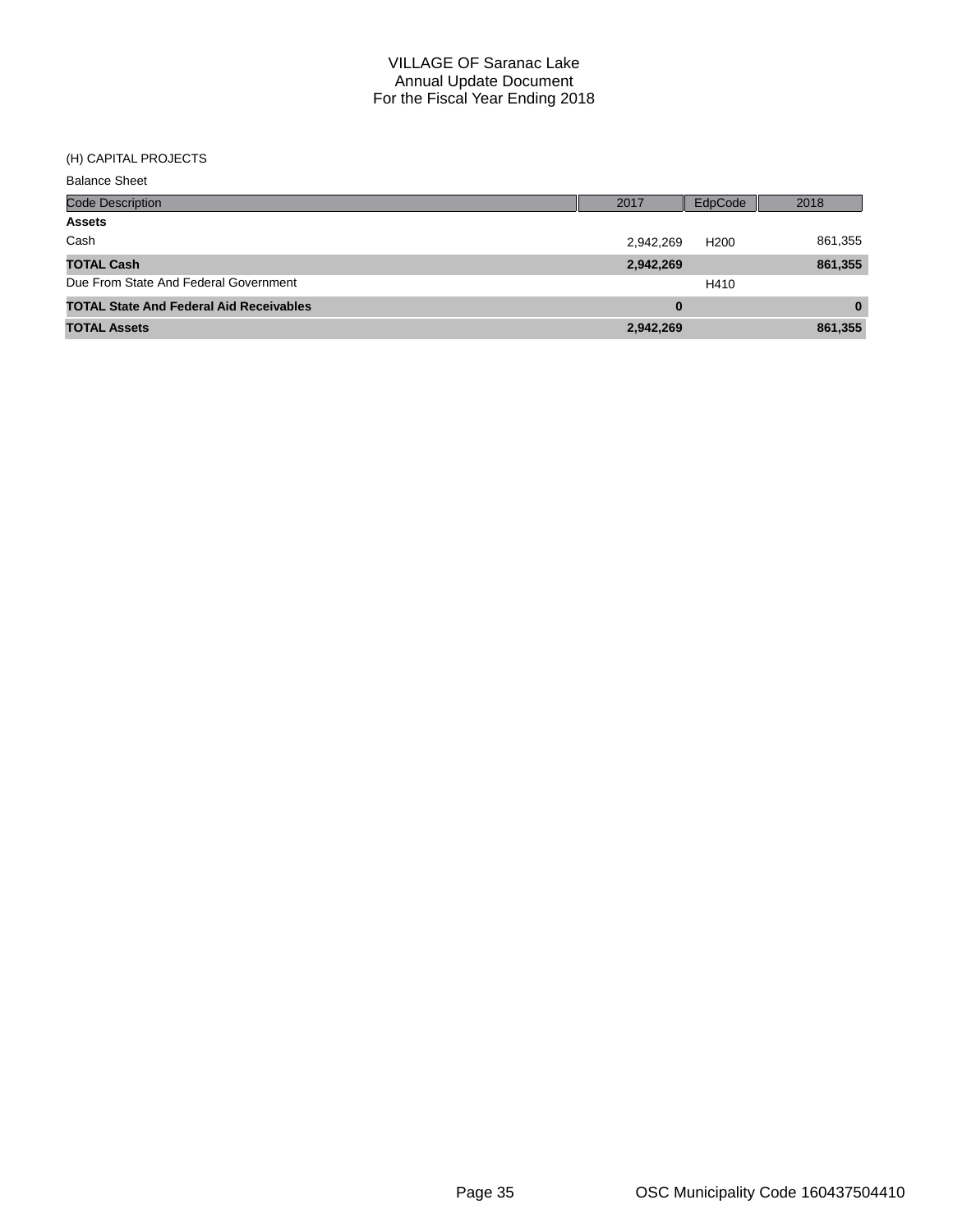#### (H) CAPITAL PROJECTS

| <b>Balance Sheet</b>                                        |              |         |              |
|-------------------------------------------------------------|--------------|---------|--------------|
| <b>Code Description</b>                                     | 2017         | EdpCode | 2018         |
| <b>Accounts Payable</b>                                     | 40           | H600    | 16,613       |
| <b>TOTAL Accounts Payable</b>                               | 40           |         | 16,613       |
| <b>Bond Anticipation Notes Payable</b>                      | 3,911,043    | H626    | 2,612,040    |
| <b>TOTAL Notes Payable</b>                                  | 3,911,043    |         | 2,612,040    |
| Due To Other Funds                                          | 815.631      | H630    | 595,862      |
| <b>TOTAL Due To Other Funds</b>                             | 815,631      |         | 595,862      |
| <b>TOTAL Liabilities</b>                                    | 4,726,714    |         | 3,224,515    |
| <b>Fund Balance</b>                                         |              |         |              |
| Unassigned Fund Balance                                     | $-1,784,445$ | H917    | $-2,363,160$ |
| <b>TOTAL Unassigned Fund Balance</b>                        | $-1,784,445$ |         | $-2,363,160$ |
| <b>TOTAL Fund Balance</b>                                   | $-1,784,445$ |         | $-2,363,160$ |
| <b>TOTAL Liabilities, Deferred Inflows And Fund Balance</b> | 2.942.269    |         | 861,355      |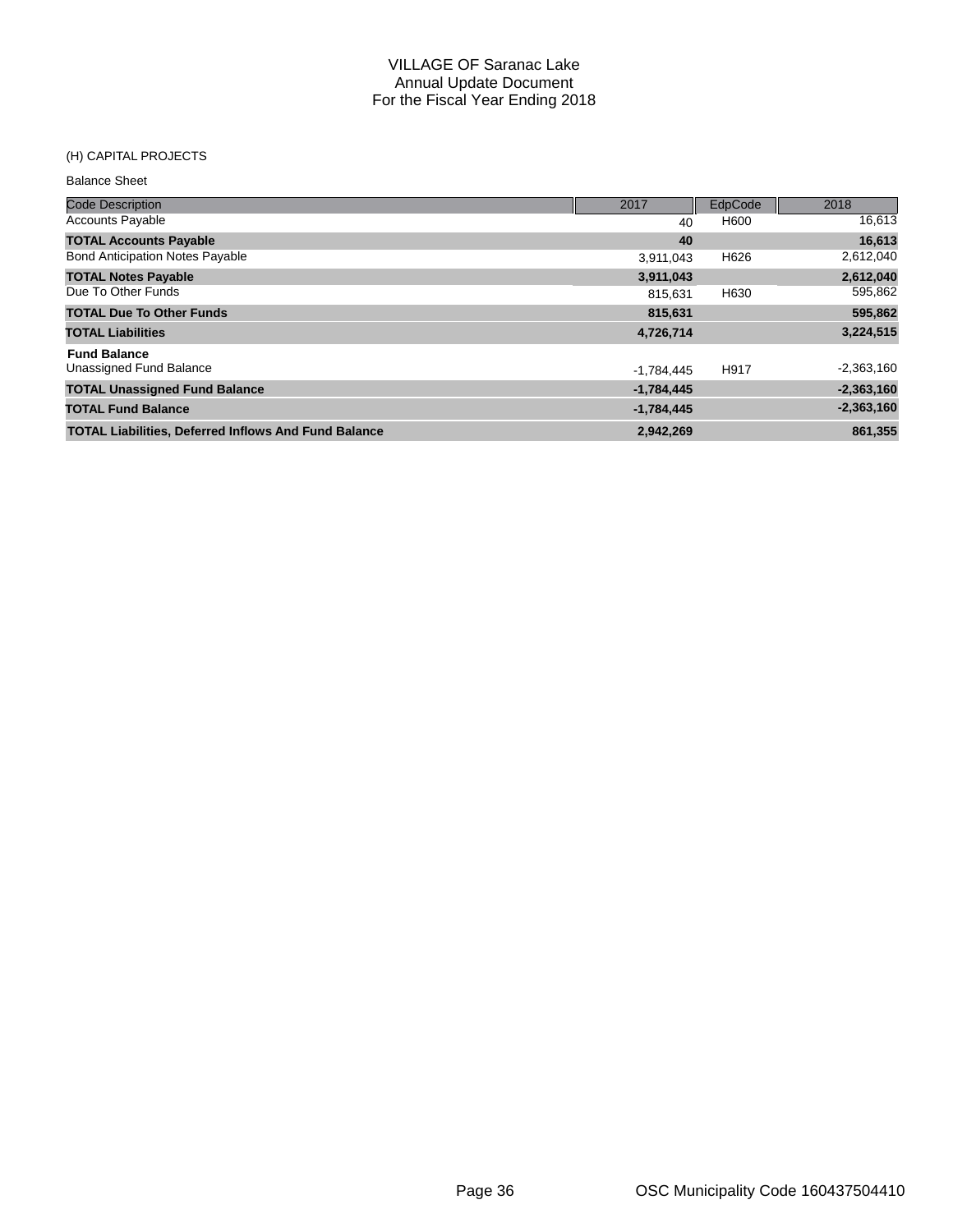### (H) CAPITAL PROJECTS

| <b>Code Description</b>                  | 2017     | EdpCode           | 2018     |
|------------------------------------------|----------|-------------------|----------|
| <b>Revenues</b>                          |          |                   |          |
| <b>Interest And Earnings</b>             | 46       | H <sub>2401</sub> | 116      |
| <b>TOTAL Use of Money And Property</b>   | 46       |                   | 116      |
| St Aid, Culture & Rec-Capital Proj       |          | H3897             |          |
| State Aid Emergency Disaster             |          | H3960             | 2,500    |
| St Aid, Sewer Cap Proj                   |          | H3990             |          |
| <b>TOTAL State Aid</b>                   | $\bf{0}$ |                   | 2,500    |
| Fed Aid, Emergency Disaster Assistance   |          | H4960             |          |
| <b>TOTAL Federal Aid</b>                 | $\bf{0}$ |                   | $\bf{0}$ |
| <b>TOTAL Revenues</b>                    | 46       |                   | 2,616    |
| Interfund Transfers                      | 223,931  | H5031             | 133,333  |
| <b>TOTAL Interfund Transfers</b>         | 223,931  |                   | 133,333  |
| Serial Bonds                             | 350,000  | H5710             |          |
| <b>Bans Redeemed From Appropriations</b> | 33,500   | H5731             | 33,000   |
| <b>TOTAL Proceeds of Obligations</b>     | 383,500  |                   | 33,000   |
| <b>TOTAL Other Sources</b>               | 607,431  |                   | 166,333  |
| <b>TOTAL Revenues</b>                    | 607,478  |                   | 168,949  |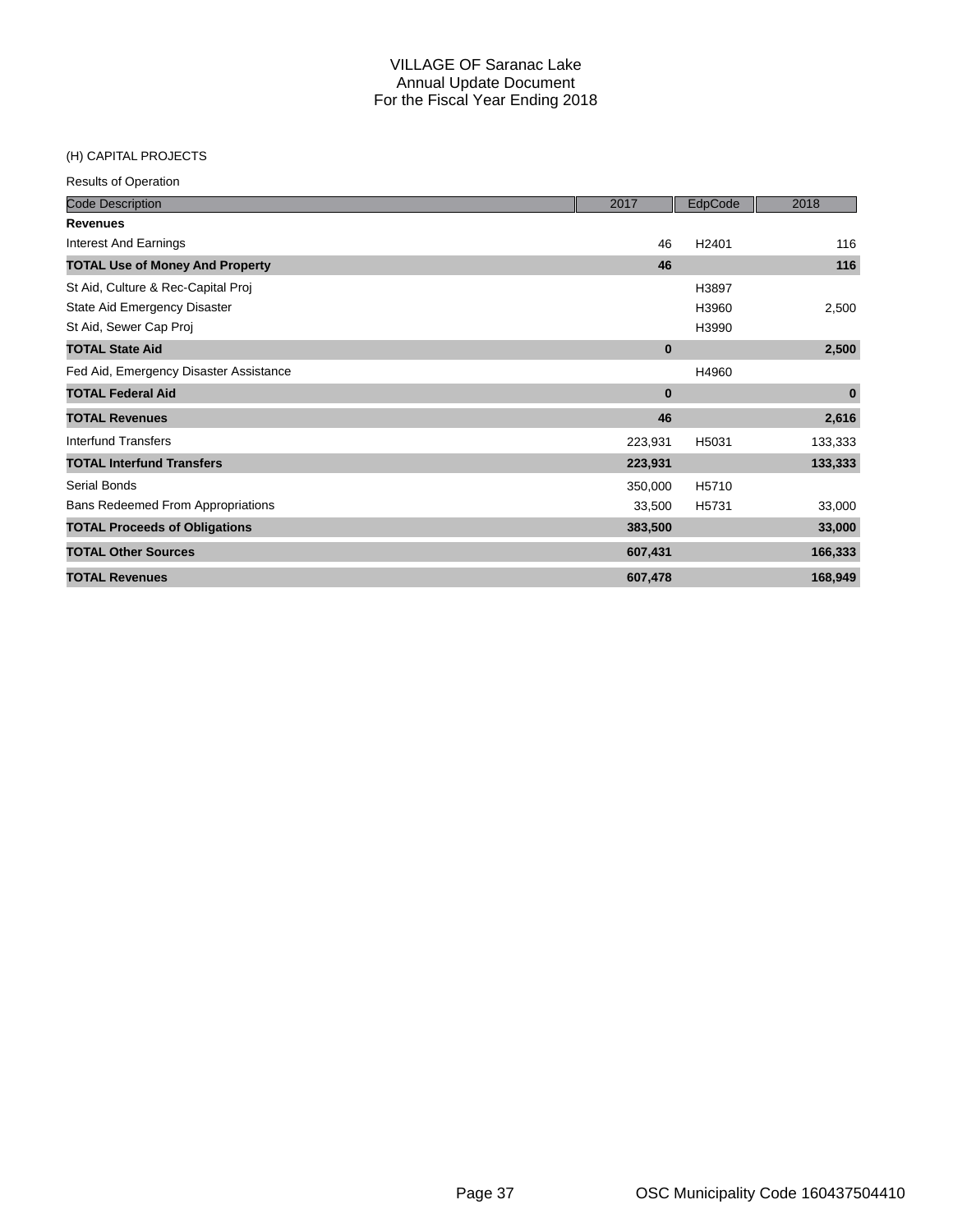## (H) CAPITAL PROJECTS

| <b>Code Description</b>                   | 2017      | EdpCode | 2018         |
|-------------------------------------------|-----------|---------|--------------|
| <b>Expenditures</b>                       |           |         |              |
| Engineer, Equip & Cap Outlay              |           | H14402  |              |
| <b>TOTAL Engineer</b>                     | $\bf{0}$  |         | $\bf{0}$     |
| <b>TOTAL General Government Support</b>   | $\bf{0}$  |         | $\bf{0}$     |
| Fire, Equip & Cap Outlay                  | 350,598   | H34102  |              |
| <b>TOTAL Fire</b>                         | 350,598   |         | $\pmb{0}$    |
| <b>TOTAL Public Safety</b>                | 350,598   |         | $\bf{0}$     |
| Joint Rec Proj, Equip & Cap Outlay        | 310       | H71452  |              |
| <b>TOTAL Joint Rec Proj</b>               | 310       |         | $\mathbf{0}$ |
| <b>TOTAL Culture And Recreation</b>       | 310       |         | $\bf{0}$     |
| Sewer Administration, Equip & Cap Outlay  |           | H81102  |              |
| <b>TOTAL Sewer Administration</b>         | $\bf{0}$  |         | $\bf{0}$     |
| Sanitary Sewers, Equip & Cap Outlay       | 256,632   | H81202  |              |
| <b>TOTAL Sanitary Sewers</b>              | 256,632   |         | $\bf{0}$     |
| Sewage Treat Disp, Equip & Cap Outlay     | 426,322   | H81302  | 747,658      |
| <b>TOTAL Sewage Treat Disp</b>            | 426,322   |         | 747,658      |
| Water Trans & Distrib, Equip & Cap Outlay | 6,755     | H83402  |              |
| <b>TOTAL Water Trans &amp; Distrib</b>    | 6,755     |         | $\bf{0}$     |
| <b>TOTAL Home And Community Services</b>  | 689,709   |         | 747,658      |
| <b>TOTAL Expenditures</b>                 | 1,040,617 |         | 747,658      |
| <b>TOTAL Expenditures</b>                 | 1,040,617 |         | 747,658      |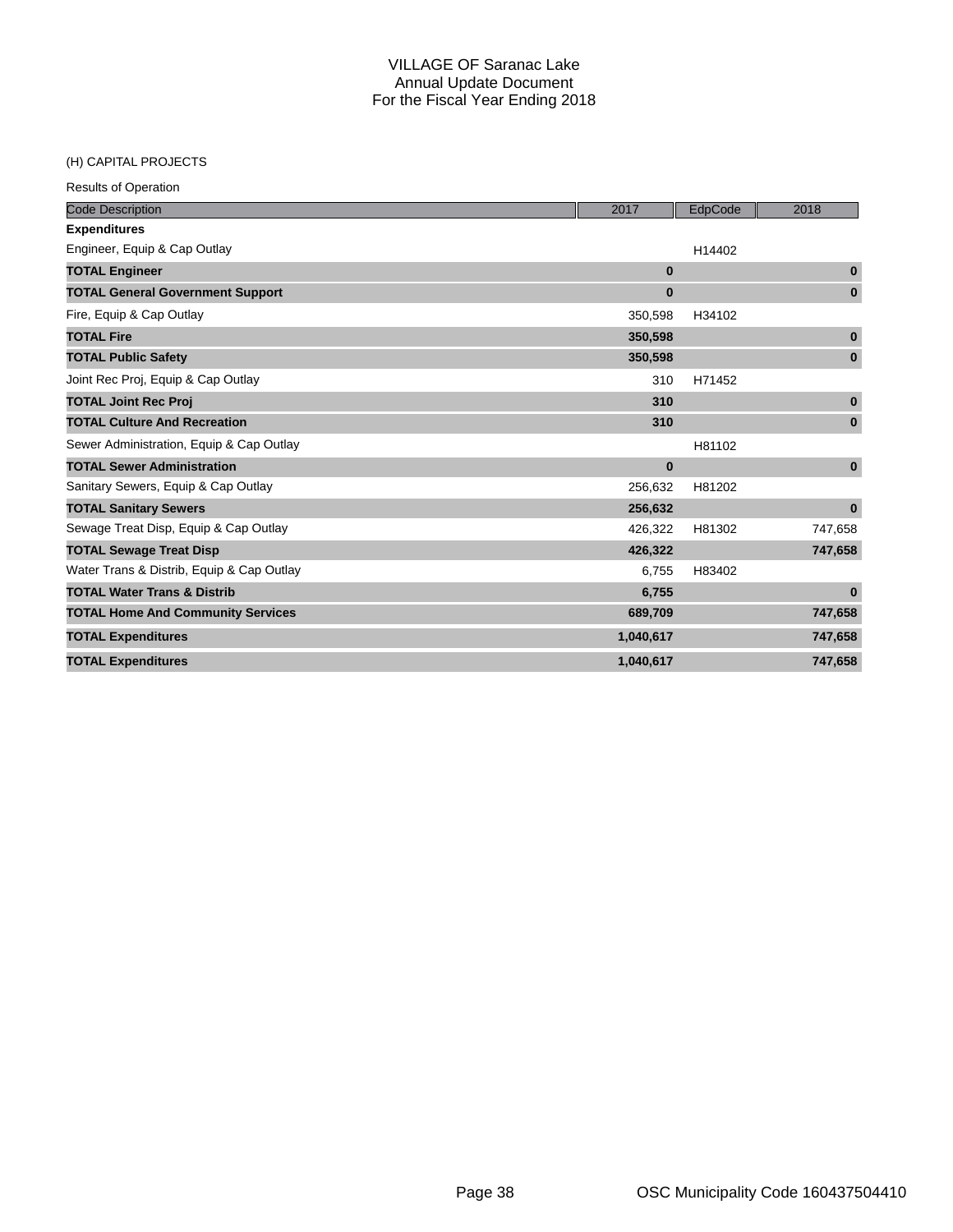#### (H) CAPITAL PROJECTS

## **Analysis of Changes in Fund Balance**

| <b>Code Description</b>                    | 2017         | EdpCode | 2018         |
|--------------------------------------------|--------------|---------|--------------|
| Analysis of Changes in Fund Balance        |              |         |              |
| <b>Fund Balance - Beginning of Year</b>    | -1,351,306   | H8021   | $-1,784,445$ |
| Prior Period Adj -Increase In Fund Balance |              | H8012   | -6           |
| <b>Restated Fund Balance - Beg of Year</b> | -1,351,306   | H8022   | $-1,784,451$ |
| ADD - REVENUES AND OTHER SOURCES           | 607.478      |         | 168,949      |
| DEDUCT - EXPENDITURES AND OTHER USES       | 1.040.617    |         | 747,658      |
| <b>Fund Balance - End of Year</b>          | $-1.784.445$ | H8029   | $-2,363,160$ |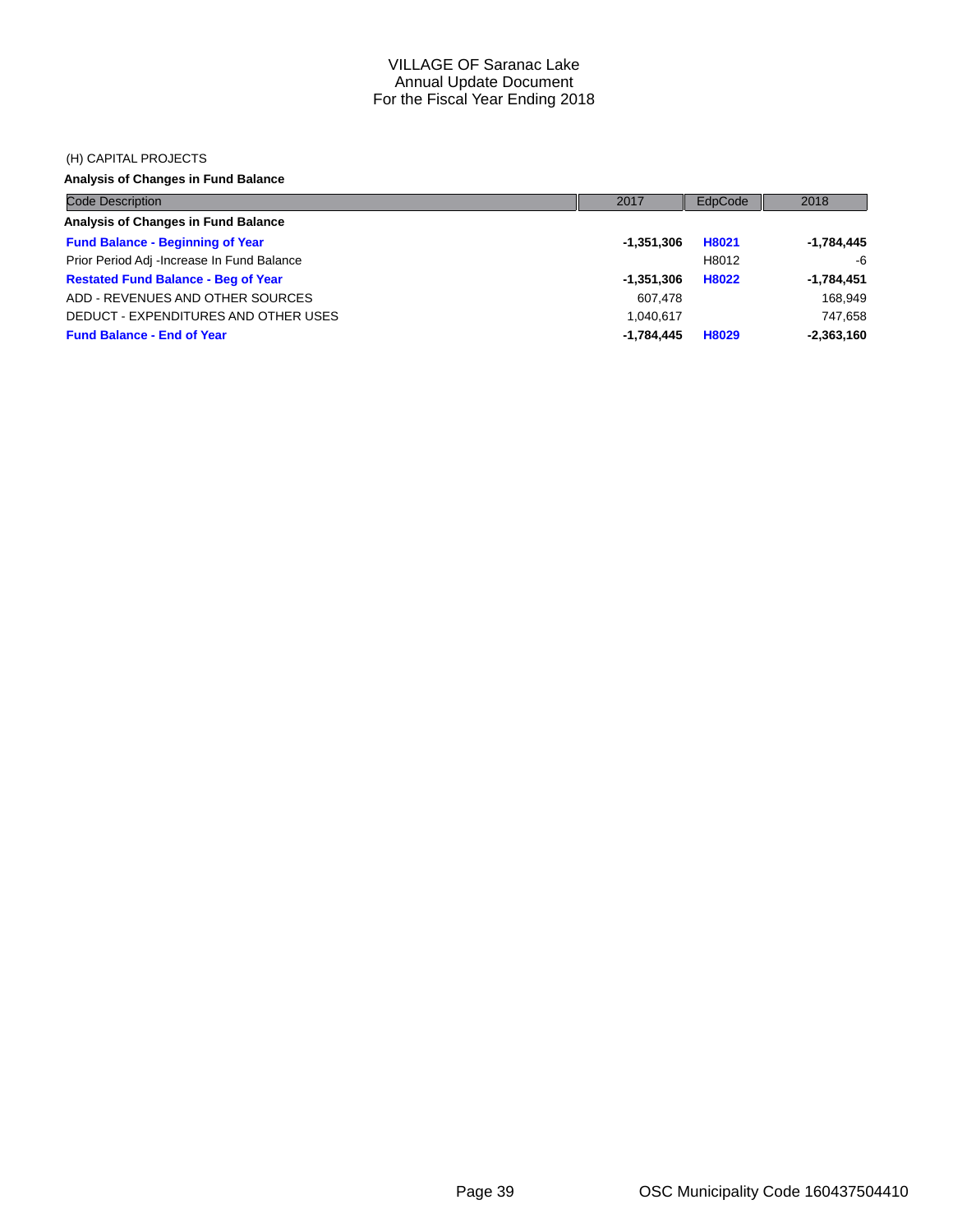### (K) GENERAL FIXED ASSETS

Balance Sheet

| Code Description                  | 2017       | EdpCode          | 2018       |
|-----------------------------------|------------|------------------|------------|
| <b>Assets</b>                     |            |                  |            |
| Land                              | 1,250,000  | K <sub>101</sub> | 1,250,000  |
| <b>Buildings</b>                  | 30,328,670 | K <sub>102</sub> | 30,328,670 |
| Improvements Other Than Buildings | 862,329    | K <sub>103</sub> | 862,329    |
| <b>Machinery And Equipment</b>    | 6.352.805  | K <sub>104</sub> | 6,352,805  |
| <b>TOTAL Fixed Assets (net)</b>   | 38,793,804 |                  | 38,793,804 |
| <b>TOTAL Assets</b>               | 38,793,804 |                  | 38,793,804 |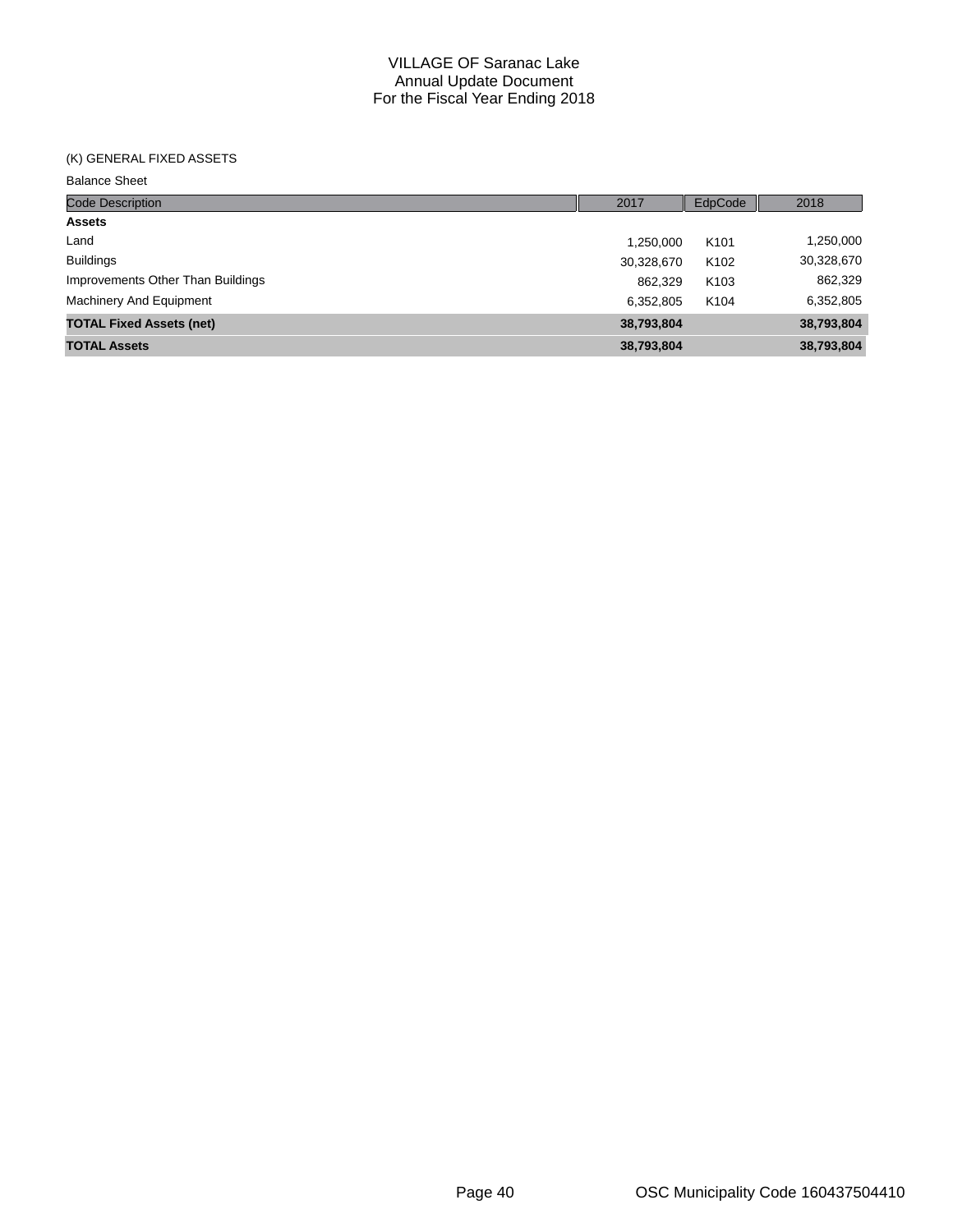## (K) GENERAL FIXED ASSETS

| <b>Balance Sheet</b>                                       |            |                  |            |
|------------------------------------------------------------|------------|------------------|------------|
| <b>Code Description</b>                                    | 2017       | EdpCode          | 2018       |
| <b>Liabilities</b><br><b>Total Non-Current Govt Assets</b> | 38,793,804 | K <sub>159</sub> | 38,793,804 |
| <b>TOTAL Investments in Non-Current Government Assets</b>  | 38,793,804 |                  | 38,793,804 |
| <b>TOTAL Fund Balance</b>                                  | 38,793,804 |                  | 38,793,804 |
| <b>TOTAL</b>                                               | 38,793,804 |                  | 38,793,804 |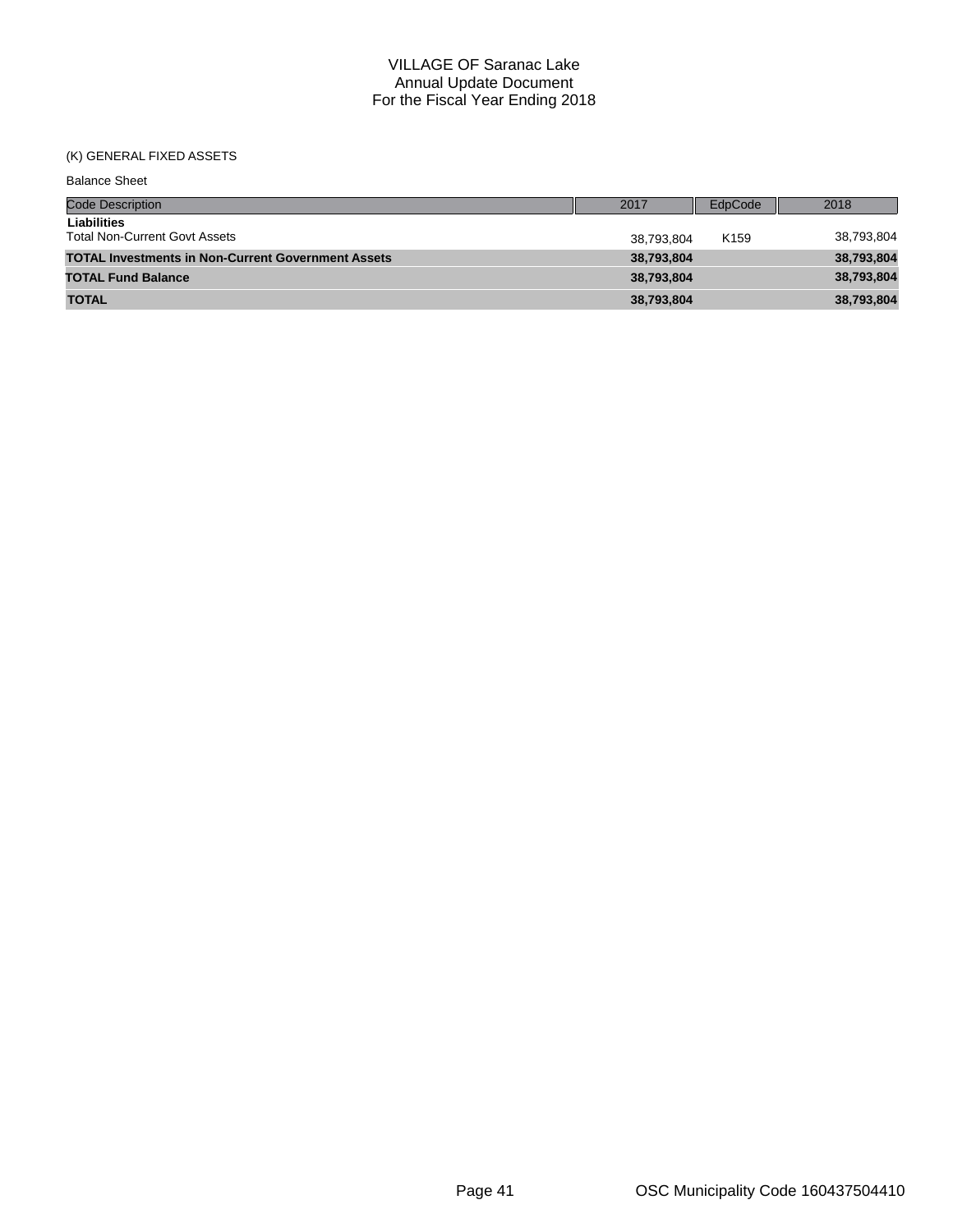(TA) AGENCY

| <b>Balance Sheet</b>    |        |              |         |
|-------------------------|--------|--------------|---------|
| <b>Code Description</b> | 2017   | EdpCode      | 2018    |
| <b>Assets</b>           |        |              |         |
| Cash                    | 67.021 | <b>TA200</b> | 213,210 |
| <b>TOTAL Cash</b>       | 67,021 |              | 213,210 |
| <b>TOTAL Assets</b>     | 67,021 |              | 213,210 |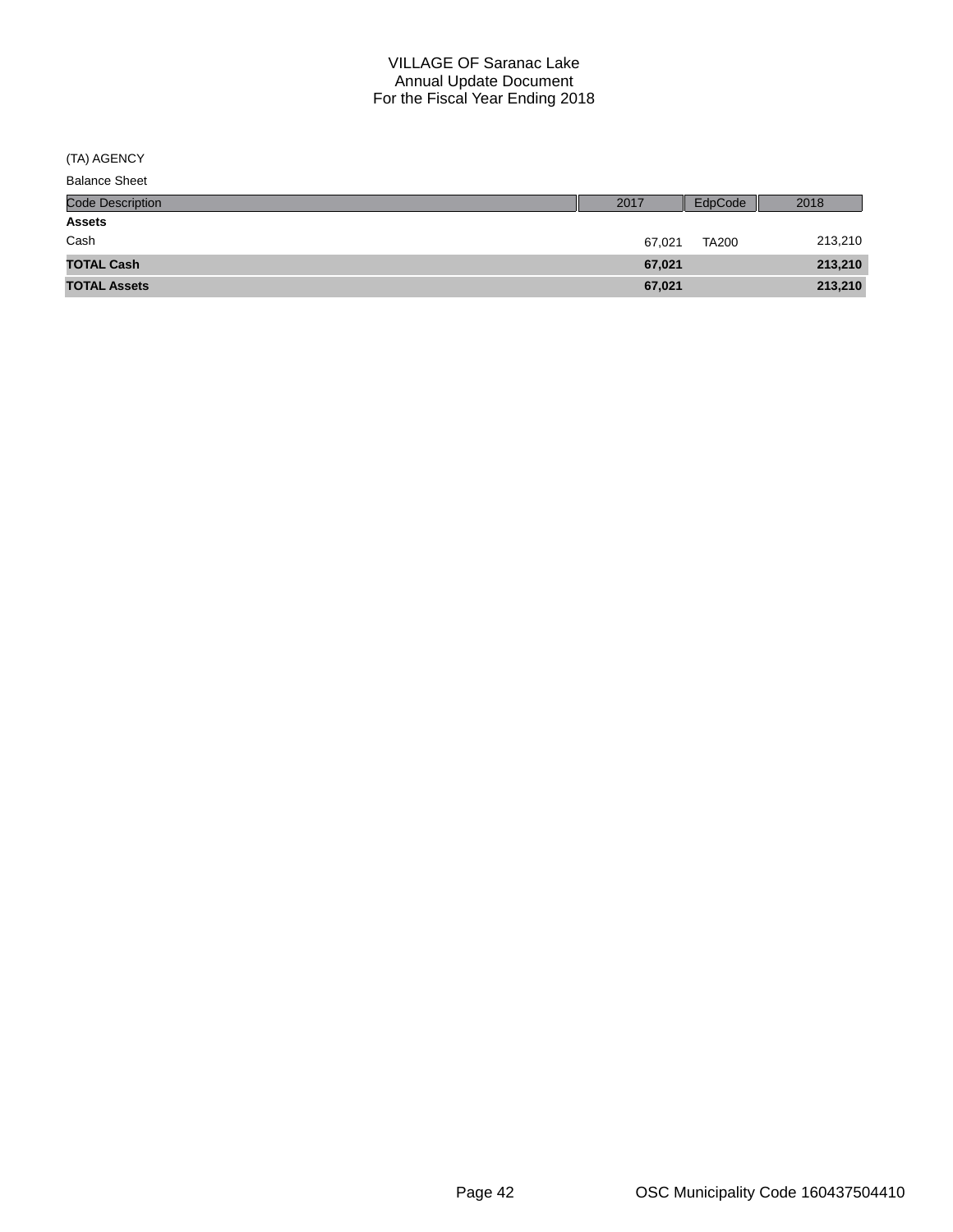## (TA) AGENCY

Balance Sheet

| <b>Code Description</b>                                     | 2017   | EdpCode     | 2018     |
|-------------------------------------------------------------|--------|-------------|----------|
| Due To Other Funds                                          | 105    | TA630       |          |
| <b>TOTAL Due To Other Funds</b>                             | 105    |             | $\bf{0}$ |
| <b>State Retirement</b>                                     | 6      | <b>TA18</b> | 6        |
| <b>Disability Insurance</b>                                 | 325    | <b>TA19</b> | 479      |
| Group Insurance                                             | 1.304  | <b>TA20</b> | 1,304    |
| Other Funds (specify)                                       | 65.282 | <b>TA85</b> | 211,321  |
| <b>TOTAL Agency Liabilities</b>                             | 66,916 |             | 213,110  |
| <b>TOTAL Liabilities</b>                                    | 67,021 |             | 213,110  |
| <b>TOTAL Liabilities, Deferred Inflows And Fund Balance</b> | 67,021 |             | 213,110  |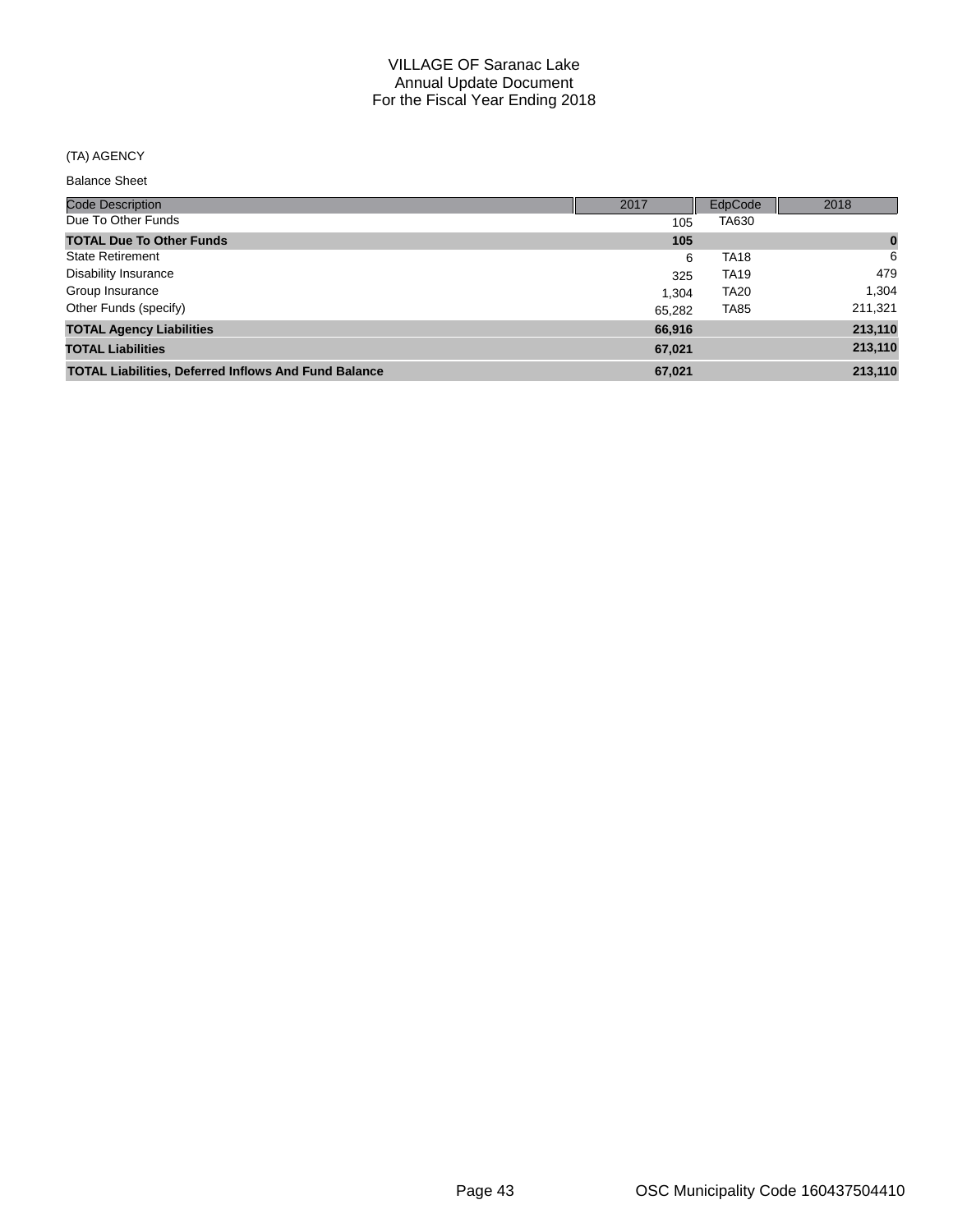| <b>Balance Sheet</b>    |       |              |       |
|-------------------------|-------|--------------|-------|
| <b>Code Description</b> | 2017  | EdpCode      | 2018  |
| <b>Assets</b>           |       |              |       |
| Cash                    | 3,477 | <b>TE200</b> | 3,478 |
| <b>TOTAL Cash</b>       | 3,477 |              | 3,478 |
| <b>TOTAL Assets</b>     | 3,477 |              | 3,478 |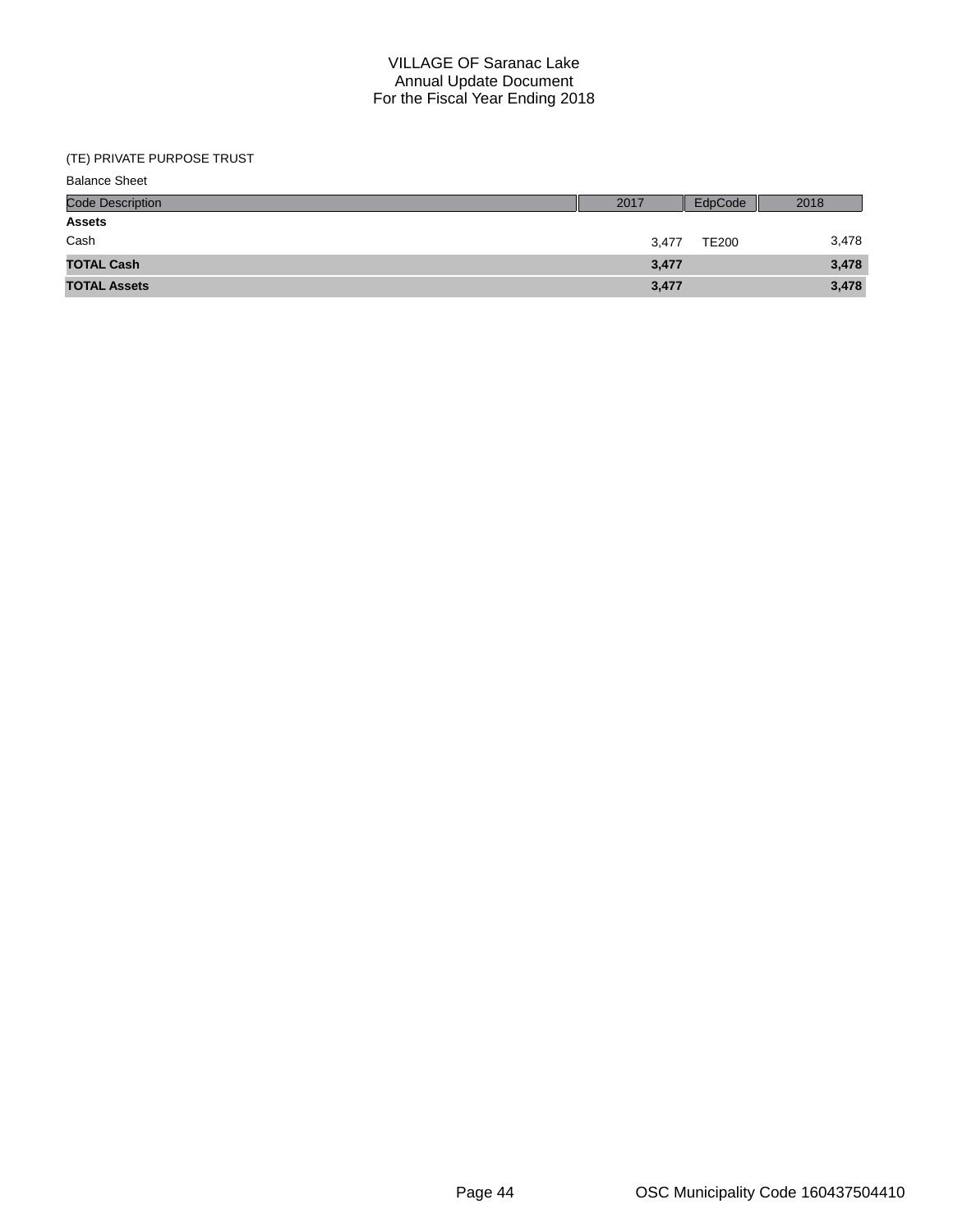| <b>Balance Sheet</b>                                            |       |         |       |
|-----------------------------------------------------------------|-------|---------|-------|
| <b>Code Description</b>                                         | 2017  | EdpCode | 2018  |
| <b>Fund Balance</b><br>Net Assets-Restricted For Other Purposes | 3.477 | TE923   | 3,478 |
| <b>TOTAL Net Position</b>                                       | 3,477 |         | 3,478 |
| <b>TOTAL Fund Balance</b>                                       | 3,477 |         | 3,478 |
| <b>TOTAL Liabilities, Deferred Inflows And Fund Balance</b>     | 3,477 |         | 3,478 |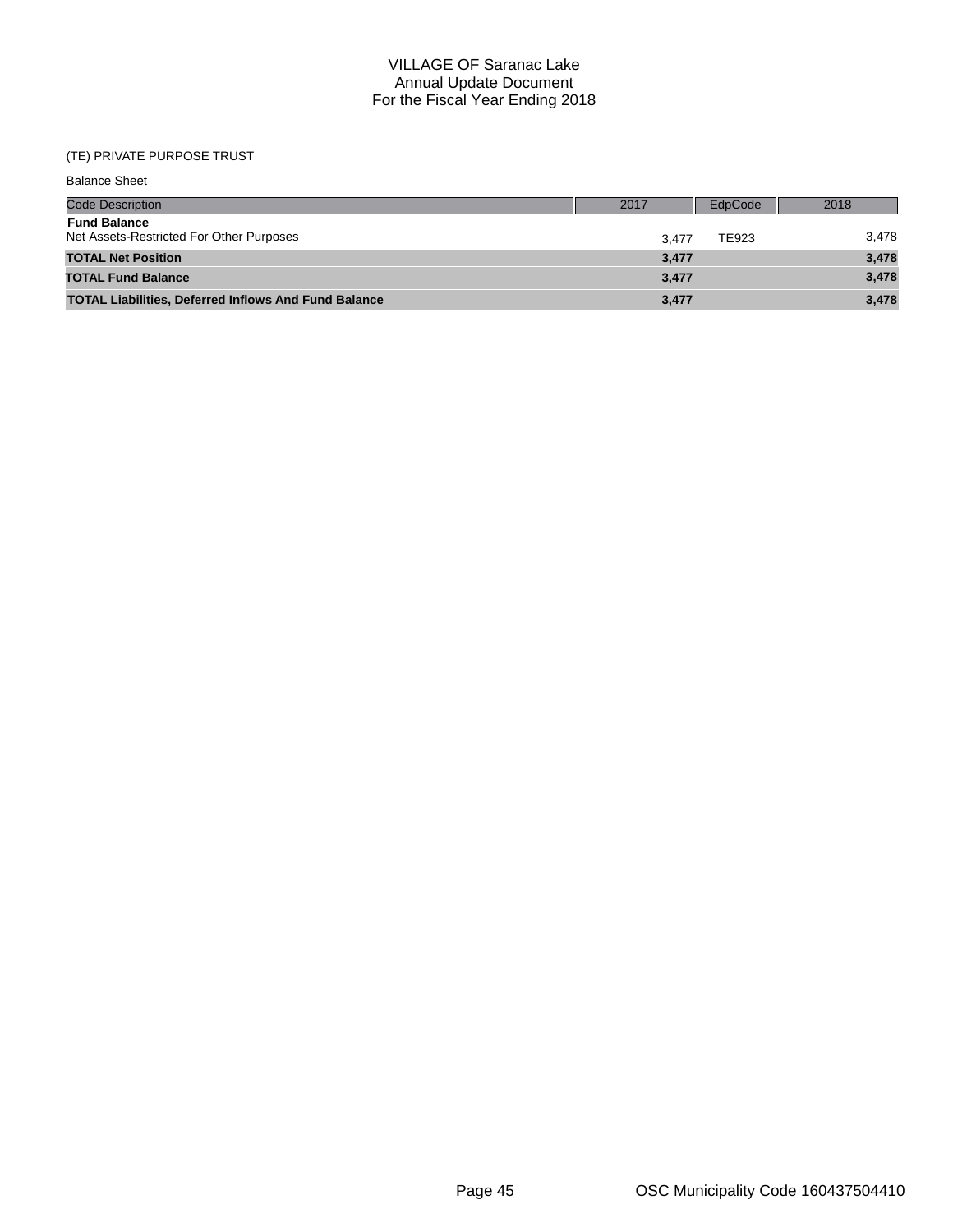| <b>Results of Operation</b>              |          |         |          |
|------------------------------------------|----------|---------|----------|
| <b>Code Description</b>                  | 2017     | EdpCode | 2018     |
| <b>Revenues</b>                          |          |         |          |
| Interest And Earnings                    | 0        | TE2401  |          |
| <b>TOTAL Use of Money And Property</b>   | $\bf{0}$ |         |          |
| <b>Gifts And Donations</b>               | 814      | TE2705  |          |
| <b>Other Revenue</b>                     |          | TE2770  |          |
| <b>TOTAL Miscellaneous Local Sources</b> | 814      |         | $\bf{0}$ |
| <b>TOTAL Revenues</b>                    | 814      |         |          |
| <b>TOTAL Revenues</b>                    | 814      |         |          |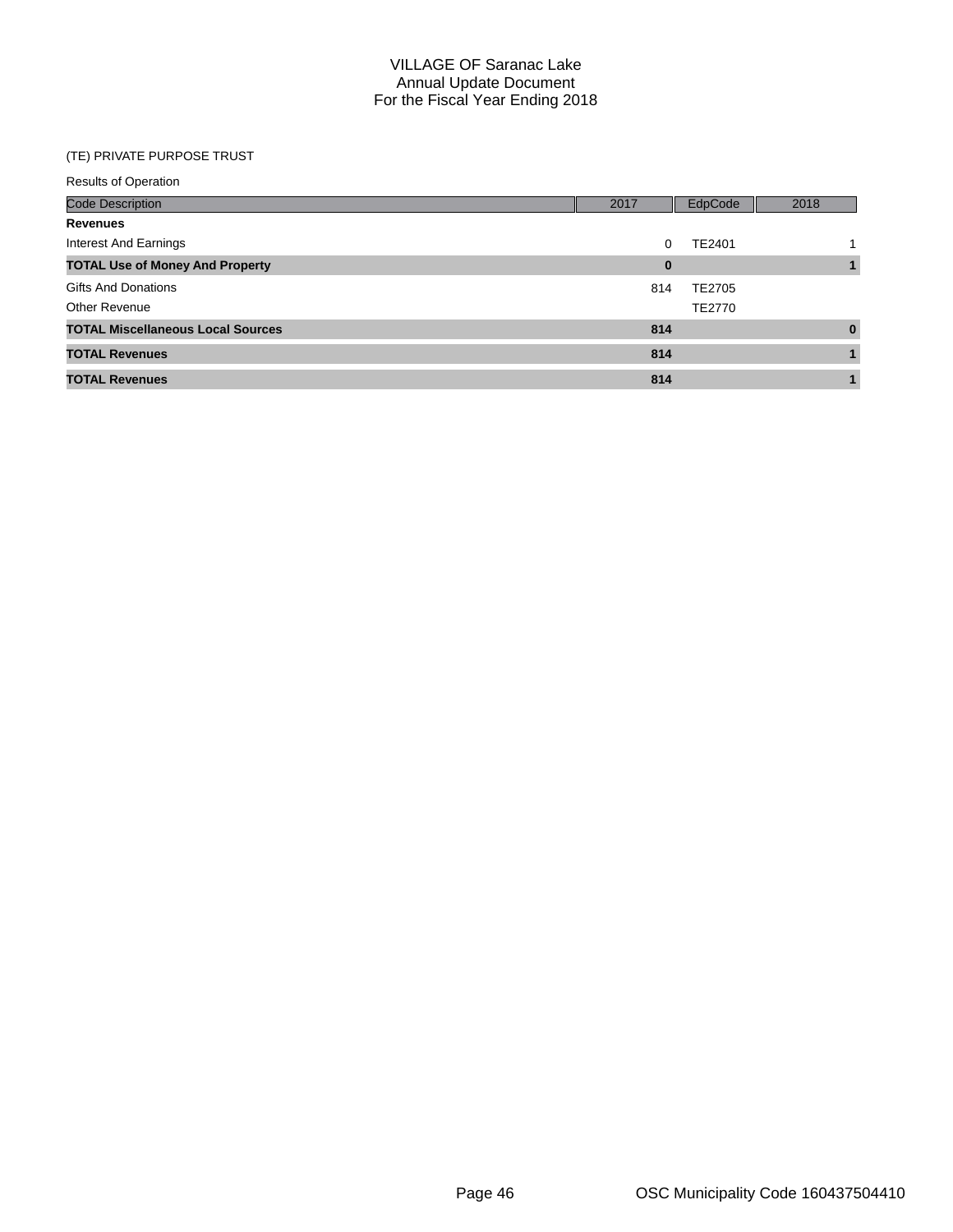| <b>Results of Operation</b>                      |          |         |          |
|--------------------------------------------------|----------|---------|----------|
| <b>Code Description</b>                          | 2017     | EdpCode | 2018     |
| <b>Expenditures</b>                              |          |         |          |
| Other Eco & Dev, Cont Expend                     |          | TE69894 |          |
| <b>TOTAL Other Eco &amp; Dev</b>                 | $\bf{0}$ |         | $\bf{0}$ |
| <b>TOTAL Economic Assistance And Opportunity</b> | $\bf{0}$ |         | $\bf{0}$ |
| <b>TOTAL Expenditures</b>                        | $\bf{0}$ |         | $\bf{0}$ |
| Interfund Transfer                               |          | TE99019 |          |
|                                                  |          |         |          |
| <b>TOTAL Operating Transfers</b>                 | $\bf{0}$ |         | $\bf{0}$ |
| <b>TOTAL Other Uses</b>                          | $\bf{0}$ |         | $\bf{0}$ |
| <b>TOTAL Expenditures</b>                        | $\bf{0}$ |         | $\bf{0}$ |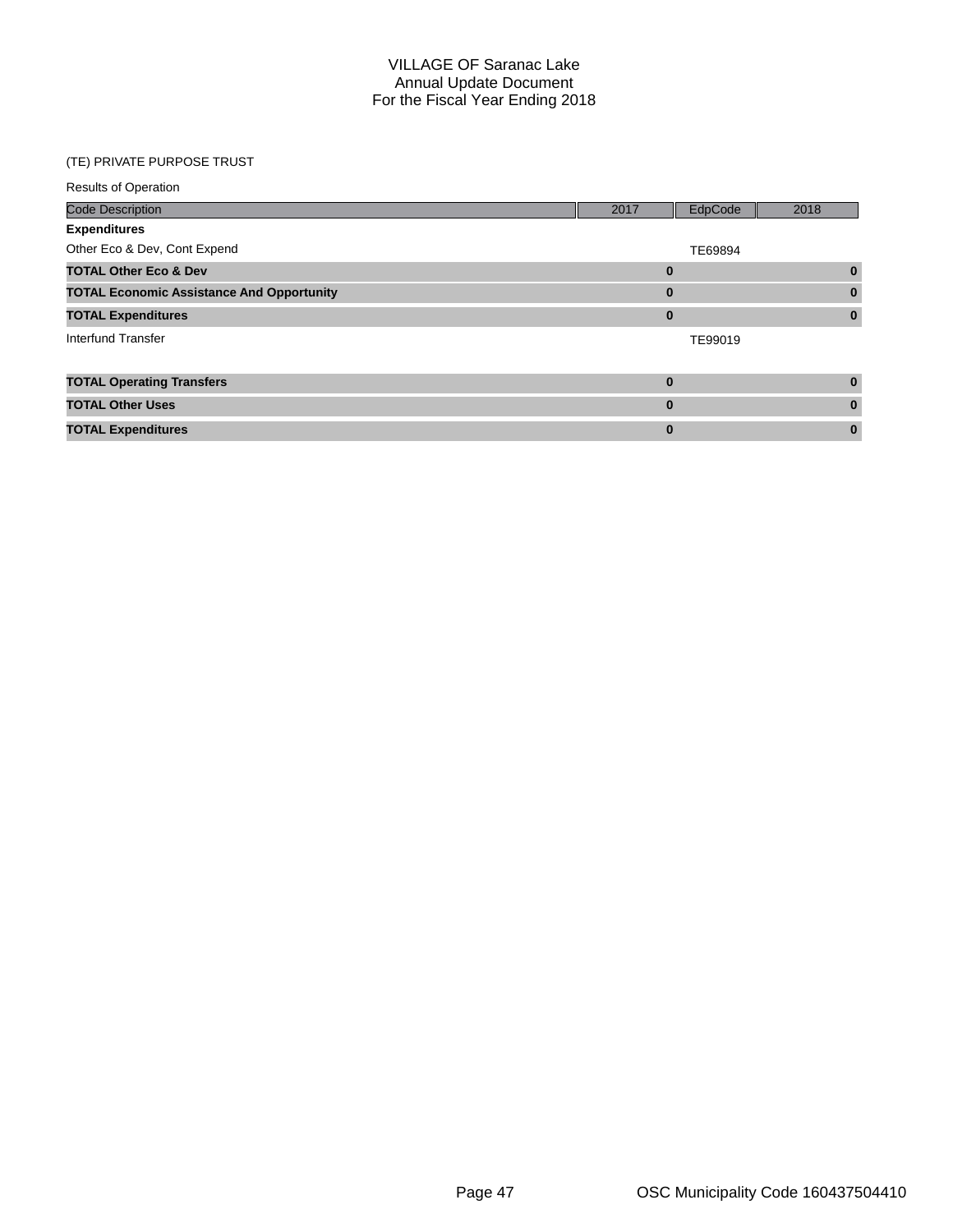#### (TE) PRIVATE PURPOSE TRUST

## **Analysis of Changes in Net Position**

| <b>Code Description</b>                    | 2017  | EdpCode       | 2018         |
|--------------------------------------------|-------|---------------|--------------|
| Analysis of Changes in Net Position        |       |               |              |
| <b>Fund Balance - Beginning of Year</b>    | 2.663 | <b>TE8021</b> | 3.477        |
| Prior Period Adjustments, inc Fund Eqty    |       | TE8012        |              |
| Prior Period Adjustments, dec Fnd Eqty     |       | TE8015        |              |
| <b>Restated Fund Balance - Beg of Year</b> | 2.663 | <b>TE8022</b> | 3,477        |
| ADD - REVENUES AND OTHER SOURCES           | 814   |               | $\mathbf{1}$ |
| DEDUCT - EXPENDITURES AND OTHER USES       |       |               |              |
| <b>Fund Balance - End of Year</b>          | 3.477 | <b>TE8029</b> | 3,478        |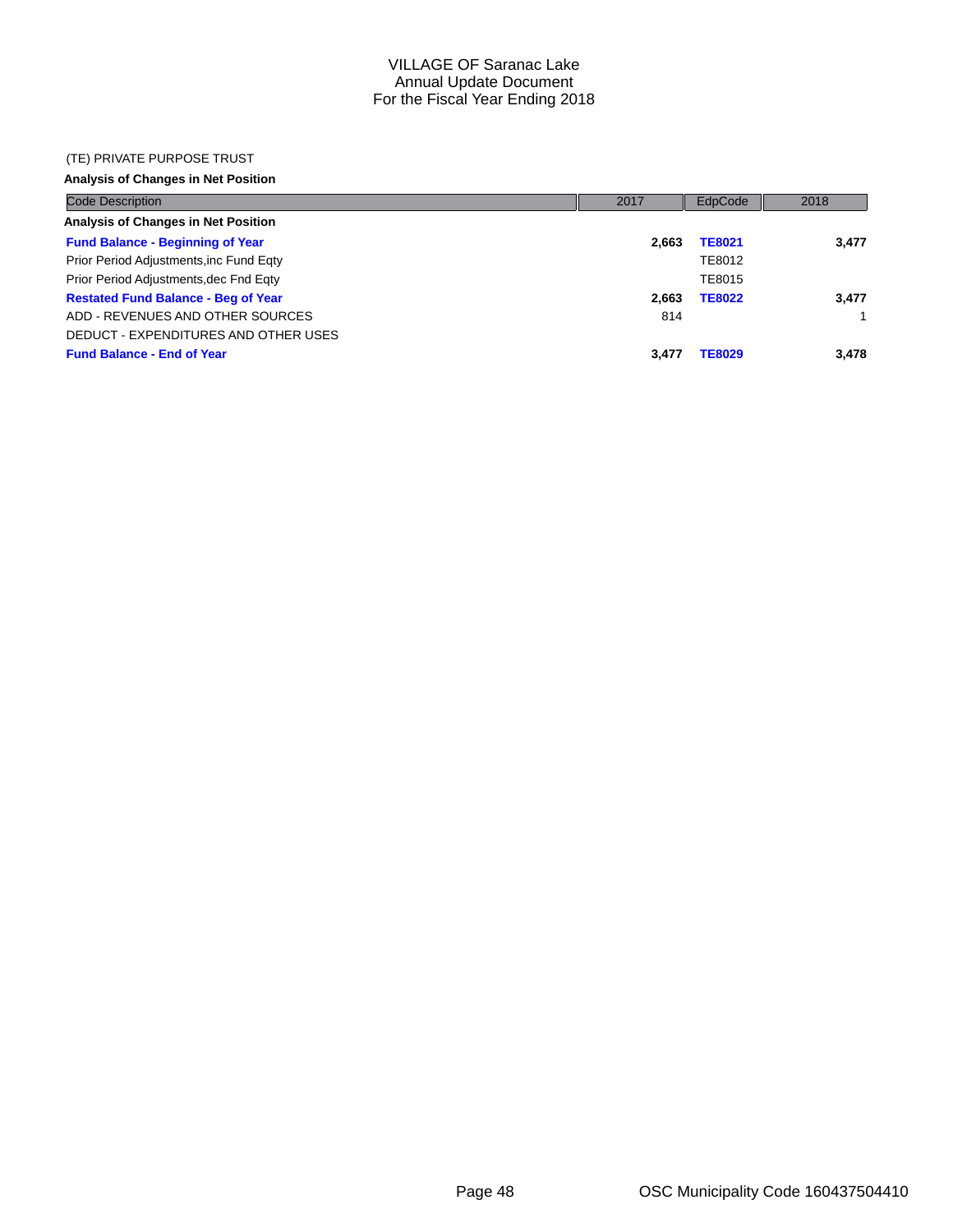#### (W) GENERAL LONG-TERM DEBT

| <b>Balance Sheet</b>                                |            |         |            |
|-----------------------------------------------------|------------|---------|------------|
| <b>Code Description</b>                             | 2017       | EdpCode | 2018       |
| <b>Assets</b>                                       |            |         |            |
| <b>Total Non-Current Govt Liabilities</b>           | 17.127.706 | W129    | 15,537,819 |
| <b>TOTAL Provision To Be Made In Future Budgets</b> | 17,127,706 |         | 15,537,819 |
| <b>TOTAL Assets</b>                                 | 17,127,706 |         | 15,537,819 |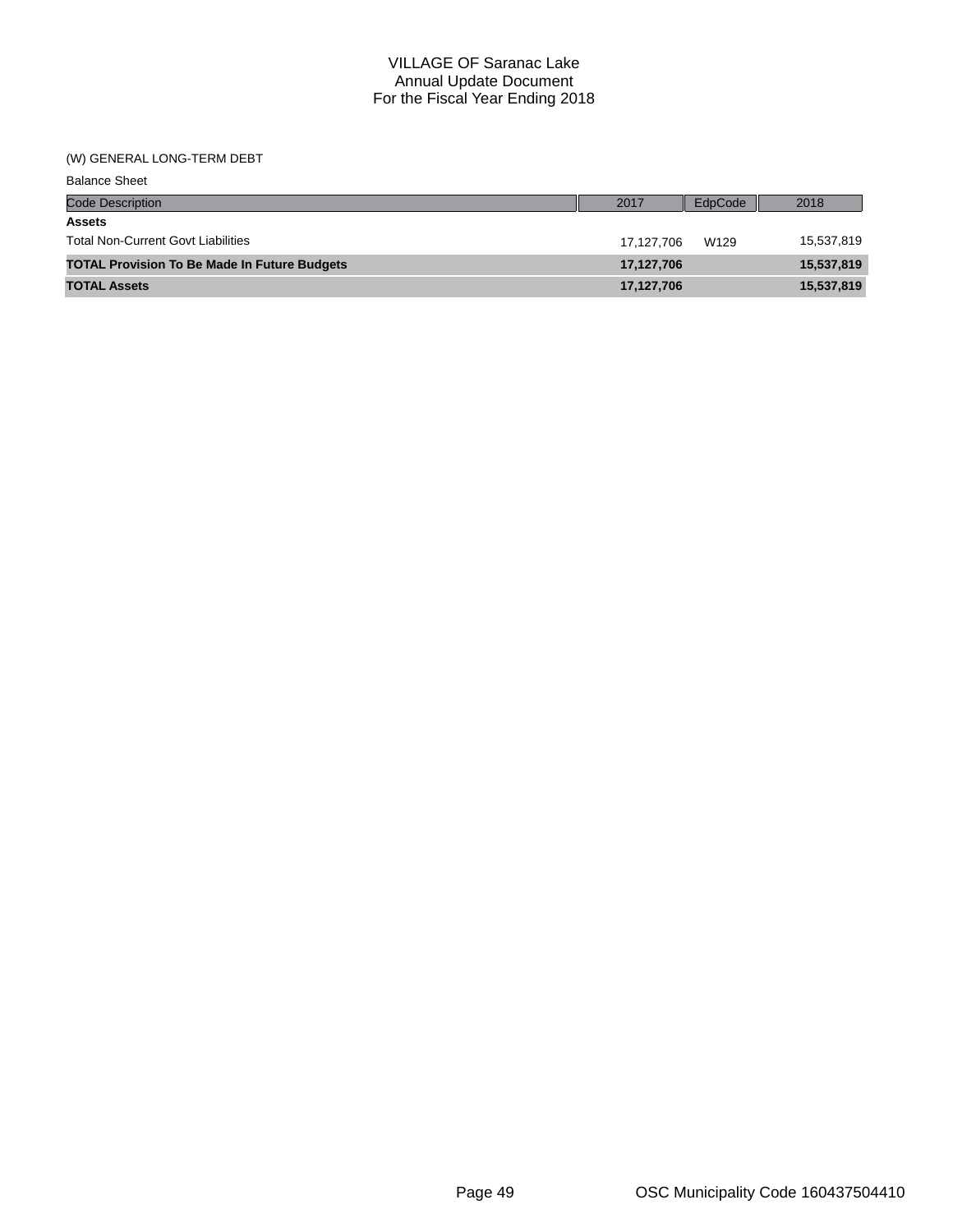## (W) GENERAL LONG-TERM DEBT

| <b>Balance Sheet</b>                        |            |         |            |
|---------------------------------------------|------------|---------|------------|
| <b>Code Description</b>                     | 2017       | EdpCode | 2018       |
| Net Pension Liability - Proportionate Share | 1,065,280  | W638    | 435,019    |
| <b>Total OPEB Liability</b>                 |            | W683    |            |
| Landfill Closure & Post Closure Liability   | 50,000     | W684    | 50,000     |
| <b>Compensated Absences</b>                 | 132.226    | W687    | 135,000    |
| <b>TOTAL Other Liabilities</b>              | 1,247,506  |         | 620,019    |
| <b>Bonds Payable</b>                        | 15,880,200 | W628    | 14,917,800 |
| Bond Interest And Matured Bonds Payable     |            | W629    |            |
| <b>TOTAL Bond And Long Term Liabilities</b> | 15,880,200 |         | 14,917,800 |
| <b>TOTAL Liabilities</b>                    | 17,127,706 |         | 15,537,819 |
| <b>TOTAL Liabilities</b>                    | 17.127.706 |         | 15.537.819 |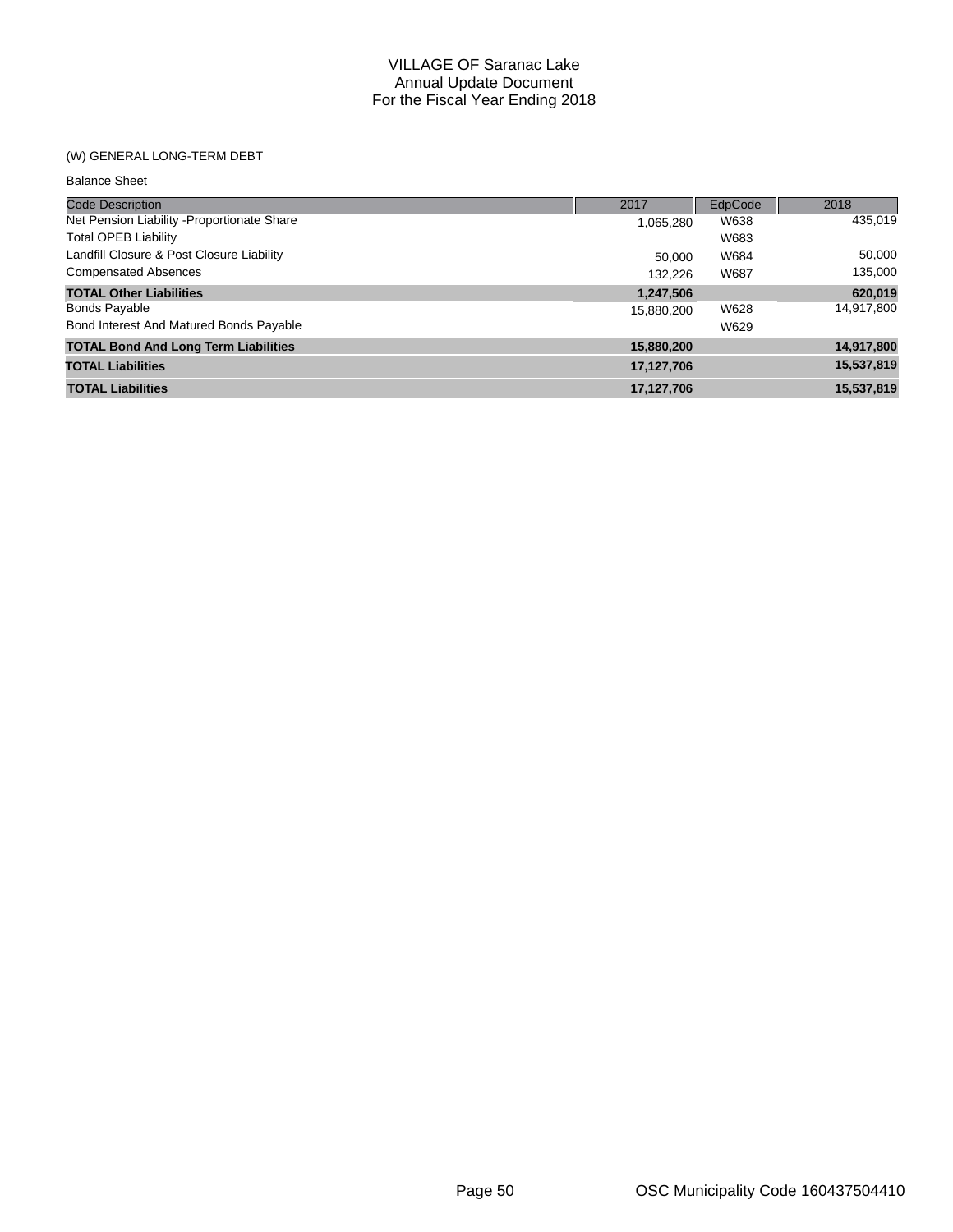## **Office of the State Comptroller VILLAGE OF Saranac Lake 12/20/2021Statement of Indebtedness For the Fiscal Year Ending 2018**

## **County of: Franklin**

#### **Municipal Code: 160437504410**

| First<br>Year | Debt<br>Code  | Description                                                                | Cops<br>Flag | Comp<br>Flag | Date of<br>Issue | Date of<br>Maturity   | Int.<br>Rate | Var? | Amt. Orig.<br>Issued | O/S Beg.<br>of Year | Paid<br>Dur. Year | Redeemed<br>Bond Proc. | Prior Yr.<br>Adjust. | Accreted<br>Interest | $O/S$ End<br>of Year |
|---------------|---------------|----------------------------------------------------------------------------|--------------|--------------|------------------|-----------------------|--------------|------|----------------------|---------------------|-------------------|------------------------|----------------------|----------------------|----------------------|
| 2016          | BAN           | <b>EFC STIFF - LWCS</b><br>Sewer                                           |              |              |                  | 06/11/2015 06/20/2019 | 0.00%        |      | \$1,680,197          | \$1,627,197         | \$33,000          | \$0                    | \$0                  |                      | \$1,594,197          |
| 2017          | BAN           | <b>EFC CWRLF Final</b><br>Clarifier                                        |              |              |                  | 03/03/2017 04/09/2020 | $0.00\%$     |      | \$1,017,843          | \$1,017,843         | \$0               | \$0                    | \$0                  |                      | \$1,017,843          |
|               | 2016 BAN      | <b>EFC STIFF - Final</b><br>Clarifier                                      |              |              |                  | 03/03/2016 04/09/2020 | 0.00%        |      | \$1,266,003          | \$1,266,003         | \$1,266,003       | \$0                    | \$0                  |                      | \$0                  |
|               |               | Total for Type/Exempt Status - Sums Issued Amts only made in AFR Year      |              |              |                  |                       |              |      | \$0                  | \$3,911,043         | \$1,299,003       | \$0                    | \$0                  | \$0                  | \$2,612,040          |
| 2008          | <b>BOND E</b> | <b>SEWER LINE</b><br><b>REPLACEMENT-EFC</b>                                |              |              |                  | 09/28/2006 04/01/2036 | $0.00\%$     |      |                      | \$3,895,000         | \$190,000         | \$0                    | \$0                  |                      | \$3,705,000          |
| 2016          | <b>BOND E</b> | <b>Alternate Water</b><br>Source - EFC                                     |              |              |                  | 10/24/2015 02/19/2045 | 0.00%        |      | \$10,870,000         | \$10,145,200        | \$362,400         | \$0                    | \$0                  |                      | \$9,782,800          |
| 2001          | <b>BOND E</b> | Sewer-EFC                                                                  |              |              |                  | 02/01/2001 02/01/2021 | 1.50%        |      | \$5,305,000          | \$930,000           | \$240,000         | \$0                    | \$0                  |                      | \$690,000            |
| 2017          | <b>BOND N</b> | <b>FIRE TRUCK PURCHASE</b>                                                 |              |              |                  | 07/05/2016 07/05/2021 | 1.625%       |      | \$350,000            | \$350,000           | \$65,000          | \$0                    | \$0                  |                      | \$285,000            |
| 2012          | <b>BOND N</b> | PUBLIC IMPROVEMENT                                                         |              |              |                  | 11/15/2011 11/15/2021 | 2.39%        |      | \$1,400,000          | \$560,000           | \$105,000         | \$0                    | \$0                  |                      | \$455,000            |
|               |               | Total for Type/Exempt Status - Sums Issued Amts only made in AFR Year      |              |              |                  |                       |              |      | \$0                  | \$15,880,200        | \$962,400         | \$0                    | \$0                  | \$0                  | \$14,917,800         |
|               |               | AFR Year Total for All Debt Types - Sums Issued Amts only made in AFR Year |              |              |                  |                       |              |      | \$0                  | \$19,791,243        | \$2,261,403       | \$0                    | \$0                  | \$0                  | \$17,529,840         |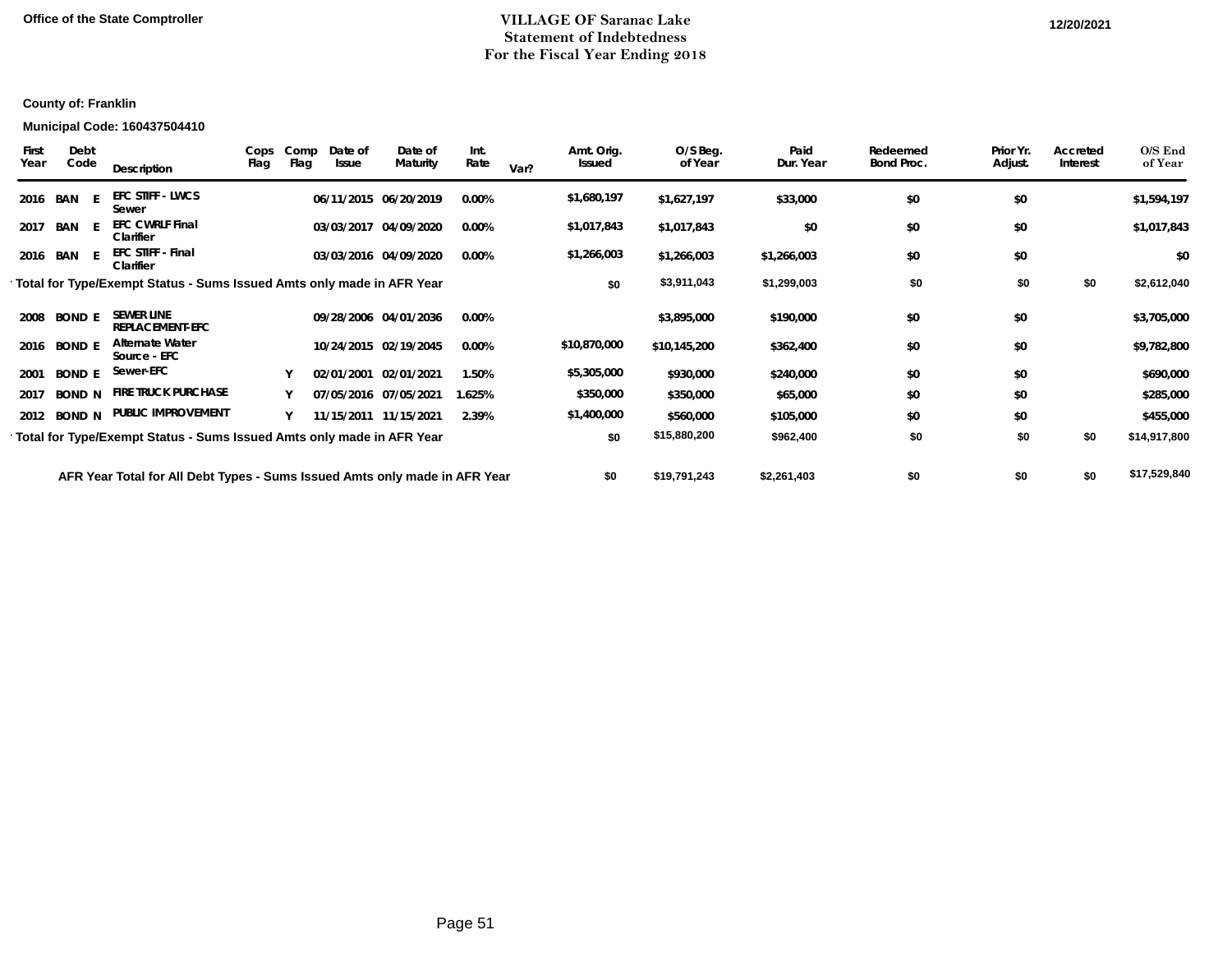## VILLAGE OF Saranac Lake Schedule of Time Deposits and Investments For the Fiscal Year Ending 2018

|                                                                                   | <b>EDP Code</b> | Amount          |
|-----------------------------------------------------------------------------------|-----------------|-----------------|
| CASH:                                                                             |                 |                 |
| On Hand                                                                           | 9Z2001          | \$900.00        |
| <b>Demand Deposits</b>                                                            | 9Z2011          | \$8,695,581.00  |
| <b>Time Deposits</b>                                                              | 9Z2021          | \$1,020,526.00  |
| Total                                                                             |                 | \$9,717,007.00  |
| <b>COLLATERAL:</b>                                                                |                 |                 |
| - FDIC Insurance                                                                  | 9Z2014          | \$500,000.00    |
| Collateralized with securities held in<br>possession of municipality or its agent | 9Z2014A         | \$9,500,000.00  |
| Total                                                                             |                 | \$10,000,000.00 |
| <b>INVESTMENTS:</b>                                                               |                 |                 |
| - Securities (450)                                                                |                 |                 |
| Book Value (cost)                                                                 | 9Z4501          |                 |
| Market Value at Balance Sheet Date                                                | 9Z4502          |                 |
| Collateralized with securities held in<br>possession of municipality or its agent | 9Z4504A         |                 |
| - Repurchase Agreements (451)                                                     |                 |                 |
| Book Value (cost)                                                                 | 9Z4511          |                 |
| Market Value at Balance Sheet Date                                                | 9Z4512          |                 |
| Collateralized with securities held in<br>possession of municipality or its agent | 9Z4514A         |                 |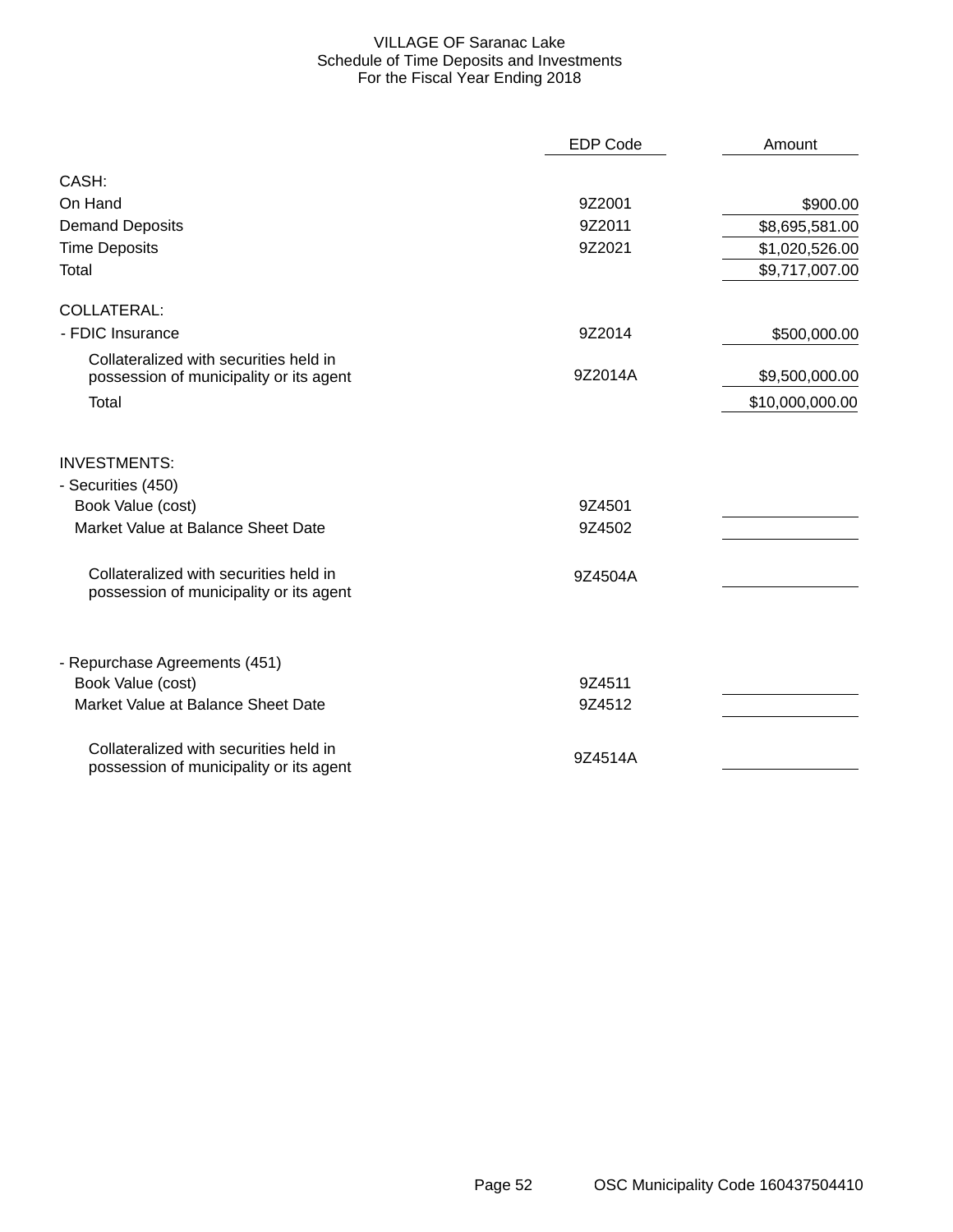### VILLAGE OF Saranac Lake Bank Reconciliation For the Fiscal Year Ending 2018

# Include All Checking, Savings and C.D. Accounts

| <b>Bank</b><br>Account<br>Number | <b>Bank</b><br><b>Balance</b> | Add:<br>Deposit<br>In Transit | Less:<br>Outstanding<br>Checks | Adjusted<br><b>Bank</b><br><b>Balance</b> |
|----------------------------------|-------------------------------|-------------------------------|--------------------------------|-------------------------------------------|
| *****-0258                       | \$97,311                      | \$0                           | \$0                            | \$97,311                                  |
| *****-0355                       | \$343,753                     | \$0                           | \$0                            | \$343,753                                 |
| *****-1263                       | \$136,531                     | \$0                           | \$0                            | \$136,531                                 |
| $***-1271$                       | \$343,840                     | \$0                           | \$0                            | \$343,840                                 |
| ****-1295                        | \$23,337                      | \$0                           | \$0                            | \$23,337                                  |
| ****-1376                        | \$1,020,526                   | \$0                           | \$0                            | \$1,020,526                               |
| *****-2329                       | \$26,993                      | \$0                           | \$0                            | \$26,993                                  |
| ****-2443                        | \$1,546,151                   | \$0                           | \$0                            | \$1,546,151                               |
| ****-2451                        | \$401,760                     | \$0                           | \$51,280                       | \$350,480                                 |
| ***-3565                         | \$208,298                     | \$0                           | \$0                            | \$208,298                                 |
| ****-3573                        | \$5,994                       | \$0                           | \$0                            | \$5,994                                   |
| ****-4874                        | \$4,608                       | \$0                           | \$0                            | \$4,608                                   |
| ****-5256                        | \$110                         | \$0                           | \$0                            | \$110                                     |
| ***-5446                         | \$384,063                     | \$0                           | \$0                            | \$384,063                                 |
| *****-5728                       | \$4,299                       | \$0                           | \$0                            | \$4,299                                   |
| *****-5753                       | \$3,183,067                   | \$0                           | \$124,369                      | \$3,058,698                               |
| $***-6108$                       | \$187,657                     | \$0                           | \$0                            | \$187,657                                 |
| *****-6431                       | \$67,939                      | \$0                           | \$0                            | \$67,939                                  |
| ****-7239                        | \$108,527                     | \$0                           | \$74,742                       | \$33,785                                  |
| *****-7336                       | \$14,992                      | \$0                           | \$0                            | \$14,992                                  |
| ****-7734                        | \$258,855                     | \$0                           | \$0                            | \$258,855                                 |
| ****-7938                        | \$83,698                      | \$0                           | \$0                            | \$83,698                                  |
| ****-9423                        | \$74,036                      | \$0                           | \$0                            | \$74,036                                  |
| *****-9777                       | \$49,208                      | \$0                           | \$49,208                       | \$0                                       |
| *****-9932                       | \$20,576                      | \$0                           | \$0                            | \$20,576                                  |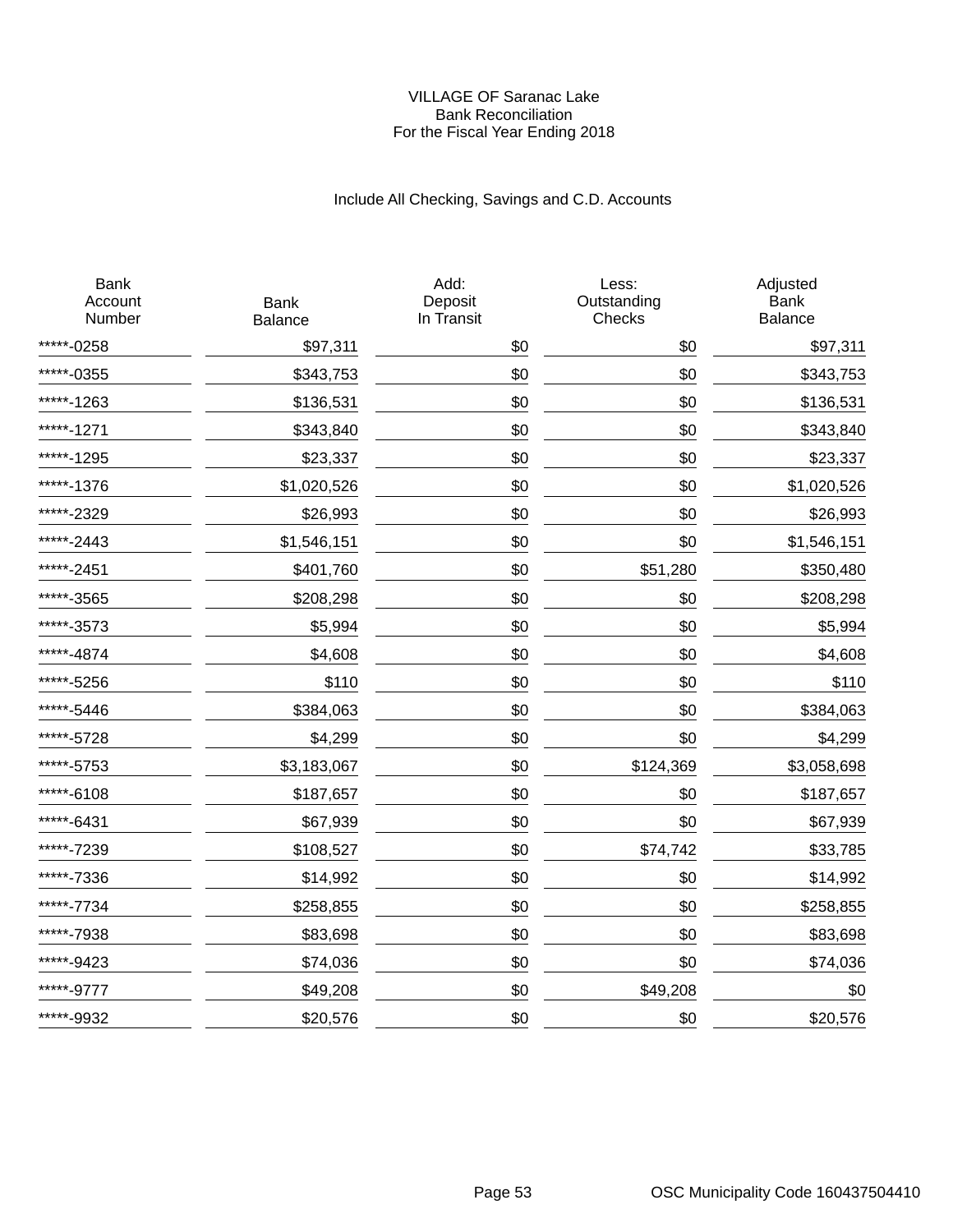### VILLAGE OF Saranac Lake Bank Reconciliation For the Fiscal Year Ending 2018

# Include All Checking, Savings and C.D. Accounts

| <b>Bank</b><br>Account<br><b>Number</b> | Bank<br><b>Balance</b>              | Add:<br>Deposit<br>In Transit | Less:<br>Outstanding<br>Checks |         | Adjusted<br>Bank<br><b>Balance</b> |
|-----------------------------------------|-------------------------------------|-------------------------------|--------------------------------|---------|------------------------------------|
| *****-9935                              | \$1,119,979                         |                               | \$0                            | \$0     | \$1,119,979                        |
|                                         | <b>Total Adjusted Bank Balance</b>  |                               |                                |         | \$9,416,509                        |
|                                         | <b>Petty Cash</b>                   |                               |                                |         | \$900.00                           |
|                                         | <b>Adjustments</b>                  |                               |                                |         | \$.00                              |
|                                         | <b>Total Cash</b>                   |                               | 9ZCASH                         | $\star$ | \$9,417,409                        |
|                                         | <b>Total Cash Balance All Funds</b> |                               | 9ZCASHB                        | $\star$ | \$9,417,409                        |
|                                         | * Must be equal                     |                               |                                |         |                                    |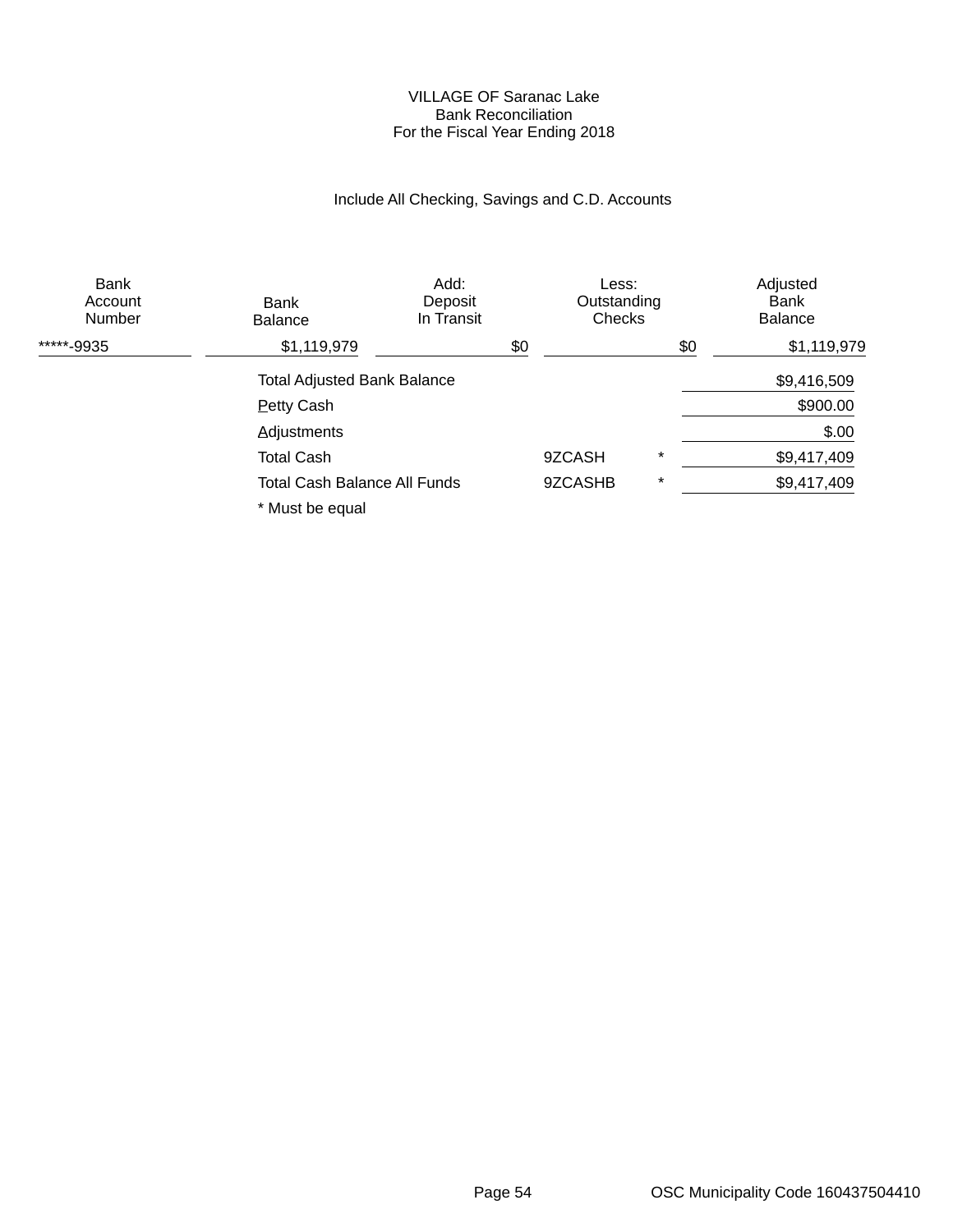## VILLAGE OF Saranac Lake Local Government Questionnaire For the Fiscal Year Ending 2018

|    |                                                                                                             | Response |
|----|-------------------------------------------------------------------------------------------------------------|----------|
|    | 1) Does your municipality have a written procurement policy?                                                | Yes      |
|    | 2) Have the financial statements for your municipality been independently audited?                          | No       |
|    | If not, are you planning on having an audit conducted?                                                      | No       |
|    | 3) Does your local government participate in an insurance pool with other local<br>governments?             | Yes      |
|    | 4) Does your local government participate in an investment pool with other<br>local governments?            | No       |
|    | 5) Does your municipality have a Length of Service Award Program (LOSAP)<br>for volunteer firefighters?     | No       |
|    | 6) Does your municipality have a Capital Plan?                                                              | Yes      |
|    | 7) Has your municipality prepared and documented a risk assessment plan?                                    | No       |
|    | If yes, has your municipality used the results to design the system of internal<br>controls?                |          |
| 8) | Have you had a change in chief executive or chief fiscal officer during the<br>last year?                   | No.      |
| 9) | Has your Local Government adopted an investment policy as required by<br>General Municipal Law, Section 39? | Yes      |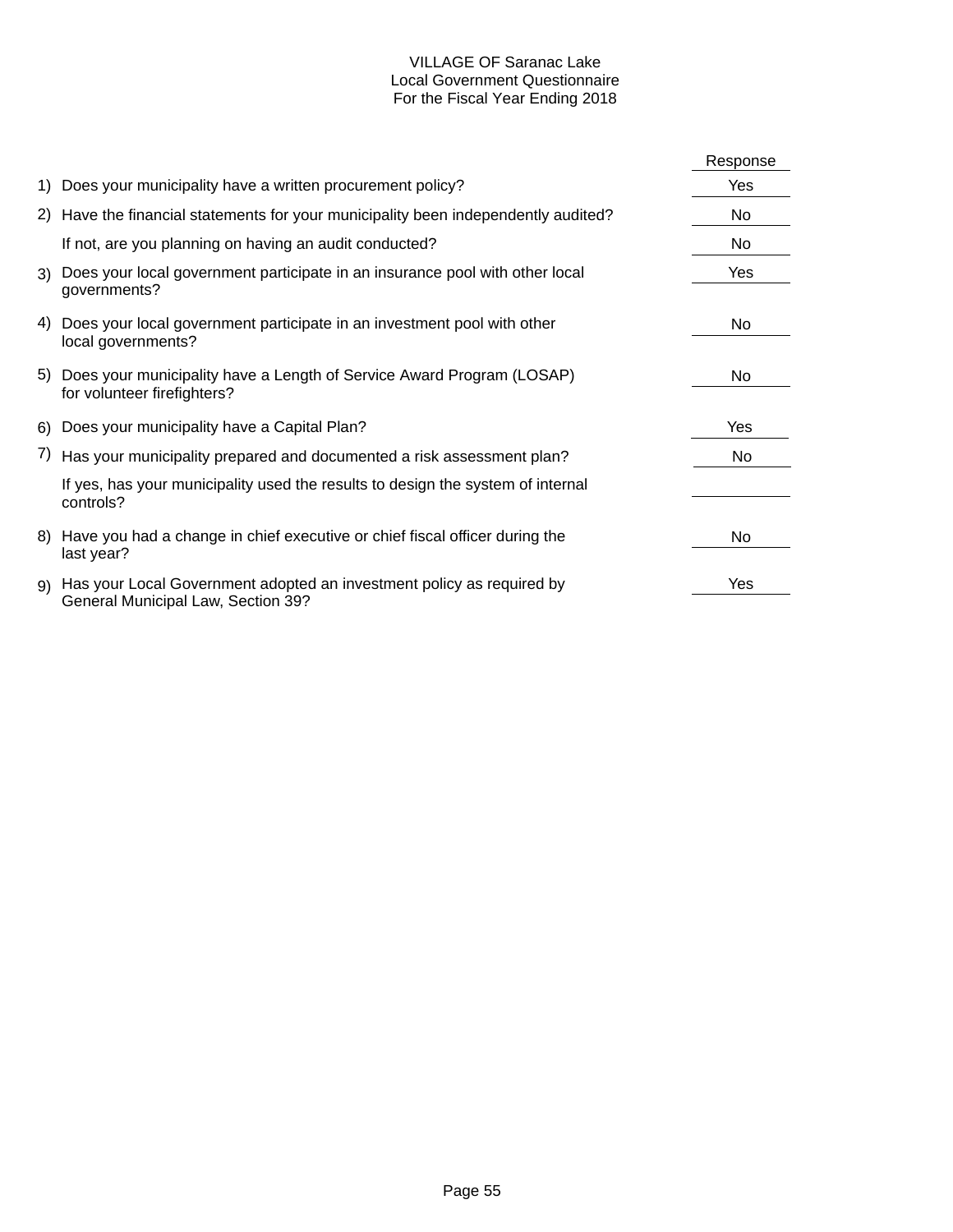### VILLAGE OF Saranac Lake Employee and Retiree Benefits For the Fiscal Year Ending 2018

|                        | <b>Total Full Time Employees:</b>                                           | 50                                                 |                                              |                                              |               |
|------------------------|-----------------------------------------------------------------------------|----------------------------------------------------|----------------------------------------------|----------------------------------------------|---------------|
|                        | <b>Total Part Time Employees:</b>                                           |                                                    |                                              |                                              |               |
| <b>Account</b><br>Code | <b>Description</b>                                                          | <b>Total</b><br><b>Expenditures</b><br>(All Funds) | # of Full<br><b>Time</b><br><b>Employees</b> | # of Part<br><b>Time</b><br><b>Employees</b> | # of Retirees |
| 90108                  | <b>State Retirement System</b>                                              | \$254,703.00                                       | 39                                           | 3                                            |               |
| 90158                  | Police and Fire Retirement                                                  | \$170,492.00                                       | 11                                           |                                              |               |
| 90258                  | <b>Local Pension Fund</b>                                                   |                                                    |                                              |                                              |               |
| 90308                  | Social Security                                                             | \$209,721.00                                       | 50                                           |                                              |               |
| 90408                  | Worker's Compensation<br>Insurance                                          | \$25,534.00                                        | 50                                           | Δ                                            |               |
| 90458                  | Life Insurance                                                              | \$2,348.00                                         | 50                                           | 4                                            |               |
| 90508                  | Unemployment Insurance                                                      |                                                    |                                              |                                              |               |
| 90558                  | <b>Disability Insurance</b>                                                 |                                                    |                                              |                                              |               |
| 90608                  | <b>Hospital and Medical</b><br>(Dental) Insurance                           | \$789,436.00                                       | 50                                           | Δ                                            |               |
| 90708                  | <b>Union Welfare Benefits</b>                                               | \$21,306.00                                        | 50                                           | Δ                                            |               |
|                        | 90858 Supplemental Benefit Payment to<br>Disabled Fire Fighters             |                                                    |                                              |                                              |               |
| 91890                  | <b>Other Employee Benefits</b>                                              |                                                    |                                              |                                              |               |
|                        | <b>Total</b>                                                                | \$1,473,540.00                                     |                                              |                                              |               |
|                        | <b>Computed Total From Financial</b><br>Section (comparative purposes only) | \$1,473,540.00                                     |                                              |                                              |               |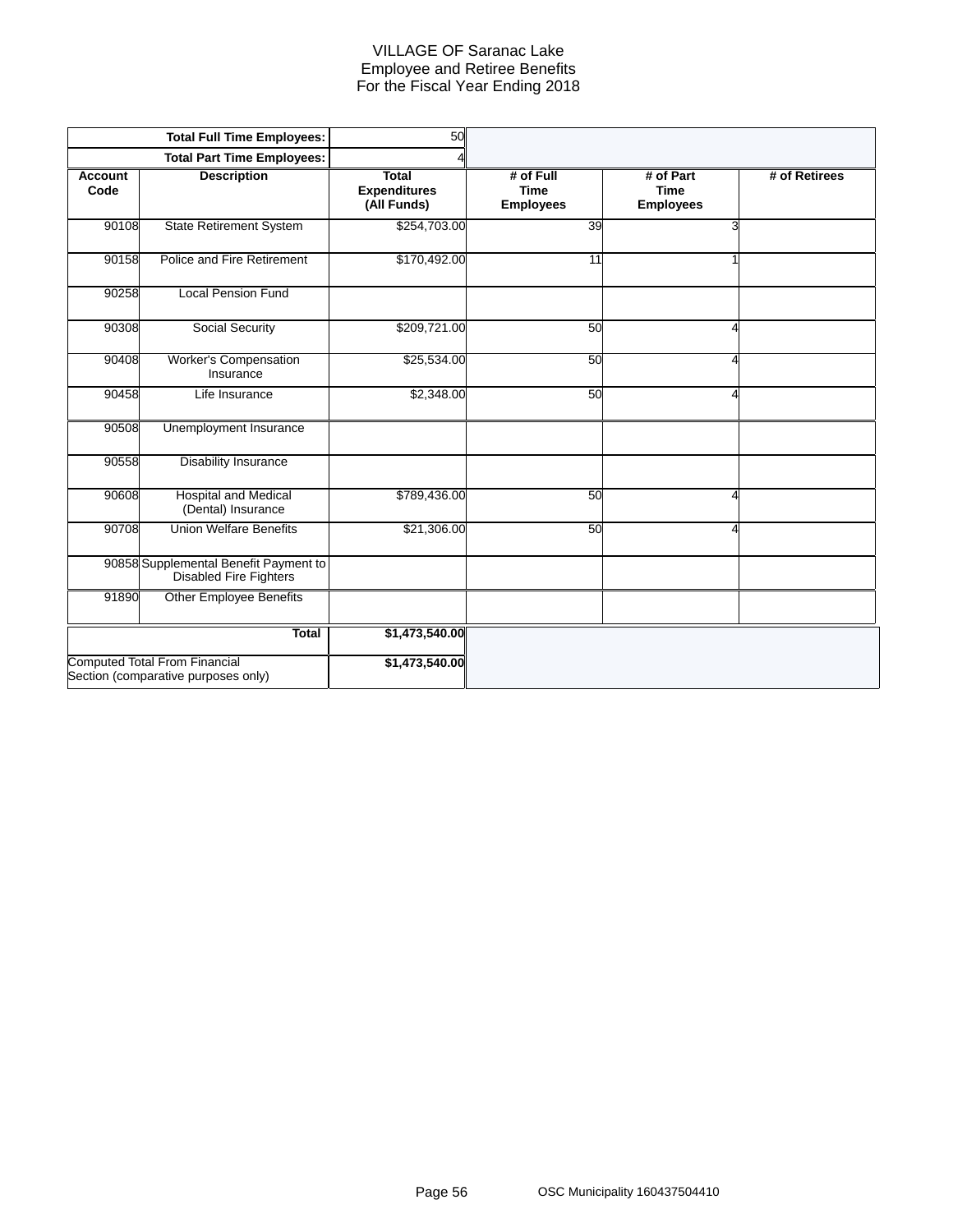### VILLAGE OF Saranac Lake Energy Costs and Consumption For the Fiscal Year Ending 2018

| <b>Total Volume</b><br>Total<br><b>Energy Type</b><br><b>Expenditures</b> | Units Of<br><b>Measure</b> | <b>Alternative</b><br><b>Units Of</b><br><b>Measure</b> |
|---------------------------------------------------------------------------|----------------------------|---------------------------------------------------------|
|---------------------------------------------------------------------------|----------------------------|---------------------------------------------------------|